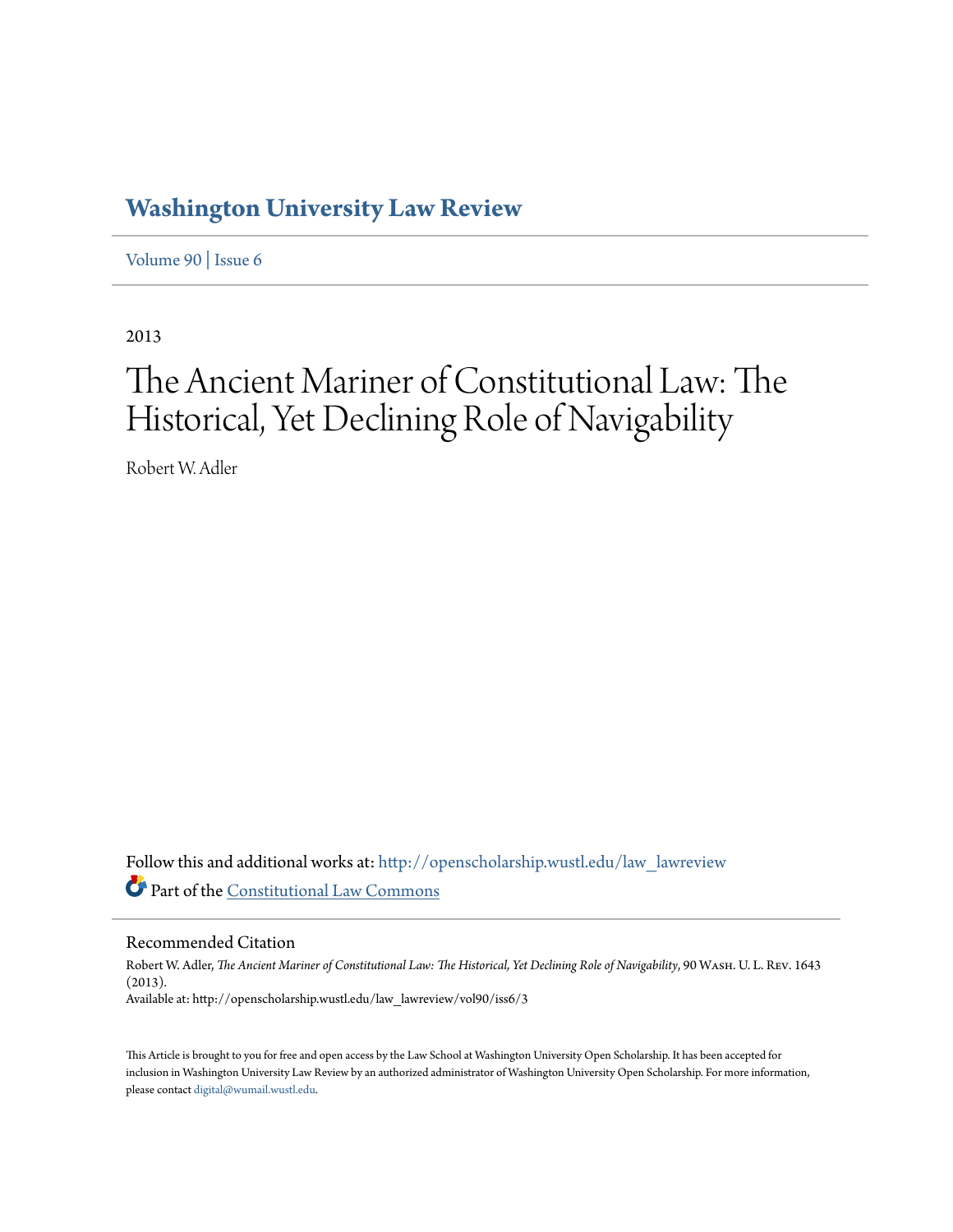### **THE** *ANCIENT MARINER* **OF CONSTITUTIONAL LAW: THE HISTORICAL, YET DECLINING ROLE OF NAVIGABILITY**

#### **ROBERT W. ADLER**

It is an ancyent Mariner, And he stoppeth one of three: ―By thy long grey beard and thy glittering eye "Now wherefore stoppest thou me?"

#### <span id="page-1-1"></span><span id="page-1-0"></span>I. INTRODUCTION

"Navigability"<sup>2</sup>—the degree to which a particular water body can be used by various boats and other watercraft—has a long, important history in federal constitutional and statutory law.<sup>3</sup> U.S. Supreme Court cases involving navigability<sup>4</sup> helped to shape the scope of federal authority under the Commerce Clause<sup>5</sup> and the Necessary and Proper Clause<sup>6</sup> of the U.S. Constitution. The legal concept of navigability has also been critical

3. *See* Glenn J. MacGrady, *The Navigability Concept in the Civil and Common Law: Historical Development, Current Importance, and Some Doctrines That Don't Hold Water*, 3 FLA. ST. U. L. REV. 513, 569–96 (1975). Navigability under state law is also important for purposes to define riparian rights, *see, e.g.*, Thompson v. Enz, 154 N.W.2d 473 (Mich. 1967), title as between the state and private parties, *see, e.g.*, Arnold v. Mundy, 6 N.J.L. 1 (N.J. 1821), or recreational access, *see, e.g.*, Arkansas v. McIlroy, 595 S.W.2d 659 (Ark. 1980). For more on the importance of navigability under state law, *see generally* Robert Haskell Abrams, *Governmental Expansion of Recreational Water Use Opportunities*, 59 OR. L. REV. 159 (1980); Leighton L. Leighty, *The Source and Scope of Public and Private Rights in Navigable Waters*, 5 LAND & WATER L. REV. 391, 398 (1970) (identifying state law purposes for navigability test). This Article focuses on the role of navigability in federal law.

4. *See* Pennsylvania v. Wheeling & Belmont Bridge Co., 59 U.S. (18 How.) 421 (1855) (upholding an Act of Congress authorizing a bridge over the Ohio River as valid exercise of Commerce Clause authority); Gibbons v. Ogden,  $22 \text{ U.S.}$  (9 Wheat.) 1, 190 (1824) ("The power over commerce, including navigation, was one of the primary objects for which the people of America adopted their government, and must have been contemplated in forming it.").

James I. Farr Chair and Distinguished Professor, Interim Dean, University of Utah, S.J. Quinney College of Law. I would like to thank Landon Corey Newell for his research assistance on this Article, and Professor Robin Kundis Craig for excellent comments.

<sup>1.</sup> Samuel Taylor Coleridge, *The Rime of the Ancyent Marinere*, *in* WILLIAM WORDSWORTH, LYRICAL BALLADS, AND OTHER POEMS, 1797–1800, at 769 (James Butler & Karen Green eds., 1992).

<sup>2.</sup> Generally speaking, "navigability" refers to the degree to which a particular body of water can be used by various kinds of boats and other watercraft for purposes ranging from recreation to commerce to national defense. As explained extensively below, however, the Supreme Court has used slightly different definitions or legal tests of navigability for different constitutional purposes. *See infra* note[s 34](#page-5-0)[–36 a](#page-5-1)nd accompanying text for a preliminary discussion.

<sup>5.</sup> U.S. CONST. art. I, § 8, cl. 3.

<sup>6.</sup> U.S. CONST. art. I, § 8, cl. 18.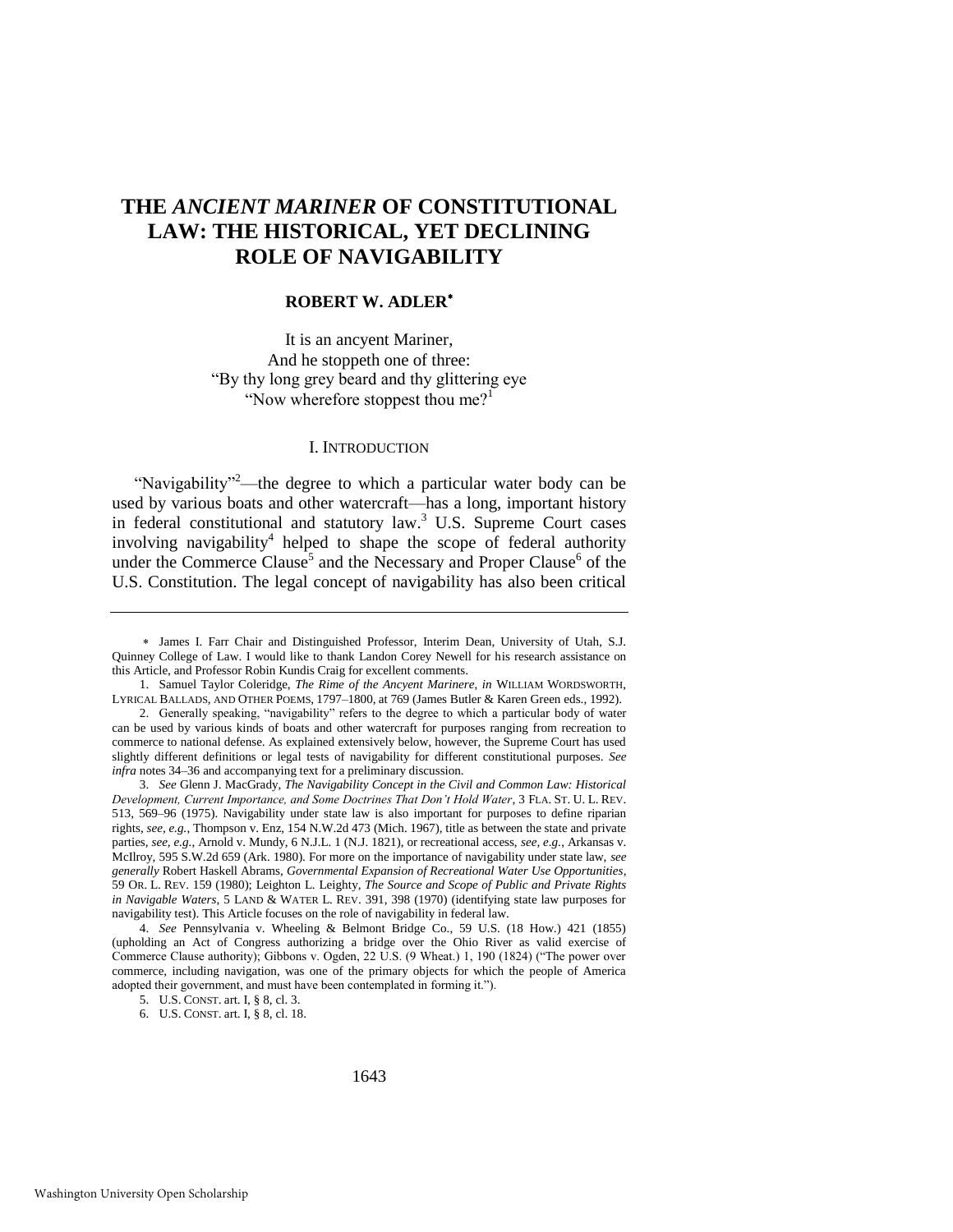in defining private versus public property rights in water bodies, $\frac{7}{1}$ allocating property between the federal and state governments,<sup>8</sup> and delineating the scope of Article III federal court admiralty jurisdiction.<sup>9</sup> Navigability also played a key role in the evolution of various common law doctrines, and the connections between those doctrines and the Constitution remain unclear.<sup>10</sup>

<span id="page-2-1"></span>Given this pedigree, to borrow from the poet Coleridge, wherefore should we stop today to question the relevance of navigability to constitutional law? In several ways the role of navigability in constitutional law began to decline long ago. Dramatic changes in the U.S. economy and in our understanding and valuation of aquatic ecosystems and resources help explain why navigability may be even less important today than it has been in the past. The role and significance of navigability, however, varies greatly depending on the purpose of the differing legal doctrines for which it is used.

During its October 2011 term, for the first time in more than three decades, $\overrightarrow{11}$  the U.S. Supreme Court decided a case<sup>12</sup> about the meaning of the term "navigability" to establish "navigability for title," i.e., whether a state holds title to the beds and banks of its waterways under the equal footing doctrine of the U.S. Constitution<sup>13</sup> and for purposes of the public trust doctrine as defined by that state's law.<sup>14</sup> The Court granted certiorari

12. PPL Montana, LLC v. Montana, 132 S. Ct. 1215 (2012).

<span id="page-2-0"></span><sup>7.</sup> *See, e.g*., Smith v. Maryland, 59 U.S. (18 How.) 71 (1855) (upholding state regulatory authority to protect oyster beds within navigable waters); Martin v. Waddell's Lessee, 41 U.S. (16 Pet.) 367 (1842) (confirming state public trust ownership of the beds of navigable waters).

<sup>8.</sup> *See, e.g*., Pollard v. Hagan, 44 U.S. (3 How.) 212 (1845) (holding under the equal footing doctrine that newly admitted states have same rights to title to beds of navigable waters as original thirteen states, and that prior to statehood the federal government held title those lands temporarily, in trust for future states).

<sup>9.</sup> *See, e.g*., The Propeller Genesee Chief v. Fitzhugh, 53 U.S. (12 How.) 443 (1851) (extending federal admiralty jurisdiction from waters subject to the ebb and flow of the tide to all waters that are "navigable in fact").

<sup>10.</sup> *See generally* Daniel J. Hulsebosch, *Writs to Rights: "Navigability" and the Transformation of the Common Law in the Nineteenth Century*, 23 CARDOZO L. REV. 1049 (2002); T. E. Lauer, *The Common Law Background of the Riparian Doctrine*, 28 MO. L. REV. 60 (1963).

<sup>11.</sup> The last case in which the Court actually addressed the definition of navigability is *Kaiser Aetna v. United States*, 444 U.S. 164 (1979) (finding Hawaiian coastal pond with artificially improved access to Mauna Loa Bay navigable for Commerce Clause authority but not for federal navigational servitude). More recent cases address navigability for other purposes. *See, e.g.*, Idaho v. United States, 533 U.S. 262 (2001) (finding intent in federal treaty to reserve beds of navigable waters for Tribe); Phillips Petroleum Co. v. Mississippi, 484 U.S. 469 (1988) (confirming state ownership of lands submerged by tidal but non-navigable waters).

<sup>13.</sup> *See Pollard*, 44 U.S. (3 How.) at 212.

<sup>14.</sup> *See* Martin v. Waddell's Lessee, 41 U.S. (16 Pet.) 367 (1842). The so-called "public trust doctrine" is really a series of state-defined doctrines, although scholars continue to debate whether federal law ultimately establishes the doctrine's minimum parameters. *See* Robin Kundis Craig, *A*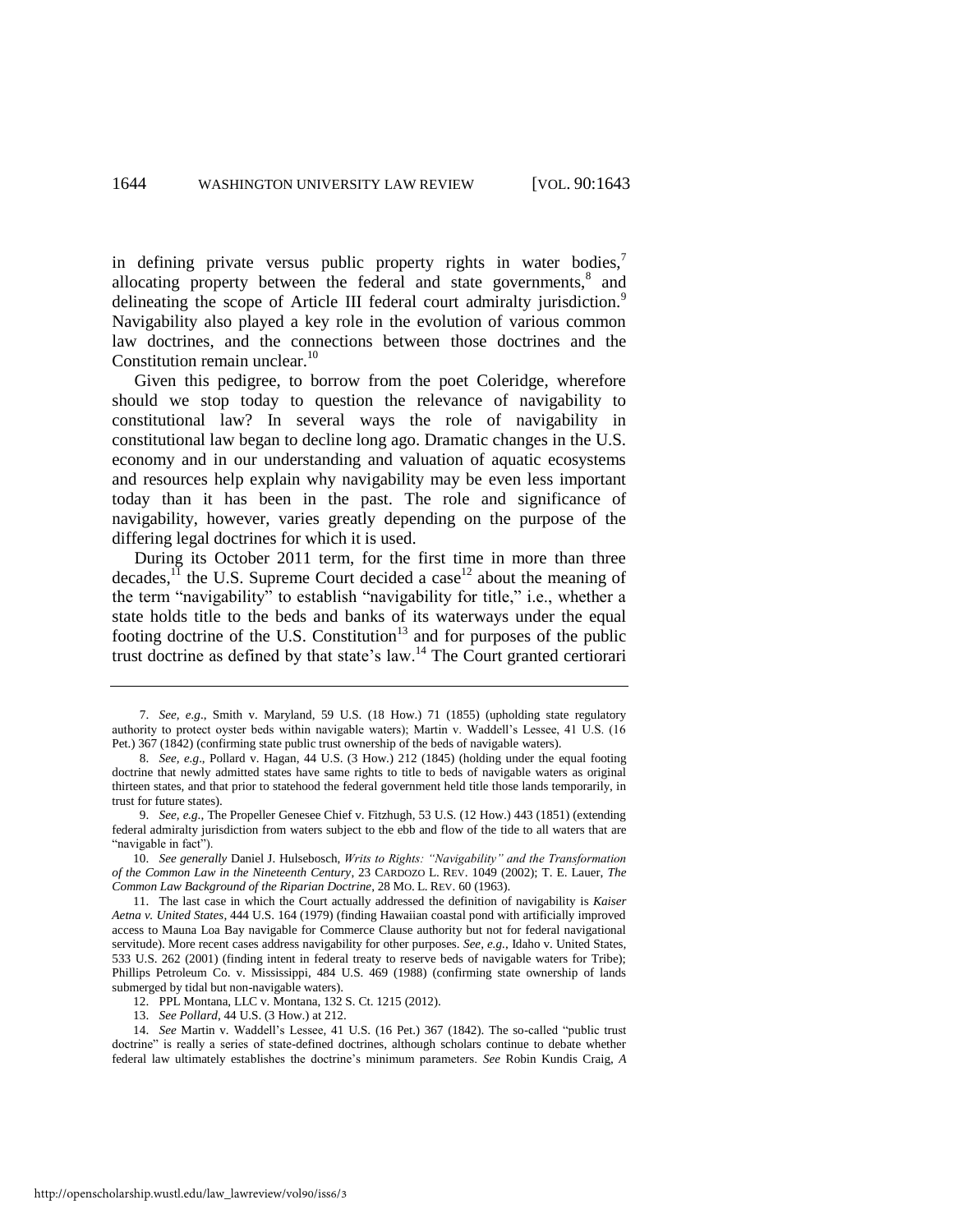on the single issue of whether the Montana Supreme Court applied the correct federal legal standard<sup>15</sup> for determining whether the Missouri, Clark Fork, and Madison Rivers were navigable at the time of statehood.<sup>16</sup>

Petitioner PPL Montana (PPL) raised three narrow challenges to the Montana Supreme Court's approach to determining navigability for title: first, whether the Montana court focused on the navigability of particular river segments rather than the river as a whole; second, whether the Montana court erred by considering evidence of current-day navigability as probative of navigability at statehood; and third, whether the Montana court employed too liberal a standard for navigability.<sup>17</sup> The U.S. Supreme Court ruled unanimously in PPL's favor on the first two issues,<sup>18</sup> holding that the seventeen-mile Great Falls reach of the Missouri River was not navigable for title and remanding with respect to the remaining disputed segments.<sup>19</sup> Given the Court's unanimous decision on evidentiary grounds, why is this case important?

15. Navigability for state ownership is a question of federal law, *Utah v. United States*, 403 U.S. 9, 10 (1971), because it governs the extent to which the federal government conveyed title to states at the time of statehood. *See* United States v. Utah, 283 U.S. 64, 75 (1931).

16. PPL Montana, LLC v. Montana, 131 S. Ct. 3019 (2011) (granting certiorari). Montana was admitted as a state in 1889. PPL Montana, LLC v. State, 229 P.3d 421, 428 (Mont. 2010). The Supreme Court granted certiorari on only the first issue in the Petition:

Does the constitutional test for determining whether a section of a river is navigable for title purposes require a trial court to determine, based on evidence, whether the relevant stretch of the river was navigable at the time the State joined the Union as directed by *United States v. Utah*, 283 U.S. 64 (1931), or may the court simply deem the river as a whole generally navigable based on evidence of present-day recreational use, with the question "very liberally construed" in the State's favor?

Petition for Writ of Certiorari at i–ii, *PPL Montana*, 132 S. Ct. 1215 (No. 10-218), 2010 WL 3236721 at \*i.

17. *PPL Montana*, 132 S. Ct. at 1226.

*Comparative Guide to the Eastern Public Trust Doctrines: Classifications of States, Property Rights, and State Summaries*, 16 PENN ST. L. REV. 1, 4–10 (2007). In *PPL Montana*, the Supreme Court reiterated earlier holdings that federal law controls the navigability for title test for purposes of the equal footing doctrine, but that state law governs the scope of the public trust doctrine within individual states. *PPL Montana*, 132 S. Ct at 1235.

<sup>18.</sup> The Court held that the "primary flaw" in the Montana Supreme Court reasoning was its failure to engage in a segment-by-segment analysis to decide whether the disputed river segments were navigable at statehood, so long as each segment is sufficiently discrete and defined to warrant analysis. *Id. at* 1229–31. The Court found that present-day use may be considered, but only if it "shows the river could sustain the kinds of commercial use that, as a realistic matter, might have occurred at the time of statehood." *Id.* at 1233.

<sup>19.</sup> *Id.* at 1232–33. Given these holdings, the Supreme Court found no need to reach the burden of proof issue. *Id*. at 1234. For additional summaries and analysis of the decision, see Rachael Lipinski, Note, *The Dividing Line: Applying the Navigability-for-Title Test After* PPL Montana, 91 OR. L. REV. 247 (2012) (arguing that the legal test for waters deemed navigable for title is not as clear as it might seem after *PPL Montana*); Amy Wegner Kho, Case Note, *What Lies Beneath Troubled Waters: The Determination of Navigable Rivers in* PPL Montana LLC v. Montana*, 132 S. CT. 1215*, 15 U. DENV. WATER L. REV. 489 (2012) (describing case and holding).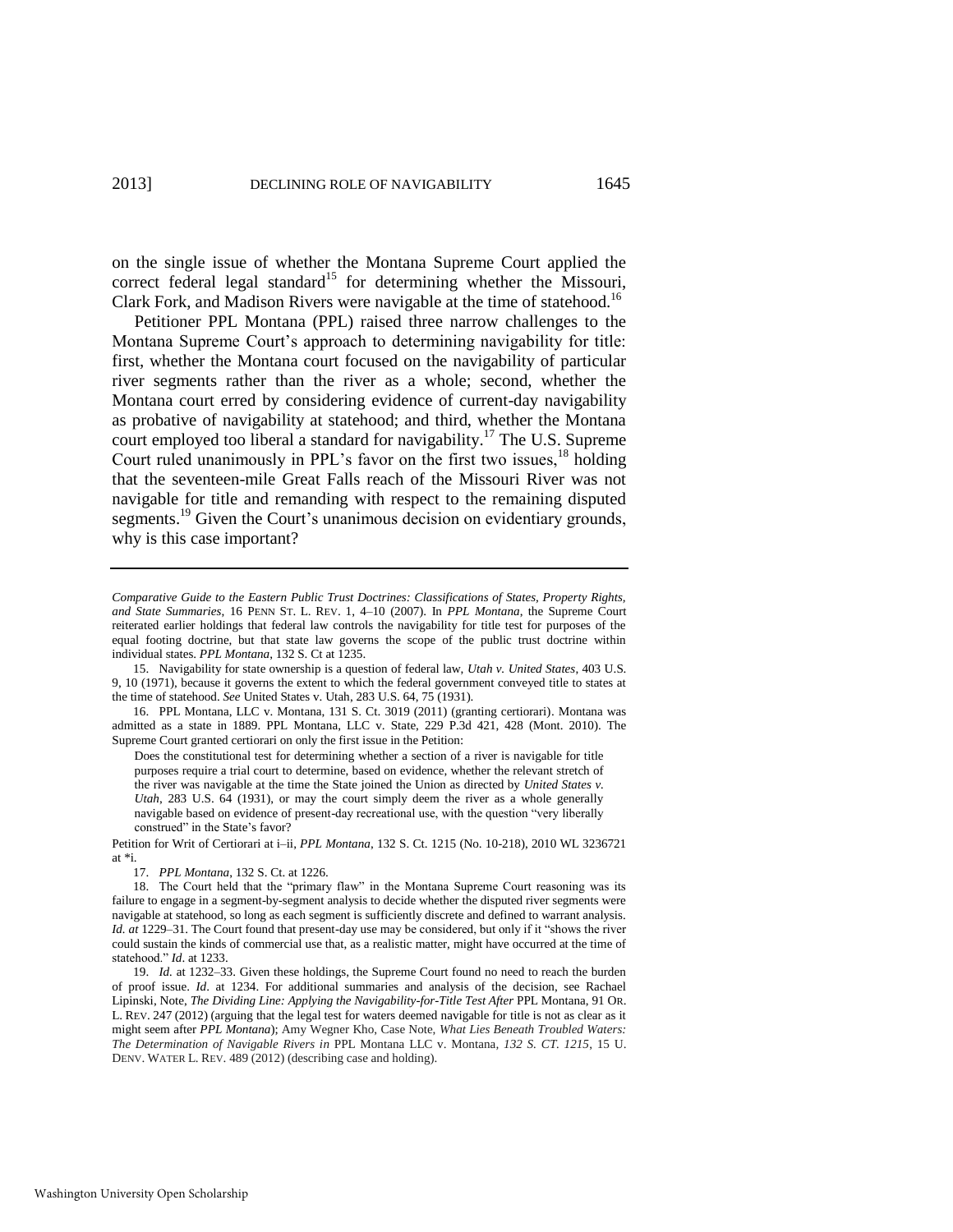<span id="page-4-1"></span>At a basic level, *PPL Montana* will dictate the litigation burden states will bear in proving navigability for title, and in some cases, their ability to do so at all. In *PPL Montana*, the State offered as evidence a fascinating set of historical records, including the journals of the Lewis and Clark expedition,<sup>20</sup> which navigated many of the waters in question in dugout canoes in the early nineteenth century.<sup>21</sup> PPL argued that historical records and expert affidavits regarding authenticity were inadmissible hearsay because no one alive today can testify to the validity of historical accounts based on personal knowledge.<sup>22</sup> If neither historical records nor current evidence of navigability may be used, however, it is not clear what evidence would be both probative and admissible on the issue of navigability at statehood, making it difficult if not impossible for a state to prove its case.<sup>23</sup> Except perhaps in Alaska<sup>24</sup> and Hawaii,<sup>25</sup> no one alive today can testify to navigability at statehood based on personal knowledge or observation.<sup>26</sup>

The Montana courts rejected PPL's hearsay objection, $27$  and the U.S. Supreme Court has also decided navigability cases using similar historical evidence.<sup>28</sup> For most waterways, however, states do not have the luxury of relying on the most famous journals of exploration in U.S. history to prove their case. Historical records of navigation may be sparse or nonexistent for many water bodies. According to one survey, only three states have conducted comprehensive inventories of navigable streams, and those inventories were based on cursory examinations of available historical records.<sup>29</sup> Because settlement was often sparse at statehood, the relevant legal test is the susceptibility to navigation at statehood rather than actual

<span id="page-4-0"></span><sup>20.</sup> *See PPL Montana*, 132 S. Ct. at 1223.

<sup>21.</sup> *See generally* STEPHEN E. AMBROSE, UNDAUNTED COURAGE: MERIWETHER LEWIS, THOMAS JEFFERSON, AND THE OPENING OF THE AMERICAN WEST (1996).

<sup>22.</sup> PPL Montana, LLC v. State, 229 P.3d 421, 434–35 (Mont. 2010).

<sup>23.</sup> *See* United States v. Appalachian Elec. Power Co., 311 U.S. 377, 416 (1940) ("Use of a stream long abandoned by water commerce is difficult to prove by abundant evidence.").

<sup>24.</sup> Alaska v. Ahtna, Inc., 891 F.2d 1401 (9th Cir. 1989).

<sup>25.</sup> Kaiser Aetna v. United States, 444 U.S. 164 (1979).

<sup>26.</sup> Congress admitted Alaska and Hawaii as states in 1959. The next newest states are New Mexico and Arizona, which entered the Union as states in 1912, meaning any credible fact witnesses would now have to be well over 100 years old. *See Statehood Dates*, 50STATES.COM, http://www.50 states.com/statehood.htm (last visited June 15, 2012).

<sup>27.</sup> *PPL Montana, LLC*, 229 P.3d at 434–38.

<sup>28.</sup> *See* Utah v. United States, 403 U.S. 9, 10–12 (1971) (discussing historical evidence of use of Great Salt Lake for navigation); The Montello, 87 U.S. (20 Wall.) 430, 440 (1874) (discussing use of Fox River by explorers Marquette and Joliet as well as later traders).

<sup>29.</sup> Bruce B. Dykaar & David A. Schrom, *Public Ownership of U.S. Streambeds and Floodplains: A Basis for Ecological Stewardship*, 53 BIOSCIENCE No. 4, at 2, 3 (2003).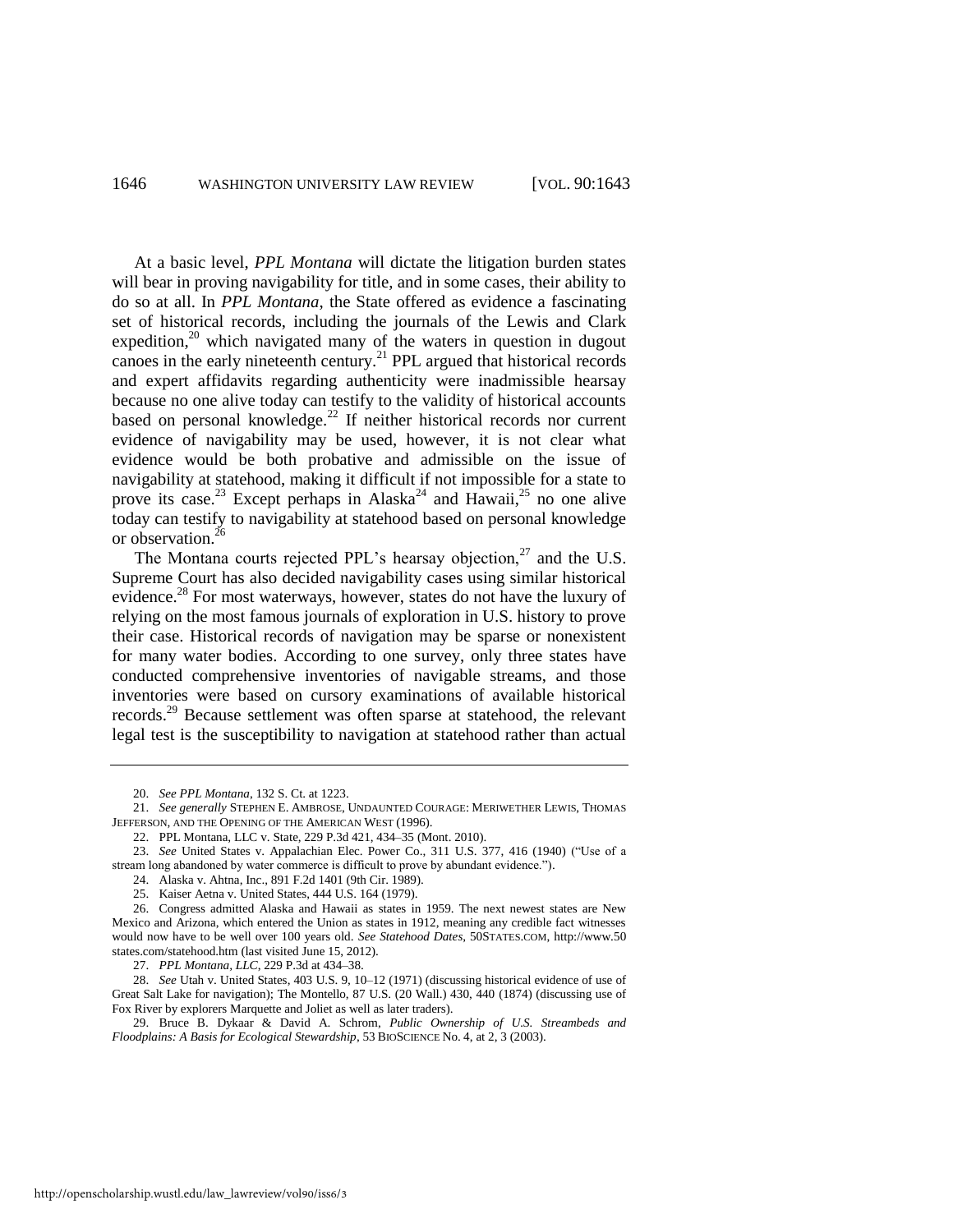commercial use.<sup>30</sup> Evidence of the physical condition of a waterway at statehood, however, will be even more scant if no one plied those waters at the time and therefore left no records to be evaluated. If evidence of current-day navigability is not admissible, it will be increasingly difficult to prove navigability for title. $31$ 

<span id="page-5-2"></span><span id="page-5-0"></span>Aside from the economic stakes at issue in *PPL Montana*<sup>32</sup> and the possible effects on similar litigation nationwide,  $33$  litigation over the meaning and significance of "navigability" suggests (but does not formally raise) a far more serious question: What is—or should be—the continuing role of navigability as a central tenet of U.S. constitutional law? In addition to the navigability for title test, slightly different navigability tests govern the scope of: (1) federal authority under the Commerce Clause,  $34$ (2) the federal navigational servitude,  $35$  and (3) admiralty jurisdiction under Article III of the U.S. Constitution.<sup>36</sup> The fact that the Supreme Court has adopted multiple definitions of navigability may not be

<span id="page-5-1"></span><sup>30.</sup> *See* United States v. Utah, 283 U.S. 64, 82 (1931) (clarifying that "where conditions of exploration and settlement explain the infrequency or limited nature of such use, *the susceptibility to use* as a highway of commerce may still be satisfactorily proved" (emphasis added)); The Daniel Ball, 77 U.S. (10 Wall.) 557, 563 (1870) (holding that waters "are navigable in fact when they are used, *or are susceptible of being used*, in their ordinary condition, as highways for commerce, over which trade and travel are or may be conducted in the customary modes of trade and travel on water" (emphasis added)).

<sup>31.</sup> *See* Charles F. Wilkinson, *The Headwaters of the Public Trust: Some Thoughts on the Source*  and Scope of the Traditional Doctrine, 19 ENVTL. L. 425, 446 (1989) (arguing "that the Court bought into one and a half centuries of maddening litigation with many more years to come‖); Leighty, *supra* note [3,](#page-1-0) at 393 (asking whether navigability "is so inherently unworkable that it can no longer be employed as a meaningful standard"); *id.* at 437 (suggesting that evidence of navigability "becomes" increasingly more difficult to obtain with the passing of years").

<sup>32.</sup> The Montana courts awarded \$40 million in damages for past use of waterways without compensation, and the right to collect millions of dollars in future royalties. *PPL Montana*, 229 P.3d at 429–33. The Edison Electric Institute, the American Petroleum Institute, and the Solicitor General of the United States believed that the stakes were high enough to weigh in as *amicus curiae*. *See* Docket, PPL Montana, LLC v. Montana, 132 S. Ct. 1215 (2012) (No. 10-218), *available at* http://www .supremecourt.gov/Search.aspx?FileName=/docketfiles/10-218.htm.

<sup>33.</sup> Litigation is pending in Utah regarding hundreds of stream miles following a Utah Supreme Court decision granting partial public access rights to non-navigable streams, *Conatser v. Johnson*, 194 P.3d 897 (Utah 2009) (finding public easement over non-navigable waters), and the legislative response thereto. Similar litigation has occurred in other states. *See, e.g.*, Ariz. Ctr. for Law in the Pub. Interest v. Hassell, 837 P.2d 158, 166–69 (Ariz. Ct. App. 1991) (overturning blanket state legislation to eliminate state ownership); Pa. Dep't. of Envtl. Prot*.* v. Espy, 4 Pa. D. & C. 5th 25 (Pa. Comm. Pl. 2007) (finding portion of Little Juniata River navigable and by the Commonwealth); Dykaar & Schrom, *supra* note [29,](#page-4-0) at 3 (discussing legislative debate in Alaska over ownership of more than 22,000 streams and one million lakes).

<sup>34.</sup> *See* United States v. Appalachian Elec. Power Co., 311 U.S. 377 (1940); Ashwander v. Tenn. Valley Auth., 297 U.S. 288 (1936).

<sup>35.</sup> *See* United States v. Cress, 243 U.S. 316 (1917).

<sup>36.</sup> *See* The Propeller Genesee Chief v. Fitzhugh, 53 U.S. (12 How.) 443 (1851).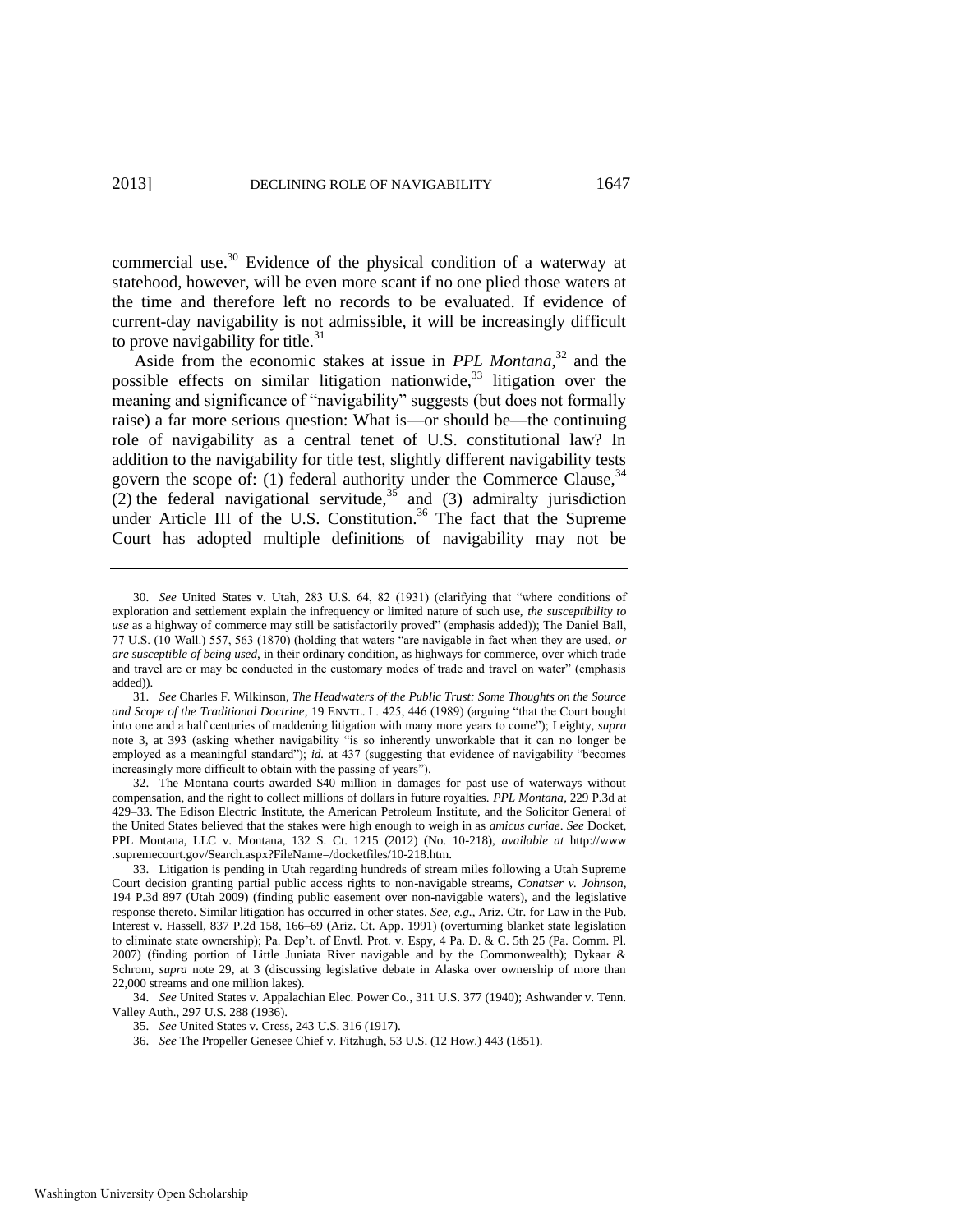<span id="page-6-3"></span>surprising given the diverse constitutional origins and purposes of these doctrines. Each doctrine dates to a time when rivers and other waterways were our most important avenues of commerce. $37$  In those times, navigability was one of the most critical defining characteristics of a waterway, if not the most important. A navigability test made sense in defining which waters should be subject to public ownership and in delineating which waters should be subject to federal or state legislative and judicial control.

<span id="page-6-4"></span><span id="page-6-2"></span><span id="page-6-1"></span><span id="page-6-0"></span>Many inland U.S. waterways continue to serve as major avenues of commerce.<sup>38</sup> Through the lens of twenty-first century science and values, however, rivers and other waters serve a much broader range of public purposes and provide important ecosystem services,<sup>39</sup> such as water supply,<sup>40</sup> biodiversity and habitat,<sup>41</sup> fish and wildlife production,<sup>42</sup> recreational use,<sup>43</sup> flood control and watershed protection,<sup>44</sup> and pollution assimilation.<sup>45</sup> Under the public trust doctrine, states hold title to protect, pursuant to state law, common resources for the public at large, for purposes that typically include navigation but also fisheries and commerce.<sup>46</sup> Under modern state cases the doctrine can encompass

- 44. Ciruna & Braun, *supra* note [41,](#page-6-2) at 12–23.
- 45. Postel & Carpenter, *supra* not[e 40,](#page-6-1) at 200–01.

<sup>37.</sup> *See* Wilkinson, *supra* note [31,](#page-5-2) at 431–38; Note, *From Judicial Grant to Legislative Power: The Admiralty Clause in the Nineteenth Century*, 67 HARV. L. REV. 1214, 1217–20 (1954); *see generally* GILBERT C. FITE & JIM E. REESE, AN ECONOMIC HISTORY OF THE UNITED STATES 63–64, 188–95 (2d ed. 1965) (describing importance of water transportation to early American commerce).

<sup>38.</sup> U.S. ARMY CORPS OF ENGINEERS, AN OVERVIEW OF THE U.S. INLAND WATERWAYS TRANSPORTATION SYSTEM 8 (2005) (describing over 12,000 miles of navigable waters serving major commercial transportation functions in 41 states, carrying nearly 2.5 quadrillion short tons of products per year), *available at* http://www.corpsnets.us/docs/other/05-NETS-R-12.pdf.

<sup>39.</sup> *See generally* J. B. RUHL, STEVEN E. KRAFT & CHRISTOPHER L. LANT, THE LAW AND POLICY OF ECOSYSTEM SERVICES (2007); NATURE'S SERVICES: SOCIETAL DEPENDENCE ON NATURAL ECOSYSTEMS (Gretchen C. Daily ed., 1997) [hereinafter NATURE'S SERVICES].

<sup>40.</sup> *See* U.S. GEOLOGICAL SURVEY, ESTIMATED WATER USE IN THE UNITED STATES IN 2005, at 4 (2009), *available at* http://www.corpsnets.us/docs/other/05-NETS-R-12.pdf; *see also* Sandra Postel & Stephen Carpenter, *Freshwater Ecosystem Services*, *in* NATURE'S SERVICES, *supra* note [39,](#page-6-0) at 195, 196–98.

<sup>41.</sup> *See* ROBIN A. ABELL ET AL., FRESHWATER ECOREGIONS OF NORTH AMERICA, A CONSERVATION ASSESSMENT 25–58 (2000) (assessing biodiversity functions of North American freshwater ecosystems); Postel & Carpenter, *supra* note [40,](#page-6-1) at 204–06; ELLEN E. WOHL, DISCONNECTED RIVERS: LINKING RIVERS TO LANDSCAPES 26–29 (2004); Kristine Ciruna & David Braun, *Freshwater Fundamentals: Watersheds, Freshwater Ecosystems and Freshwater Biodiversity*, *in* A PRACTITIONER'S GUIDE TO FRESHWATER BIODIVERSITY CONSERVATION 11, 23-35 (Nicole Silk & Kristine Ciruna eds., 2004).

<sup>42.</sup> Postel & Carpenter, *supra* not[e 40,](#page-6-1) at 198–99.

<sup>43.</sup> *Id.* at 202–04.

<sup>46.</sup> *See* Illinois Cent. R.R. Co. v. Illinois, 146 U.S. 387 (1892); Smith v. Maryland, 59 U.S. (18 How.) 71, 74–75 (1855) (public fisheries included in trust purposes).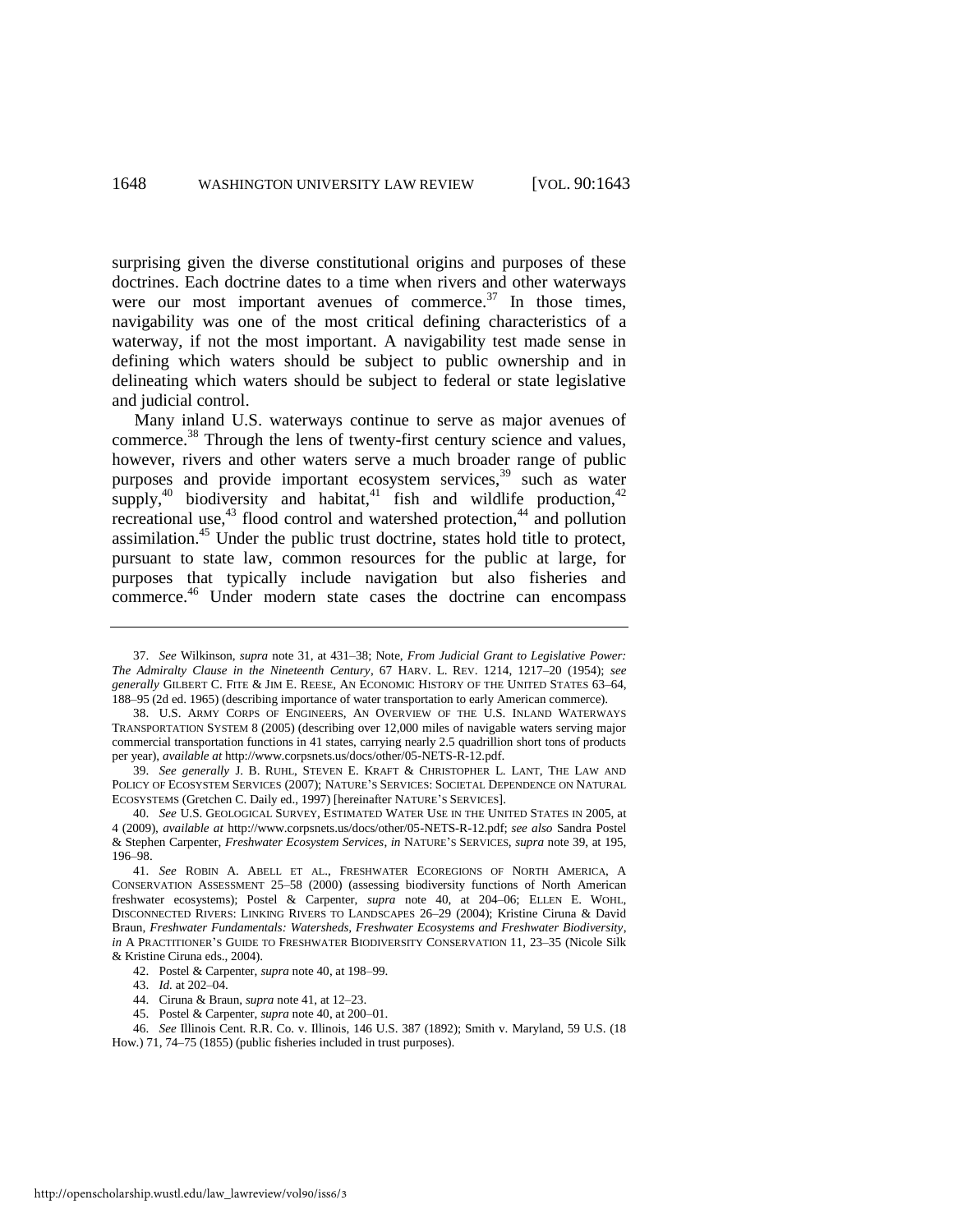<span id="page-7-0"></span>ecological values as well, and earlier scholars have urged that it be extended to protect other uses and values.<sup>47</sup> But these issues of scope differ from the nature of water bodies reached by the public trust doctrine. In Commerce Clause cases, for which navigation played such an important early role,<sup>48</sup> navigation has faded into the background relative to other public values.<sup>49</sup> Yet the Supreme Court continues to struggle with Congress's continued use of the term "navigable waters" in federal statutes enacted under Commerce Clause authority, most recently the Clean Water Act. $50$  The Court remains split over the jurisdictional role of navigability under those statutes, and while the Court thus far has addressed the scope of the Clean Water Act largely on statutory grounds, the Commerce Clause implications have lurked in the background. $51$ 

For purposes of public versus private ownership, why do we continue to litigate whether a water body was navigable at statehood, which in most cases involves evidence of navigability dating back one to two centuries?<sup>52</sup> What is the continuing significance of navigability to Commerce Clause jurisdiction when far more commerce is conducted over the Internet highway than on aquatic highways? Navigability is intuitively far more

49. *See* United States v. Appalachian Elec. Power Co., 311 U.S. 377, 426 (1940) (holding that federal Commerce Clause regulation of waterways extends beyond navigation to include purposes such as flood control watershed protection, and power production).

<sup>47.</sup> *See* Nat'l Audubon Soc'y v. Superior Court, 658 P.2d 709 (Ca. 1983); Joseph L. Sax, *The Public Trust Doctrine in Natural Resource Law: Effective Judicial Intervention*, 68 MICH. L. REV. 471 (1970). For articles urging the substantive expansion of the public trust doctrine (as opposed to its geographic scope), see, for example, Jack H. Archer & Terrance W. Stone, *The Interaction of the Public Trust and the "Takings" Doctrines: Protecting Wetlands and Critical Coastal Areas*, 20 VT. L. REV. 81 (1995); Craig, *supra* note [14;](#page-2-0) Ralph W. Johnson & William G. Galloway, *Protection of Biodiversity under the Public Trust Doctrine*, 8 TUL. ENVTL. L.J. 21 (1994); Ralph W. Johnson, *Water Pollution and the Public Trust Doctrine*, 19 ENVTL. L. 485 (1989).

<sup>48.</sup> *See* Pennsylvania v. Wheeling & Belmont Bridge Co., 59 U.S. (18 How.) 421 (1855); Gibbons v. Ogden, 22 U.S. (9 Wheat.) 1, 190 (1824).

<sup>50. 33</sup> U.S.C. § 1251 et seq. (2012).

<sup>51.</sup> *See, e.g.*, Rapanos v. United States, 547 U.S. 715 (2006) (4–1–4 split opinions on interpretation of statutory term "waters of the United States"); Solid Waste Agency v. U.S. Army Corps of Eng'rs, 531 U.S. 159 (2001) (split opinions on interpretation of same term).

<sup>52.</sup> At oral argument in *PPL Montana* several justices posed similar queries, probing whether different navigability tests properly distinguished between their purposes. *See* Transcript of Oral Argument at 18, PPL Montana, LLC v. State, 132 S. Ct. 1215 (2012) (No. 10-218) (Justice Kagan asking how navigability for title test differs from those used for regulatory purposes); *id.* at 31–32 (Justice Scalia asking whether a "whole river" approach makes more sense for Commerce Clause than for title); *id.* at 40 (Justice Breyer asking whether Commerce Clause cases are relevant to title cases). The Justices also asked whether navigability remains relevant to the purposes for which it is used. *See id.* at 32–33 (Justice Alito questioning rationale for rule that states own navigable rivers); *id.* at 33–35 (Justices Alito and Scalia probing what navigability has to do with fishing and regulatory purposes for which states seek control); *id.* at 38–39 (Chief Justice Roberts asking why states need ownership to control navigability); *id.* at 51–53 (Chief Justice Roberts and Justice Scalia probing whether states can exercise necessary regulatory control with or without title to waterways).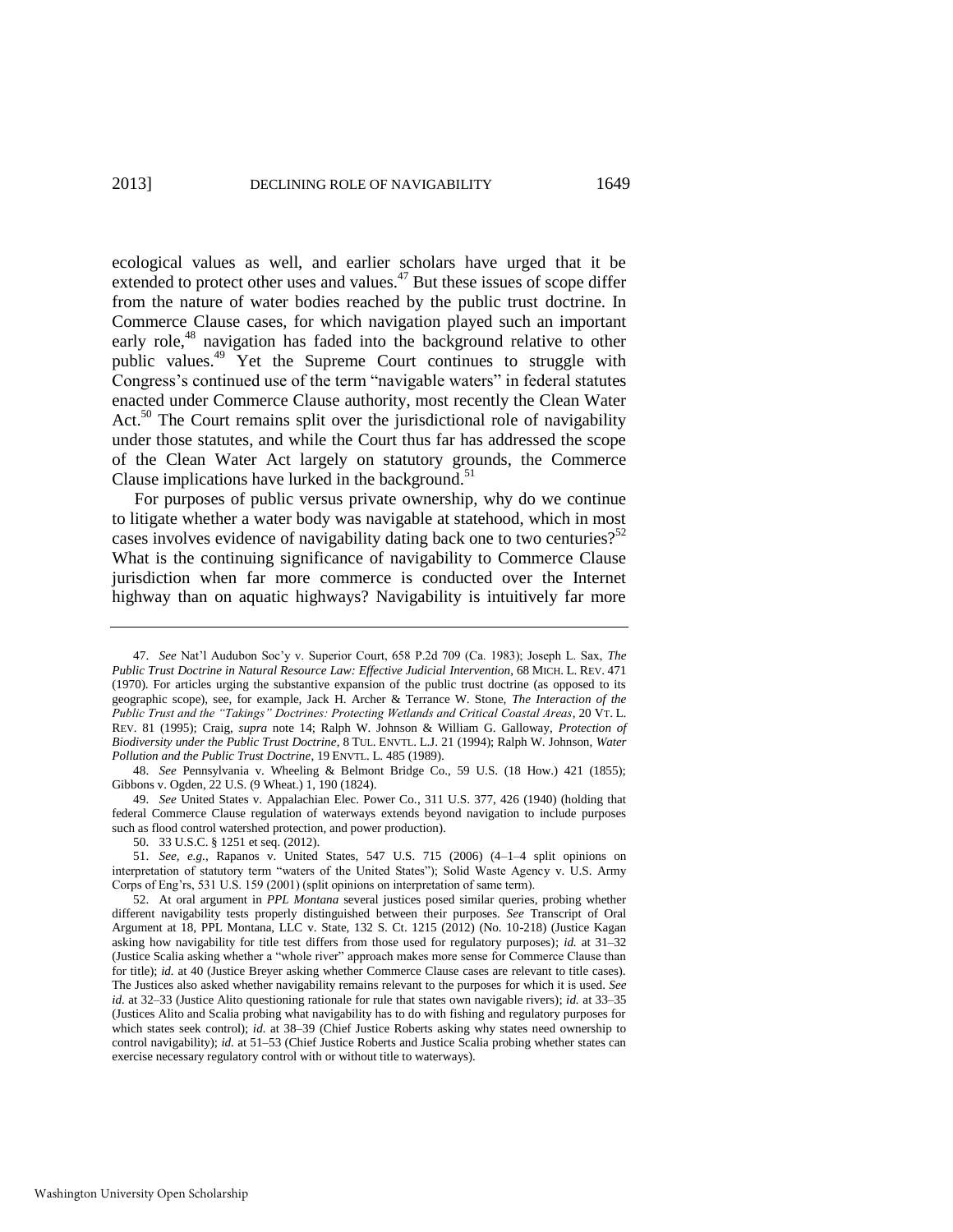relevant to the scope of the federal navigational servitude and federal admiralty jurisdiction. Even in those areas, however, the role of navigability has diminished, perhaps because the law in those areas has been well settled<sup>53</sup> but also because of questions about the relationship between those doctrines and Commerce Clause authority. To borrow another phrase from *The Rime of the Ancyent Marinere*, to what extent is navigability an albatross around the neck of U.S. constitutional law?<sup>54</sup> And does the answer to that question differ for each of the navigability doctrines depending on their distinct purposes and historical evolution?

Changing the focus of the legal tests for any of these doctrines, of course, could have significant implications for settled property rights and expectations,<sup>55</sup> and for the balance of power between the federal and state governments.<sup>56</sup> For example, if the scope of the federal navigational servitude expands to encompass waters that serve public values and functions beyond navigability, the federal government's obligation to compensate those with property rights in those waters would be reduced accordingly. Broadening the title test could enhance state authority if it resulted in state ownership of more waterways, but it could also expand federal authority relative to the states if courts recognized an even wider range of public interests in waters under the Commerce Clause. The Supreme Court has altered the scope of each of these doctrines in the past, $57$  in some cases dramatically, to reflect changing conditions.

- Had I from old and young;
- Instead of the Cross the Albatross

About my neck was hung.

55. *See, e.g.*, Leovy v. United States, 177 U.S. 621, 632–33 (1900) (declining to extend navigability for purposes of the federal navigational servitude at expense of private property rights).

<sup>53.</sup> The last major U.S. Supreme Court case regarding the definition of navigability for admiralty jurisdiction was *Ex parte Boyer*, 109 U.S. 629, 631–32 (1884) (approving federal admiralty jurisdiction over artificial waterways used in interstate commerce). The last similar cases for purposes of the federal navigational servitude were *Kaiser Aetna v. United States*, 444 U.S. 164 (1979) and its companion case *Vaughn v. Vermillion Corp.*, 444 U.S. 206 (1979).

<sup>54.</sup> 

Ah wel-a-day! what evil looks

Coleridge, *supra* not[e 1,](#page-1-1) at 774.

<sup>56.</sup> *See, e.g.*, Gilman v. City of Philadelphia, 70 U.S. (3 Wall.) 713 (1865) (addressing the relationship between federal Commerce Clause authority over navigable waters and state power under the dormant Commerce Clause); Waring v. Clarke, 46 U.S. (5 How.) 441 (1847) (addressing federal admiralty jurisdiction relative to the jurisdiction of state and local courts); Pollard v. Hagan, 44 U.S. (3 How.) 212, 230 (1845) (discussing the public trust doctrine as an allocation of rights between the federal and state governments).

<sup>57.</sup> *Compare* The Steam-Boat Thomas Jefferson, 23 U.S. (10 Wheat.) 428 (1825) (limiting federal admiralty jurisdiction to waters influenced by the ebb and flow of the tide), *with* The Propeller Genesee Chief v. Fitzhugh, 53 U.S. (12 How.) 443 (1851) (extending federal admiralty jurisdiction to all inland waters deemed navigable in fact), *and* The Daniel Ball, 77 U.S. (10 Wall.) 557, 563 (1870)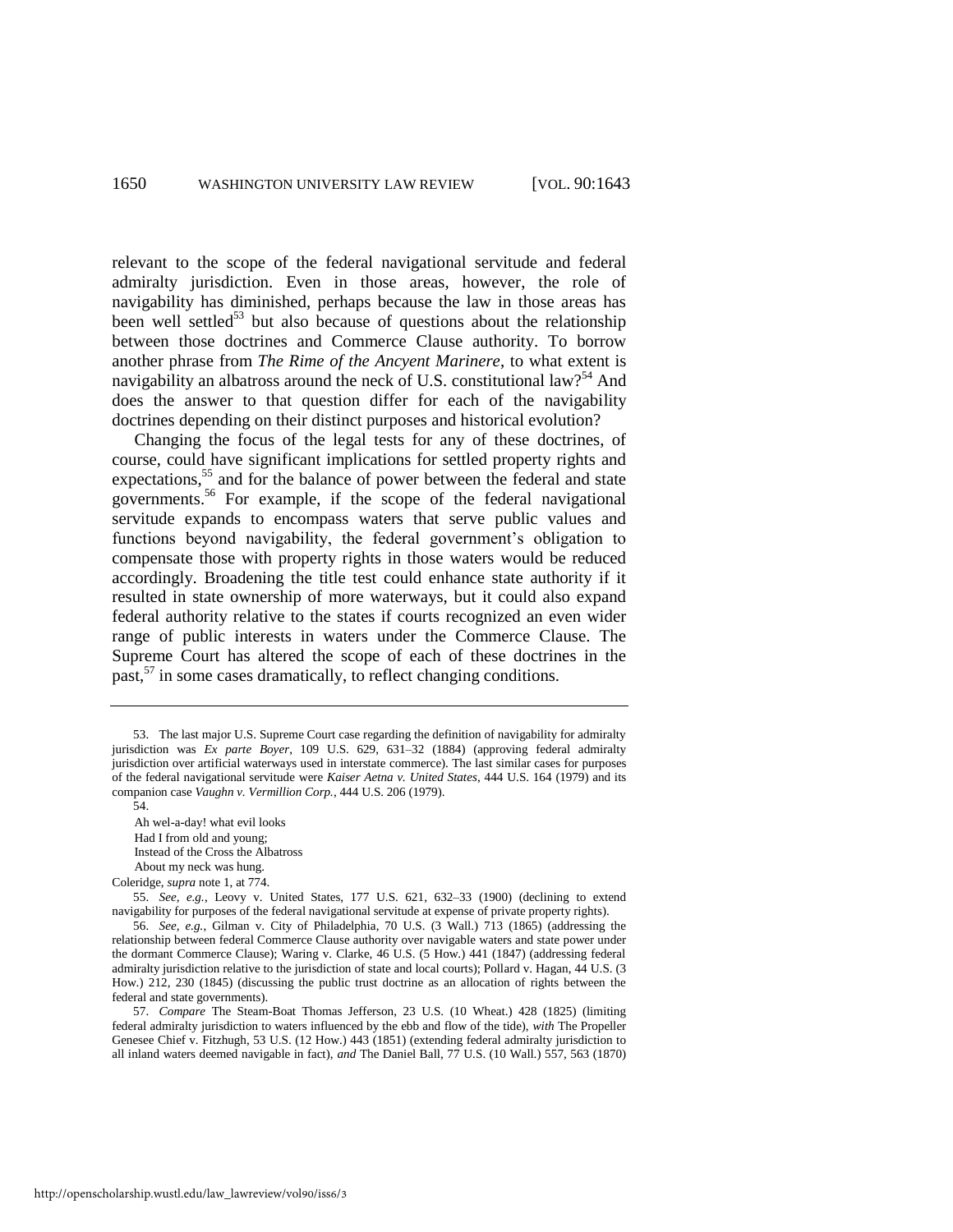This Article evaluates the continuing relevance of navigability in federal constitutional law for purposes of title, admiralty jurisdiction, Commerce Clause authority, and the federal navigational servitude. Part II explores the history and evolution of navigability in U.S. constitutional law, and examines each doctrine for evidence of the relative extent to which navigability continues to play a role and the degree to which that role has changed or declined. Part III examines other compelling reasons that suggest that navigability—while retaining relevance in certain contexts—should have less influence on some doctrines to reflect new understanding and shifting values about the importance of aquatic ecosystems and resources. Those differences reflect the very different functions that the concept of navigability serves in U.S. law. For purposes of admiralty jurisdiction, it delineates the exclusive role of federal courts in resolving particular disputes. For purposes of the Commerce Clause, it identifies the potential, but discretionary and often nonexclusive, scope of federal regulatory authority. Under the equal footing doctrine, it helps to define the extent of state sovereignty relative to that of the federal government, and to ensure constitutional equality among the states. Part IV concludes that constitutional definitions of navigability legitimately vary according to purpose, but argues that the geographic limits of public waters, for which unbridled private ownership is not appropriate, should reflect the full range of uses and values that serve important public interests to the fullest extent consistent with the underlying purpose of each doctrine.

#### II. THE EVOLUTION OF FEDERAL NAVIGABILITY LAW

Courts deciding navigability for title cases often examine the history of land grants and other conveyances in light of surrounding historical circumstances.<sup>58</sup> Aside from that specific, functional use of history, there

<sup>(</sup>defining federal authority for Commerce Clause purposes as waters that are used, or are susceptible for use in interstate or foreign commerce), *with* United States v. Rio Grande Dam & Irrig. Co., 174 U.S. 690 (1899) (upholding federal regulatory authority over dam on non-navigable portion of stream where reduced water levels would impair navigability downstream), *and* Okla. *ex rel*. Phillips v. Guy F. Atkinson Co., 313 U.S. 508 (1941) (upholding federal flood control project on non-navigable tributary to navigable river).

<sup>58.</sup> *See, e.g.*, Martin v. Waddell's Lessee, 41 U.S. (16 Pet.) 367, 407–14 (1842) (evaluating intent of Charles II in granting colonial lands to the Duke of York); *Pollard*, 44 U.S. (3 How.) at 221– 25 (construing deeds of cession from Georgia and Virginia to United States, and land purchases from France and Spain); Mumford v. Wardwell, 73 U.S. (6 Wall.) 423, 435–36 (1867) (considering title to previously submerged lands in San Francisco in light of history of transfer of lands from Mexico and authority of U.S. military governor with respect to such lands); Morris v. United States, 174 U.S. 196, 223–51 (1899) (evaluating claims by heirs of Chief Justice John Marshall and his brother James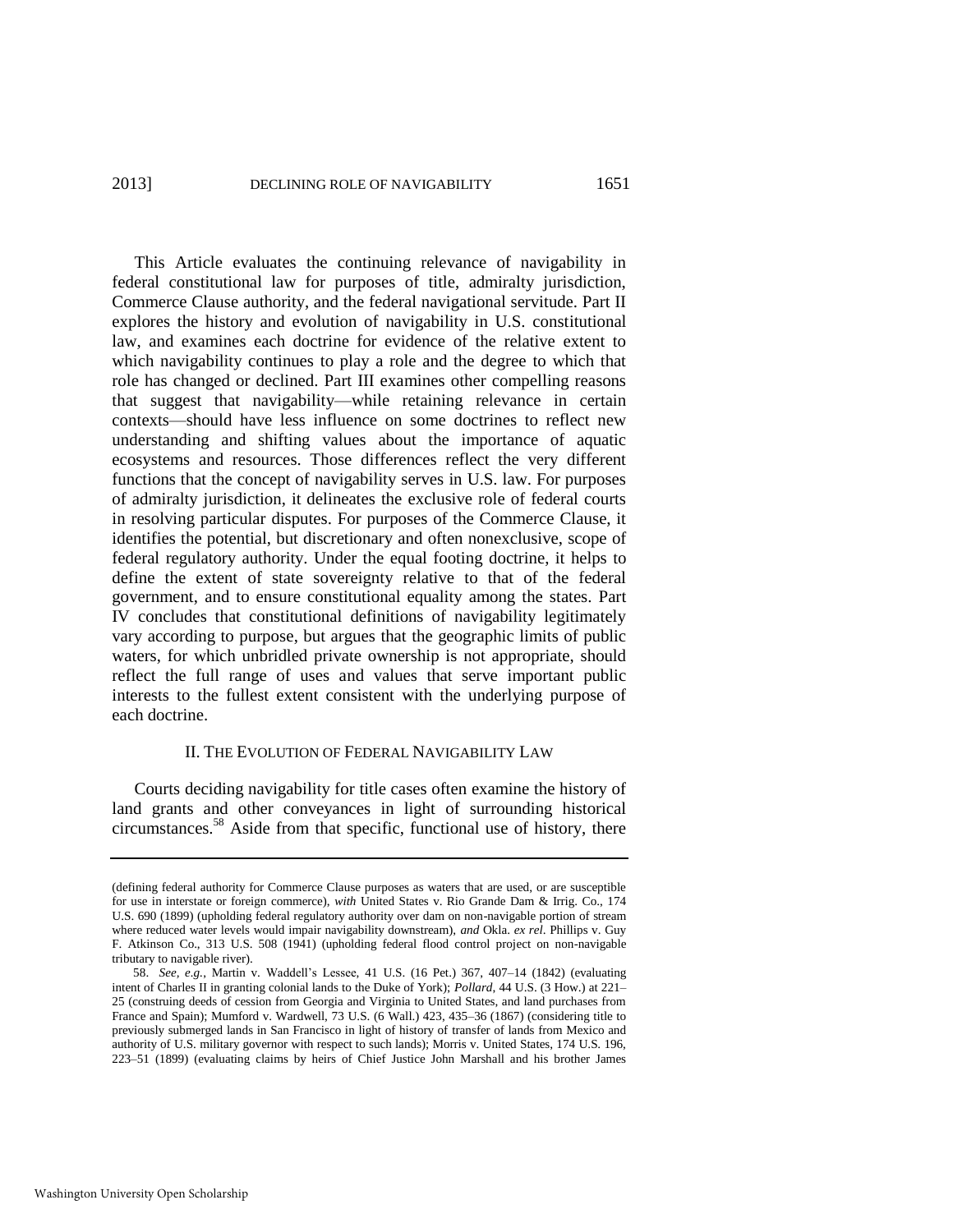are several historical reasons why navigability developed as a core concept in each of the distinct but related federal doctrines for which it is used. First, early American courts, which routinely adopted or modified legal precedent from England,<sup>59</sup> determined that principles of English law were relevant to property rights in water bodies. $\delta$ <sup>60</sup> Second, navigability developed as an independent component of U.S. constitutional jurisprudence for several distinct purposes—including Commerce Clause power and federal admiralty jurisdiction—in part because of the same or similar inherited doctrines of English law and in part because water-based transportation was such an important force in American expansion and economic development. Third, navigability became the basis for expectations regarding certain federally recognized property rights. For all of these purposes, the U.S. Supreme Court modified earlier legal doctrines to reflect different geographic, political, and economic realities in the expanding United States, as well as different and evolving notions of economic liberty.

Several scholars have probed the historical underpinnings of navigability doctrines $^{61}$  and at times criticized the accuracy with which early American courts interpreted and applied English precedent.<sup>62</sup> My goal is neither to revisit nor to critique those analyses; it is to explore the historical reasons for the evolution of federal navigability law in order to evaluate the degree to which they continue to support the relevance of navigability today.

#### *A. Public and Private Rights in Water Bodies*

For two compelling reasons, early American courts relied on English navigability precedent to decide cases regarding riparian ownership rights,<sup>63</sup>

Marshall according to land grants from Charles I and James II, and historical documents laying out plans for Washington, D.C.).

<sup>59.</sup> The colonies remained subject to British political authority, and therefore British law, prior to independence. More generally, early American courts naturally inherited English common law as the basis for their jurisprudence. *See* Hulsebosch, *supra* not[e 10,](#page-2-1) at 1063.

<sup>60.</sup> *See* Craig, *supra* not[e 14,](#page-2-0) at 11–14.

<sup>61.</sup> *See* Hulsebosch, *supra* not[e 10;](#page-2-1) Lauer, *supra* not[e 10;](#page-2-1) MacGrady, *supra* not[e 3.](#page-1-0)

<sup>62.</sup> *See, e.g*., Hulsebosch, *supra* not[e 10,](#page-2-1) at 1081–85 (arguing that American courts and lawyers blurred distinctions and misunderstood relevant English law); MacGrady, *supra* note [3,](#page-1-0) at 546–47 (arguing that early American courts misconstrued the state of English law and practice on issues of riverbed ownership and admiralty jurisdiction); Note, *supra* note [37,](#page-6-3) at 1216–17 (accusing early American courts of relying on "dubious interpretations of English authorities").

<sup>63.</sup> *See, e.g*., Commonwealth v. Alger, 61 Mass. 53 (1851); Arnold v. Mundy, 6 N.J.L. 1 (N.J. 1821).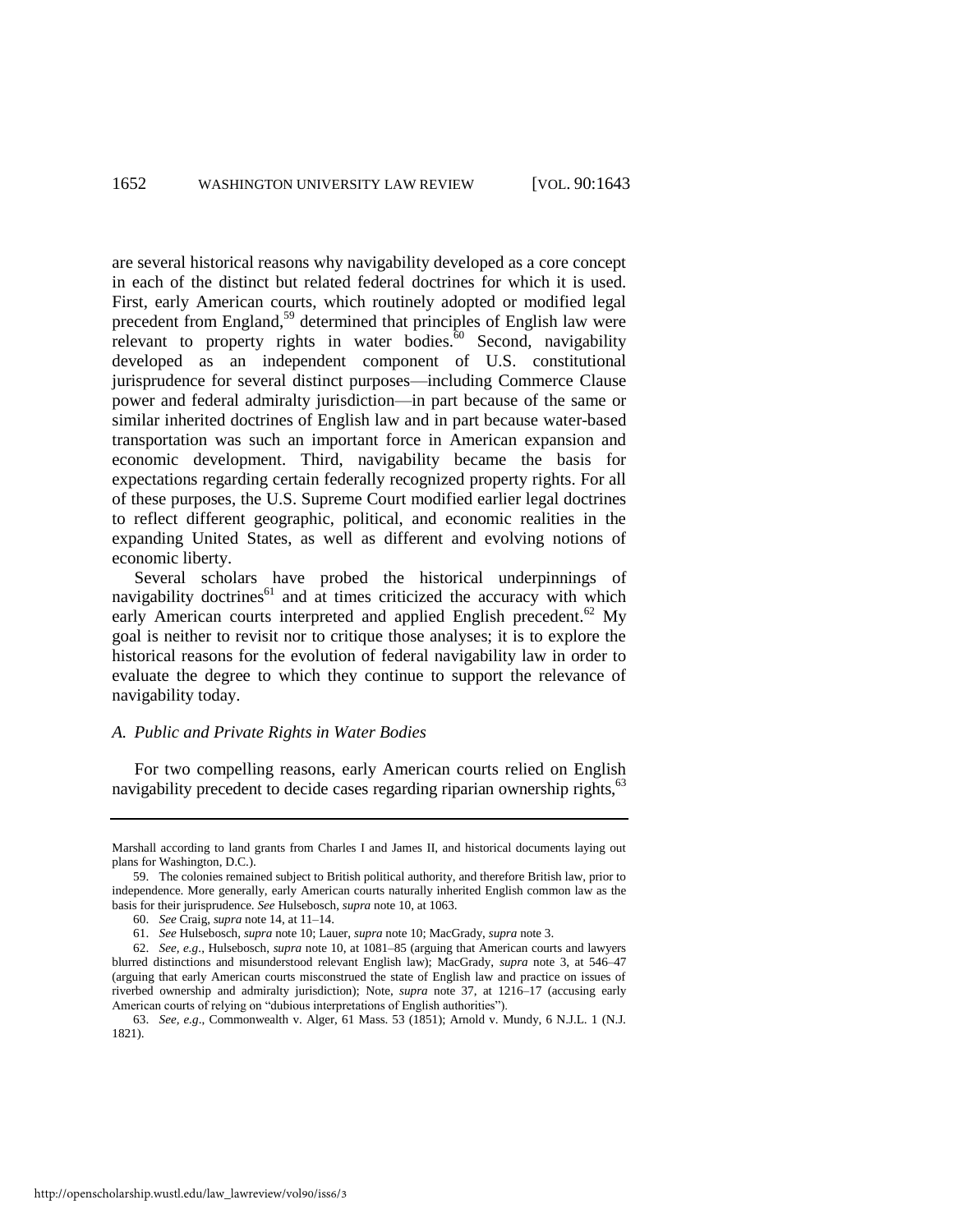fisheries, $64$  water to run mills, $65$  and navigation. $66$  The first reason relates to protection of private property interests, while the second ensures access to public resources in water and waterways. Ironically, these two reasons reflect competing English principles of liberty, which pointed in opposite directions regarding rights in waterways.

<span id="page-11-1"></span><span id="page-11-0"></span>British subjects in North America (and later U.S. citizens) retained a strong belief in private property rooted in the political philosophy of John Locke. $67$  Locke proposed that the public at large benefitted from the incentives associated with private property, because if landowners reaped profits by combining their labor and property, society as a whole would benefit from the resulting increase in productivity.<sup>68</sup> Landless individuals saw in the New World the opportunity to earn the benefit of liberty accompanying property ownership that was not available in England. Settlers faced substantial physical risks—and often a period of indentured servitude—traveling to and establishing homes, farms, and cities on a new continent with a hostile environment to obtain private property, which at the time was largely limited in England to the ruling class. $69$  It was not surprising, then, that many American courts inherited the English doctrine that riparian landowners held ownership rights to the beds and banks of non-navigable waters and limited, but still important, rights of access to navigable waters.<sup>70</sup> Waterfront property was valuable because of those rights and the economic and other opportunities they afforded. An important function of Anglo-American law is to protect expectations and

69. *See* FERGUSON, *supra* not[e 67,](#page-11-0) at 110–12.

<span id="page-11-2"></span><sup>64.</sup> *See, e.g*., Hooker v. Cummings, 20 Johns. 90 (N.Y. Sup. Ct. 1822); Carson v. Blazer, 2 Binn. 475 (Pa. 1810).

<sup>65.</sup> *See, e.g*., Tyler v. Wilkinson, 24 F. Cas. 472 (C.C.D.R.I. 1827); Palmer v. Mulligan, 3 Cai. 307 (N.Y. Sup. Ct. 1805).

<sup>66.</sup> *See, e.g*., Gavit's Adm'rs v. Chambers, 3 Ohio 495 (1828).

<sup>67.</sup> *See* NIALL FERGUSON, CIVILIZATION, THE WEST AND THE REST 108–12 (2011) (discussing the influence of Locke's 1690 *Second Treatise of Government* on political and economic development in the North American colonies).

<sup>68.</sup> *See* Eric T. Freyfogle, *Ethics, Community, and Private Land*, 23 ECOL. L.Q. 631, 634 (1996); Terry W. Frazier, *Protecting Ecological Integrity Within the Balancing Function of Property Law*, 28 ENVTL. L. 53, 83–85 (1998) (explaining theory that property ownership protects individual liberty). Both Freyfogle and Frazier, however, argued that ownership should apply only to the value added, and not to the land itself. Freyfogle, *supra*, at 637; Frazier, *supra*, at 54, 61–62; *see also* Eric T. Freyfogle, *Ownership and Ecology*, 43 CASE W. RES. L. REV. 1269, 1276, 1288 (1993) (arguing that property rights apply only as against other people, not the land itself and its associated nonhuman resources).

<sup>70.</sup> *See, e.g.*, Middleton v. Pritchard, 3 Scam. 510 (Ill. 1842) (affirming private ownership of beds of Mississippi River); *Palmer*, 3 Cai. 307 (finding public ownership only in beds of tidallyaffected waters). *See generally* William R. Tillinghast, Note, *Tide-Flowed Lands and Riparian Rights in the United States*, 18 HARV. L. REV. 341 (1905) (reviewing early cases and competing doctrines).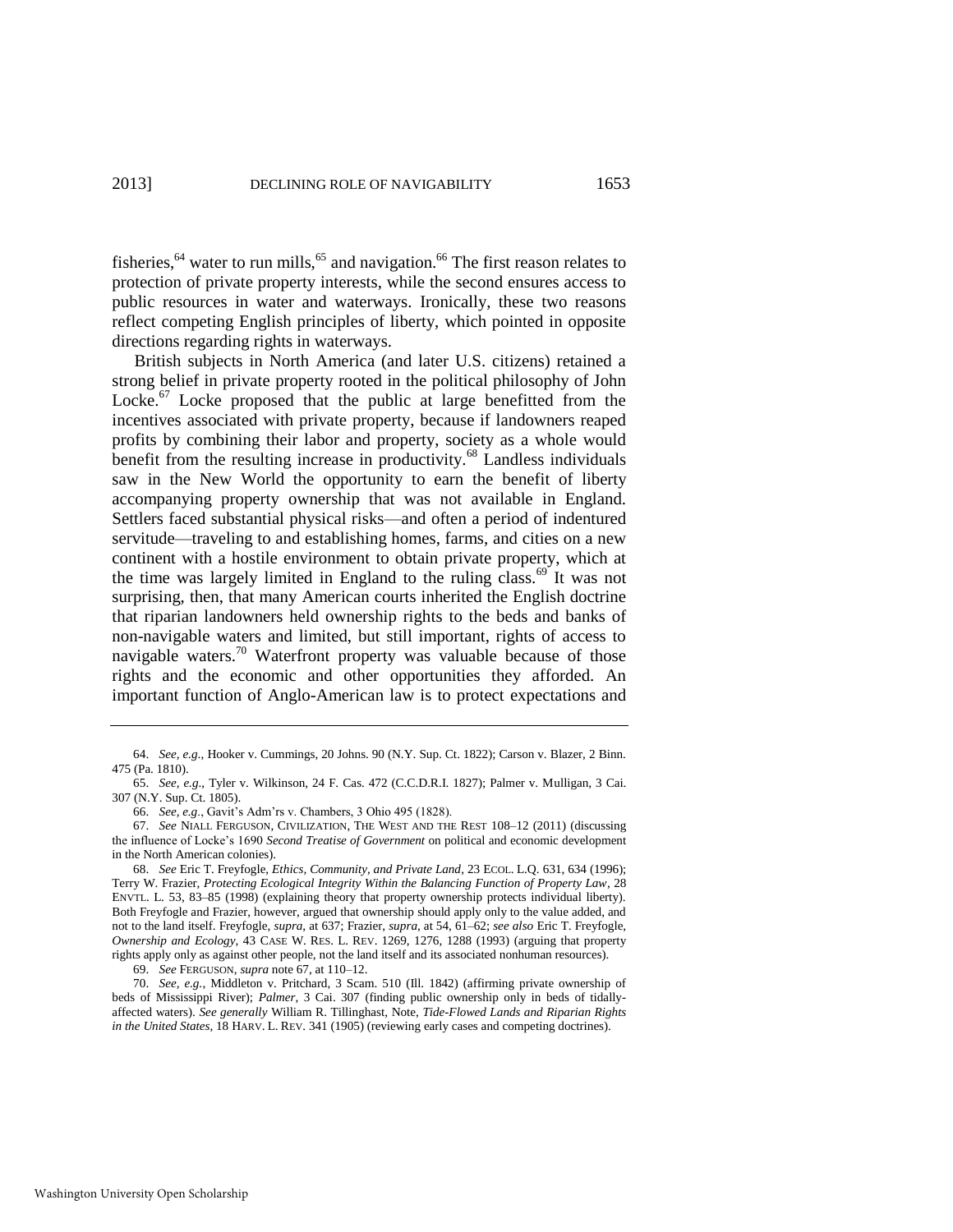<span id="page-12-2"></span>values in private property, to protect liberty, and to provide the certainty necessary to support investment.<sup>71</sup>

<span id="page-12-0"></span>The second compelling reason, an equally important but competing liberty interest, had also evolved in England, although with a somewhat unclear history.<sup>72</sup> English law guaranteed common access to "public" waters" for purposes such as navigation, commerce, and fishing; in the United States, this principle evolved into the public trust doctrine.<sup>73</sup> Despite its reincarnation in the late twentieth century to protect shared environmental resources and values,  $\frac{1}{4}$  some scholars view the ancestral public trust doctrine as more of an early, property law-based *anti*trust policy, which discouraged monopolization of common resources by a select few at the discretion of the Crown, which granted privileges based on personal favoritism and other reasons.<sup>75</sup>

Locke's economic liberty rationale does not necessarily apply to scarce resources that are inappropriate for private dominion and control.<sup>76</sup> Monopolization of a navigable waterway, for example, might prevent goods produced on private lands from reaching markets or allow a monopolist to extract extortionist rents for travel, thus artificially raising costs to consumers<sup>77</sup> and reducing the liberty of upstream landowners.

74. *See* Nat'l Audubon Soc'y v. Superior Court., 658 P.2d 709 (Cal. 1983); Joseph L. Sax, *Liberating the Public Trust Doctrine from Its Historical Shackles*, 14 U.C. DAVIS L. REV. 185 (1980).

77. Arguably, allowing private parties to control avenues of commerce provides an incentive for private investment in improvements such as canals. The United States has a long established policy of

<span id="page-12-1"></span><sup>71.</sup> *See* Eric T. Freyfogle, *Community and the Market in Modern American Property Law*, *in* LAND, PROPERTY, AND THE ENVIRONMENT 382, 382 (John F. Richards ed., 2002); Carol M. Rose, *Given-ness and Gift: Property and the Quest for Environmental Ethics*, 24 ENVTL. L. 1, 3–4 (1994) (describing Jeremy Bentham's theory that prosperity depends on security of property rights).

<sup>72.</sup> Some courts and scholars trace the history of this doctrine to Roman Law. *See, e.g.*, Idaho v. Coeur d'Alene Tribe of Idaho, 521 U.S. 261, 284 (1997); Shively v. Bowlby, 152 U.S. 1, 11–14 (1894); Martin v. Waddell's Lessee, 41 U.S. (16 Pet.) 367, 410 (1842); Richard J. Lazarus, *Changing Conceptions of Property and Sovereignty in Natural Resources: Questioning the Public Trust Doctrine*, 71 IOWA L. REV. 631, 634–35 (1986); MacGrady, *supra* note [3,](#page-1-0) at 517–34; Alison Rieser, *Ecological Preservation as a Public Property Right: An Emerging Doctrine in Search of a Theory*, 15 HARV. ENVTL. L. REV. 393, 397–98 (1991); Wilkinson, *supra* not[e 31,](#page-5-2) at 428–30.

<sup>73.</sup> *See* Lazarus, *supra* not[e 72;](#page-12-0) Sax, *supra* not[e 47;](#page-7-0) Wilkinson, *supra* not[e 31.](#page-5-2) 

<sup>75.</sup> *See* James L. Huffman, *A Fish Out of Water: The Public Trust Doctrine in a Constitutional Democracy*, 19 ENVTL. L. 527, 527 (1989) (describing public trust as an easement in property held in common by the public); Lazarus, *supra* not[e 72](#page-12-0) at 633, 635–36 (explaining English precedent to public trust doctrine as a property rights means of protecting common resources from domination by individual property owners).

<sup>76.</sup> *See* Craig Anthony (Tony) Arnold, *The Reconstitution of Property: Property as a Web of Interests*, 26 HARV. ENVTL. L. REV. 281, 310 (2002) (supporting Dunning's view); Harrison C. Dunning, *The Public Trust: A Fundamental Doctrine of American Property Law*, 19 ENVTL. L. 515, 517, 522–23 (1989) (arguing scarcity is a critical aspect of public trust doctrine, along with the ―natural suitability for common use‖); Freyfogle, *Ownership and Ecology*, *supra* note [68,](#page-11-1) at 1295 (arguing that Locke's theory is justified only where others have equal access to similar resources).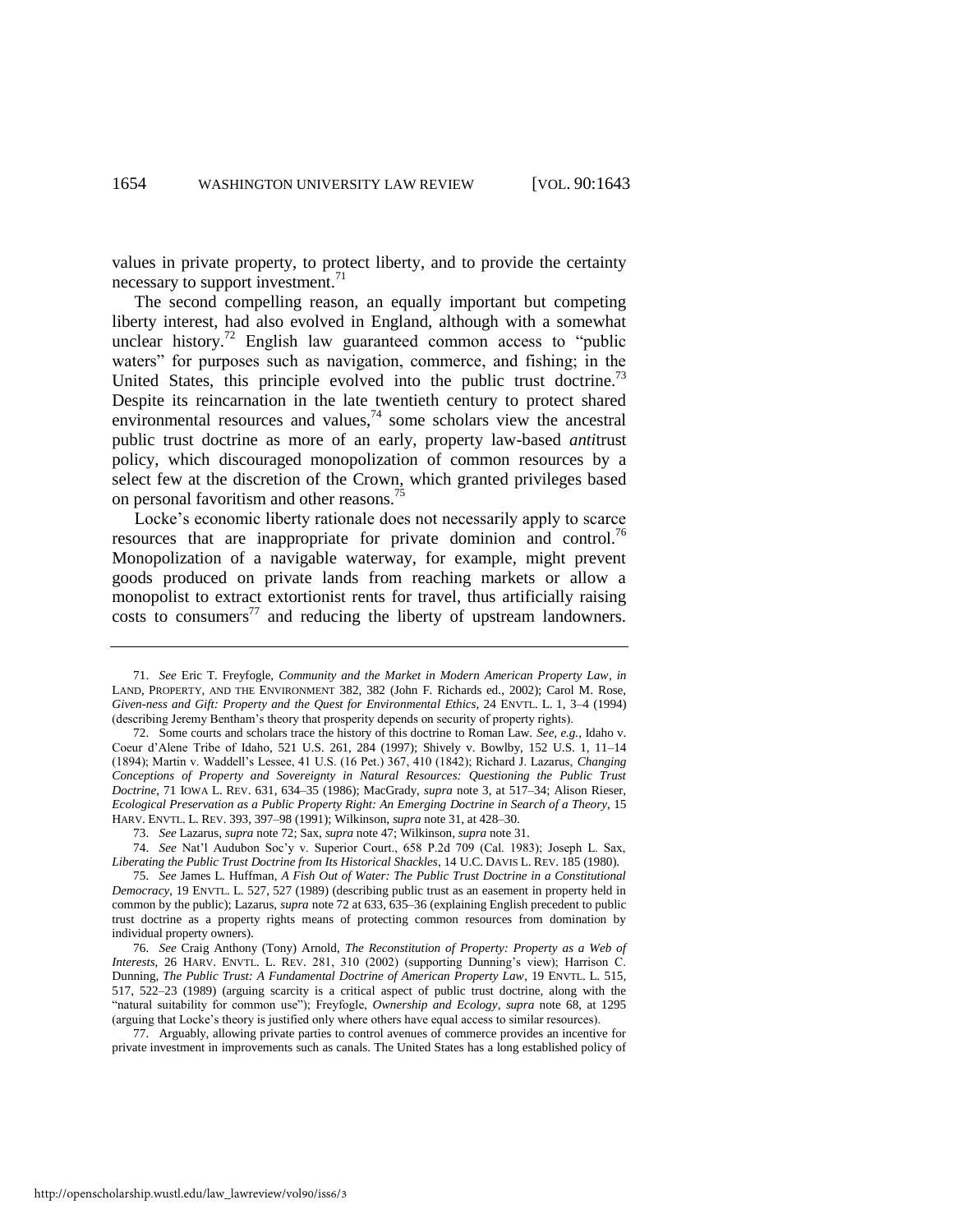English law has protected the public right to navigation to varying degrees throughout history, although some English cases focused more on the concept of *public* than on *navigable* waters.<sup>78</sup> The extent to which English courts adopted those principles in various contexts remains in dispute,<sup>79</sup> and private rights in waterways abutting private property gained greater protection as English property law evolved.<sup>80</sup> Nevertheless, by the sixteenth century, English cases were recognizing access rights in "public" or "navigable" rivers, defined in terms of tidal influence or otherwise.<sup>81</sup>

Ironically, for reasons similar to those that encouraged refugees from England to seek the opportunity to obtain their own property despite significant risks and hardship,<sup>82</sup> increased liberty through *public* ownership of common water bodies was perhaps even more important to North American settlers, as noted by Chief Justice Taney in *Martin v. Waddell's Lessee*:

Indeed, it could not well have been otherwise; for the men who first formed the English settlements, could not have been expected to encounter the many hardships that unavoidably attended their emigration to the new world, and to people the banks of its bays and rivers if the land under the water at their very doors was liable to immediate appropriation by another as private property; and the settler upon the fast land thereby excluded from its enjoyment, and unable to take a shell-fish from its bottom, or fasten there a stake, or even bathe in its waters without becoming a trespasser upon the rights of another.<sup>83</sup>

82. *See supra* not[e 68 a](#page-11-1)nd accompanying text.

meeting such common needs through public investment, thus facilitating open access to markets and other uses of common resources. *See* CARTER GOODRICH ET AL., CANALS AND AMERICAN ECONOMIC DEVELOPMENT 213–15 (1961) (documenting extensive public expenditures for U.S. canal construction between 1815 and 1860); Paul Stephen Dempsey, *Transportation: A Legal History*, 30 TRANSP. L.J. 235, 245 (2003) (describing early investment by New York State in Erie Canal, dramatically reducing cost of shipping farm produce).

<sup>78.</sup> *See* Lauer, *supra* not[e 10,](#page-2-1) at 63 (finding recognition of navigation rights under Anglo-Saxon rule); *id.* at 65 (describing prohibitions on encroachments on public waters); *id.* at 66–68 (discussing Bracton's concepts of public waters as common property).

<sup>79.</sup> *See* MacGrady, *supra* not[e 3,](#page-1-0) at 545–87; Hulsebosch, *supra* not[e 10,](#page-2-1) at 1056–57, 1066–67.

<sup>80.</sup> *See* Lauer, *supra* not[e 10,](#page-2-1) at 74–78 (describing conflicts over ownership rights recognized by Hale in his 1670 treatise *De Jure Maris*, which was published twenty years before Locke's *Second Treatise of Government*).

<sup>81.</sup> *See id*. at 89–106; Hulsebosch, *supra* not[e 10,](#page-2-1) at 1066–79.

<sup>83.</sup> Martin v. Waddell's Lessee, 41 U.S. (16 Pet.) 367, 414 (1842); *see also* ELWOOD MEAD, IRRIGATION INSTITUTIONS: A DISCUSSION OF THE ECONOMIC AND LEGAL QUESTIONS CREATED BY THE GROWTH OF IRRIGATED AGRICULTURE IN THE WEST 264, 365–66 (reprint 1972) (1903), *quoted in* JOSEPH L. SAX ET AL., LEGAL CONTROL OF WATER RESOURCES, CASES AND MATERIALS 266 (4th ed.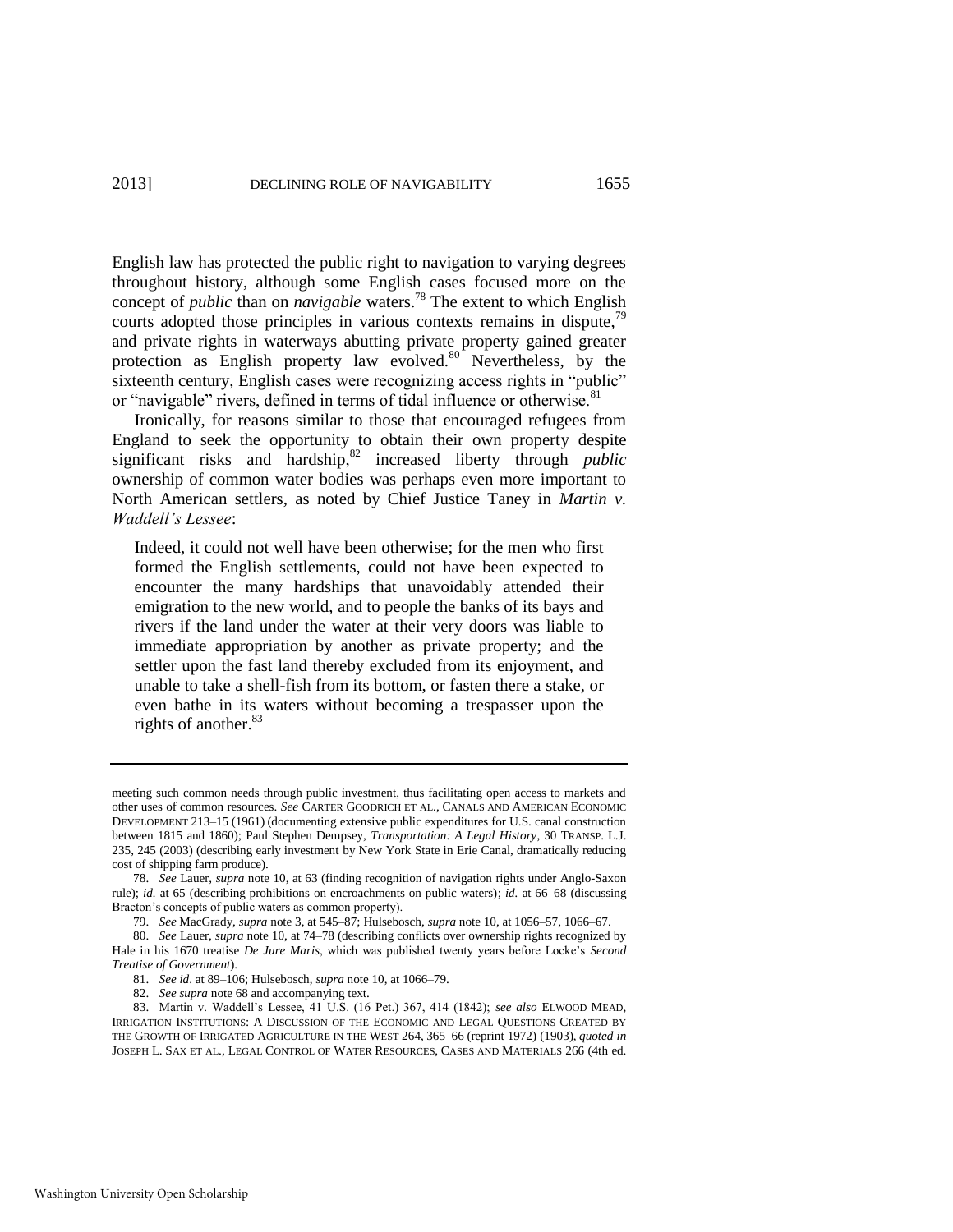To balance these visions of liberty, some colonies and states modified those doctrines to reflect different geographic conditions in North America or the different values held by North American settlers. American courts clarified that riparian rights included only a usufruct in the water itself, which was "owned" either by the State or by no one at all, regardless of whether a river or stream was "navigable" for purposes of other property rights. $84$  Legislatures in New England adopted the "Great Ponds" ordinances, which declared public ownership in ponds of certain defined sizes.<sup>85</sup>

<span id="page-14-0"></span>The most significant change involved public ownership and control of the large rivers that penetrated North America and played a critical role in expanded settlement and economic development. Some early American courts retained the traditional lines of riparian ownership as reflected in existing English law. $86$  To other courts, the geography of North America suggested a significant expansion of public ownership and control to encompass all waterways deemed "navigable in fact" as opposed to only waters influenced by the ebb and flow of the tide. $87$  Whether or not these early American courts correctly interpreted and applied English law, American judges clearly believed that navigability was the appropriate basis on which to allocate rights in bodies of water.<sup>88</sup> Given the pivotal role of navigable waterways in early North American growth and development, that belief was hardly irrational.

The Supreme Court similarly inherited and later modified the definition of navigability to allocate public versus private rights in water bodies. In *Martin v. Waddell's Lessee*, the Supreme Court agreed with the New Jersey Supreme Court's holding in *Arnold v. Mundy*<sup>89</sup> that, in making wholesale land grants in the Colonies to the Duke of York and others, the English Monarchs did not convey proprietary title to lands beneath tidal waters, but rather conveyed those lands to the grantees in their

88. *See* Hulsebosch, *supra* not[e 10,](#page-2-1) at 1090.

<sup>2006) (&</sup>quot;In monarchies streams belong to the crown, and in the early history of irrigation in Italy and other parts of Europe, favorites of the rulers were rewarded with grants of streams. But in a republic they belong to the people, and ought forever to be kept as public property for the benefit of all who use them, and for them alone, such use to be under public supervision and control.").

<sup>84.</sup> *See* Frank J. Trelease, *Government Ownership and Trusteeship of Water*, 45 CAL. L. REV. 638, 640 (1957). There was precedent in English law for treating water rights as usufructs. *See* Hulsebosch, *supra* not[e 10,](#page-2-1) at 1067–68 (discussing Blackstone's treatment of water rights).

<sup>85.</sup> *See* MacGrady, *supra* not[e 3,](#page-1-0) at 597; Tillinghast, *supra* not[e 70,](#page-11-2) at 355.

<sup>86.</sup> *See supra* not[e 70 a](#page-11-2)nd accompanying text.

<sup>87.</sup> *See, e.g*., Carson v. Blazer, 2 Binn. 475 (Pa. 1810); *see also* Idaho v. Coeur d'Alene Tribe of Idaho, 521 U.S. 261, 286 (1997) (citing state cases in Pennsylvania, South Carolina, Alabama, and North Carolina rejecting distinction between tidal and other navigable waters).

<sup>89.</sup> Arnold v. Mundy, 6 N.J.L. 1, 12–14, 16–17 (N.J. 1821).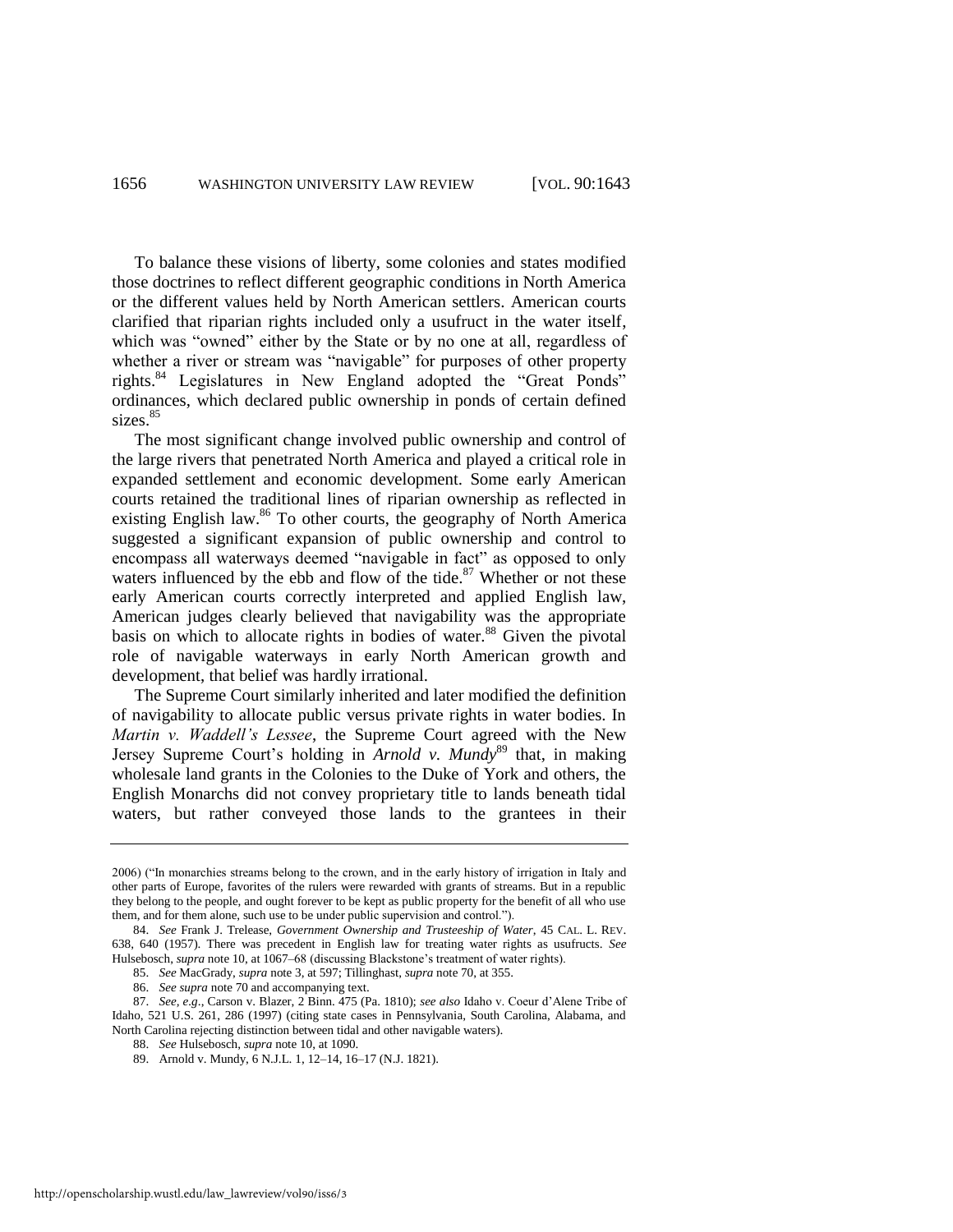governmental capacity.<sup>90</sup> Thus, title to tidal lands remained subject to the public trust.<sup>91</sup> Chief Justice Taney expressly relied on English law while distinguishing it based on different conditions in the United States<sup>92</sup>: "The laws and institutions of England, the history of the times, the object of the charter, the contemporaneous construction given to it, and the usages under it, for the century and more which has since elapsed, are all entitled to consideration and weight.<sup>933</sup> Moreover, he rooted his decision in the English law idea that public ownership of some waters was as important to the protection of liberty as was private ownership of other lands.<sup>94</sup> Chief Justice Taney, however, was equally explicit in clarifying that English law should not presumptively govern

because it has ceased to be a matter of much interest in the United States. . . . A grant [of such lands] . . . must therefore manifestly be tried and determined by different principles from those which apply to grants of the British crown, when the title is held by a single individual, in trust for the whole nation.<sup>95</sup>

In *Martin v. Waddell's Lessee*, the Supreme Court also addressed two related issues of federalism. First, is title to the beds of navigable waters an issue of federal or state law? Second, which government holds title to lands beneath such waters, and with what authority to convey those lands to others? Regarding the choice of law issue, Chief Justice Taney rejected an argument that state law should apply, because the case involved grants originating in the King of England during the colonial period, and not

<sup>90.</sup> Martin v. Waddell's Lessee, 41 U.S. (16 Pet.) 367, 411-12 (1842) ("It is not a deed conveying private property to be interpreted by the rules applicable to cases of that description. It was an instrument upon which was to be founded the institutions of a great political community; and in that light it should be regarded and construed.").

<sup>91.</sup> *Id.* at 409 (noting that the King initially held land "in his public and regal character as the representative of the nation, and in trust for them<sup>"</sup>); *id.* at 416 (holding that any Royal grant intending to sever tidal lands from trust must been express); *id.* at 414–17 (finding no such intent).

<sup>92.</sup> *Id*. at 410–12.

<sup>93.</sup> *Id*. at 411.

<sup>94.</sup> *Id*. at 412 (quoting Lord Hale's *de Jure Maris* regarding the importance of common fishery rights except where a private individual had expressly obtained "a propriety exclusive of that common liberty").

<sup>95.</sup> *Id.* at 410-11; see also Pollard v. Hagan, 44 U.S. (3 How.) 212, 229 (1845) ("But [Alabama's] rights of sovereignty and jurisdiction are not governed by the common law of England as it prevailed in the colonies before the Revolution, but as modified by our own institutions."); Barney v. Keokuk, 94 U.S. (4 Otto) 324, 338 (1876) (reaffirming "the broad differences existing between the extent and topography of the British island and that of the American continent" as it related to navigability for title).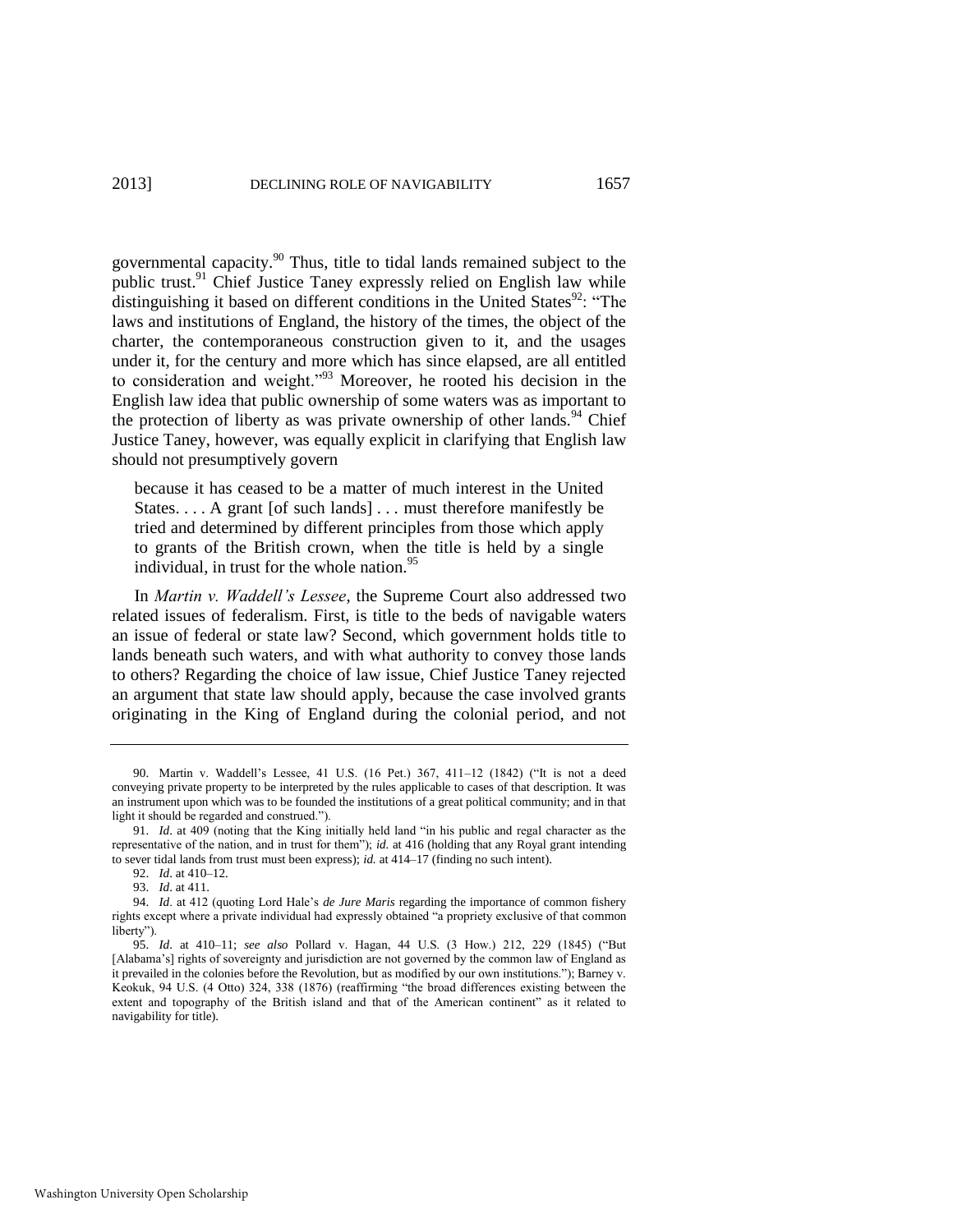<span id="page-16-0"></span>solely state-granted rights.<sup>96</sup> In later cases, the Court confirmed that federal law governs the issue of whether a particular water body is navigable for title,  $97$  even though that holding dictates whether or not a state holds title and associated trust responsibilities with respect to the lands beneath those waters.

On the other hand, Chief Justice Taney was equally clear in *Martin v. Waddell's Lessee* that once navigability for title was determined, state ownership of lands submerged by navigable waters was fundamental to state sovereignty, subject only to powers ceded by the states to the federal government in the Constitution:

For when the revolution took place, *the people of each state became themselves sovereign*; and in that character hold the absolute right to all their navigable waters and the soils under them, for their own common use subject only to the rights since surrendered by the Constitution to the general government.<sup>98</sup>

<span id="page-16-1"></span>The Court followed this concept in *Pollard's Lessee v. Hagan* by holding, under the equal footing doctrine of the Constitution, that newly admitted states enjoyed the same ownership of the beds of navigable waters as did the original states.<sup>99</sup> The federal government held sovereign lands prior to statehood in trust for the future states, and relinquished the lands held pursuant to that trust on statehood.<sup>100</sup> Indeed, the Court articulated its decision in *Pollard's Lessee* as essential to preserving states' rights:

99. *Pollard*, 44 U.S. (3 How.) at 228–29 ("Alabama is, therefore, entitled to the sovereignty and jurisdiction over all the territory within her limits, subject to the common law, to the same extent that Georgia possessed it before she ceded it to the United States. To maintain any other doctrine, is to deny that Alabama has been admitted into the union on an equal footing with the original states, the constitution, laws, and compact, to the contrary notwithstanding.").

100. *Id*. at 221, 224. The Court later clarified that the federal government's authority to convey such lands prior to statehood, rather than maintaining them in trust for future states, was limited and subject to a negative presumption. Brewer-Elliott Oil & Gas Co. v. United States, 260 U.S. 77, 83–85 (1922) (upholding federal power to convey lands prior to statehood, but only if for legitimate "public" purpose"); see also Idaho v. United States, 533 U.S. 262 (2001); Utah Div. of State Lands v. United States, 482 U.S. 193 (1987); Montana v. United States, 450 U.S. 544 (1981); Choctaw Nation v. Oklahoma, 397 U.S. 620 (1970) (finding pre-statehood conveyance against presumption); *Shively*, 152 U.S. at 48 (authorizing pre-statehood conveyances "whenever it becomes necessary to do so in order to perform international obligations, or to effect the improvement of such lands for the promotion and

<span id="page-16-2"></span><sup>96.</sup> *Martin*, 41 U.S. (16 Pet.) at 418. The Court maintained this position when the issue shifted from the interpretation of royal grants to the interpretation of post-independence federal grants, either before or after statehood, holding that federal grants must be construed under federal law, even if the resulting property rights were later governed by state law. *See, e.g.*, Shively v. Bowlby, 152 U.S. 1 (1894); Packer v. Bird, 137 U.S. 661, 669 (1891).

<sup>97.</sup> United States v. Utah, 283 U.S. 64, 75 (1931).

<sup>98.</sup> *Martin*, 41 U.S. (16 Pet.) at 410 (emphasis added).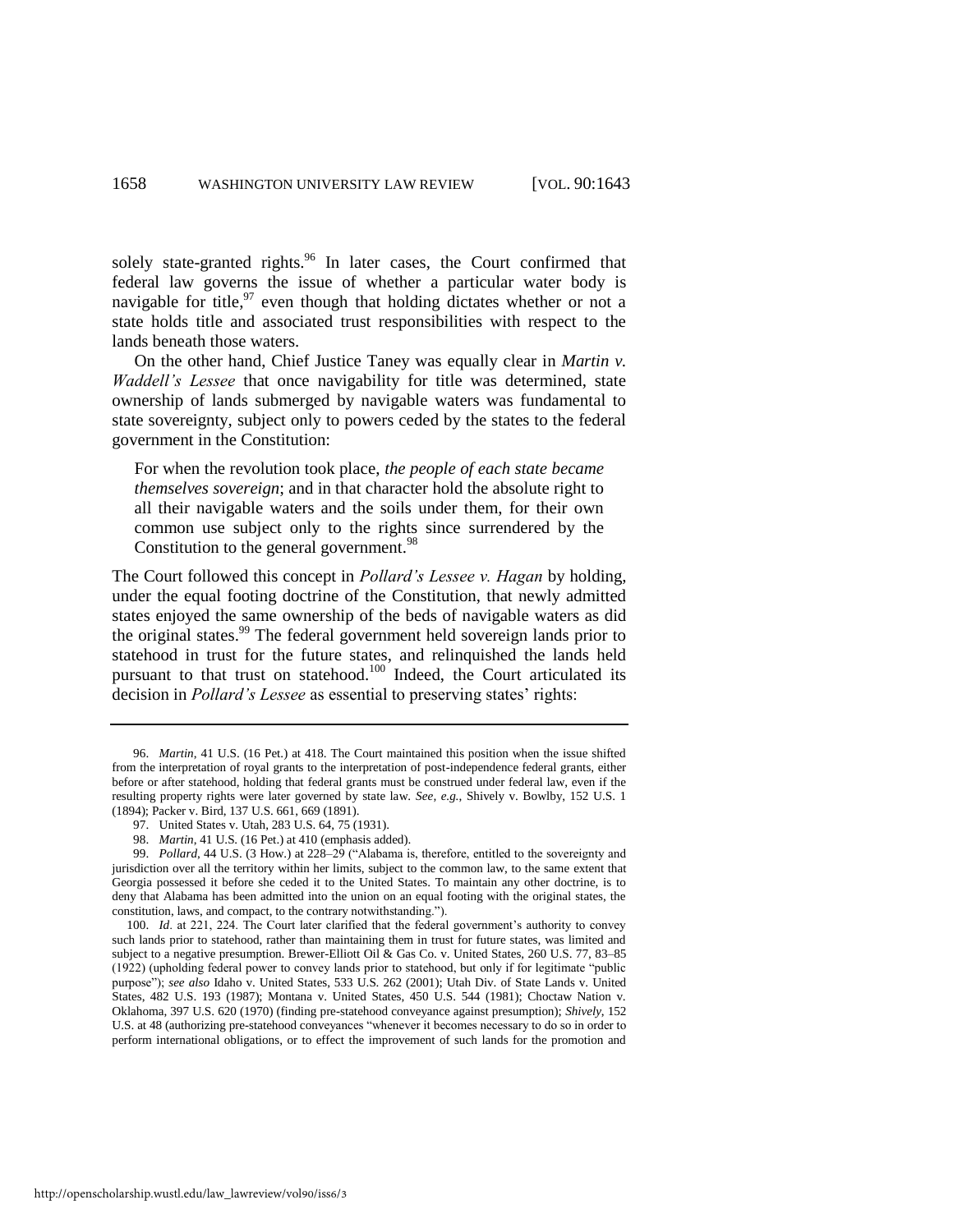To give to the United States the right to transfer to a citizen the title to the shores and the soils under the navigable waters, would be placing in their hands a weapon which might be wielded greatly to the injury of state sovereignty, and deprive the states of the power to exercise a numerous and important class of police powers. But in the hands of the states this power can never be used so as to affect the exercise of any national right of eminent domain or jurisdiction with which the United States have been invested by the Constitution.<sup>101</sup>

It was not for another half century, in *Packer v. Bird*, <sup>102</sup> that the Supreme Court confirmed that state ownership applied to the beds of all waters deemed navigable in fact for Commerce Clause purposes under the test the Court adopted in *The Daniel Ball*,<sup>103</sup> and for the same reasons.<sup>104</sup> The Court followed the reasoning of those state courts that had decided that the tidewater limitation on state ownership no longer made sense given the extensive system of inland navigable waters in the United States.<sup>105</sup>

The Court has ruled consistently thereafter, most recently in *PPL Montana*, that navigability at statehood remains the relevant legal test for deciding state ownership of submerged lands.<sup>106</sup> And once vested with title, states are free to dictate or even convey subsequent ownership rights to other parties, $107$  so long as they do not impair navigational and other

convenience of commerce with foreign nations and among the several States, or to carry out such other public purposes appropriate to the objects for which the United States hold the Territory.").

<sup>101.</sup> *Pollard*, 44 U.S. (3 How.) at 230.

<sup>102. 137</sup> U.S. 661 (1891).

<sup>103.</sup> The Daniel Ball, 77 U.S. (10 Wall.) 557 (1870).

<sup>104.</sup> *Packer*, 137 U.S. at 667 ("The same reasons, therefore, exist in this country for the exclusion of the right to private ownership over the soil under navigable waters when they are susceptible of being used as highways of commerce in the ordinary modes of trade and travel on water, as when their navigability is determined by the tidal test. It is, indeed, the susceptibility to use as highways of commerce which gives sanction to the public right of control over navigation upon them, and consequently to the exclusion of private ownership, either of the waters or the soils under them.").

<sup>105.</sup> *Id*. at 668–69. The Court had implied as much in *Barney v. Keokuk*, 94 U.S. (4 Otto) 324, 337–38 (1876), with essentially identical reasoning, but because of the precise issue before the Court in that case, it actually held only that any subsequent decision regarding rights to navigable waters became a matter of state law.

<sup>106.</sup> *See* PPL Montana, LLC v. Montana, 132 S. Ct. 1215 (2012); Idaho v. United States, 533 U.S. 262 (2001); Utah v. United States, 403 U.S. 9 (1971); United States v. Oregon, 295 U.S. 1 (1935); United States v. Utah, 283 U.S. 64 (1931); United States v. Holt State Bank, 270 U.S. 49 (1926); Oklahoma v. Texas, 258 U.S. 574 (1922).

<sup>107.</sup> Shively v. Bowlby, 152 U.S. 1, 40 (1894); *see also* Or. *ex rel.* State Land Bd. v. Corvallis Sand & Gravel Co., 429 U.S. 363 (1977); Fox River Paper Co. v. R.R. Comm'n of Wis., 274 U.S. 651 (1927).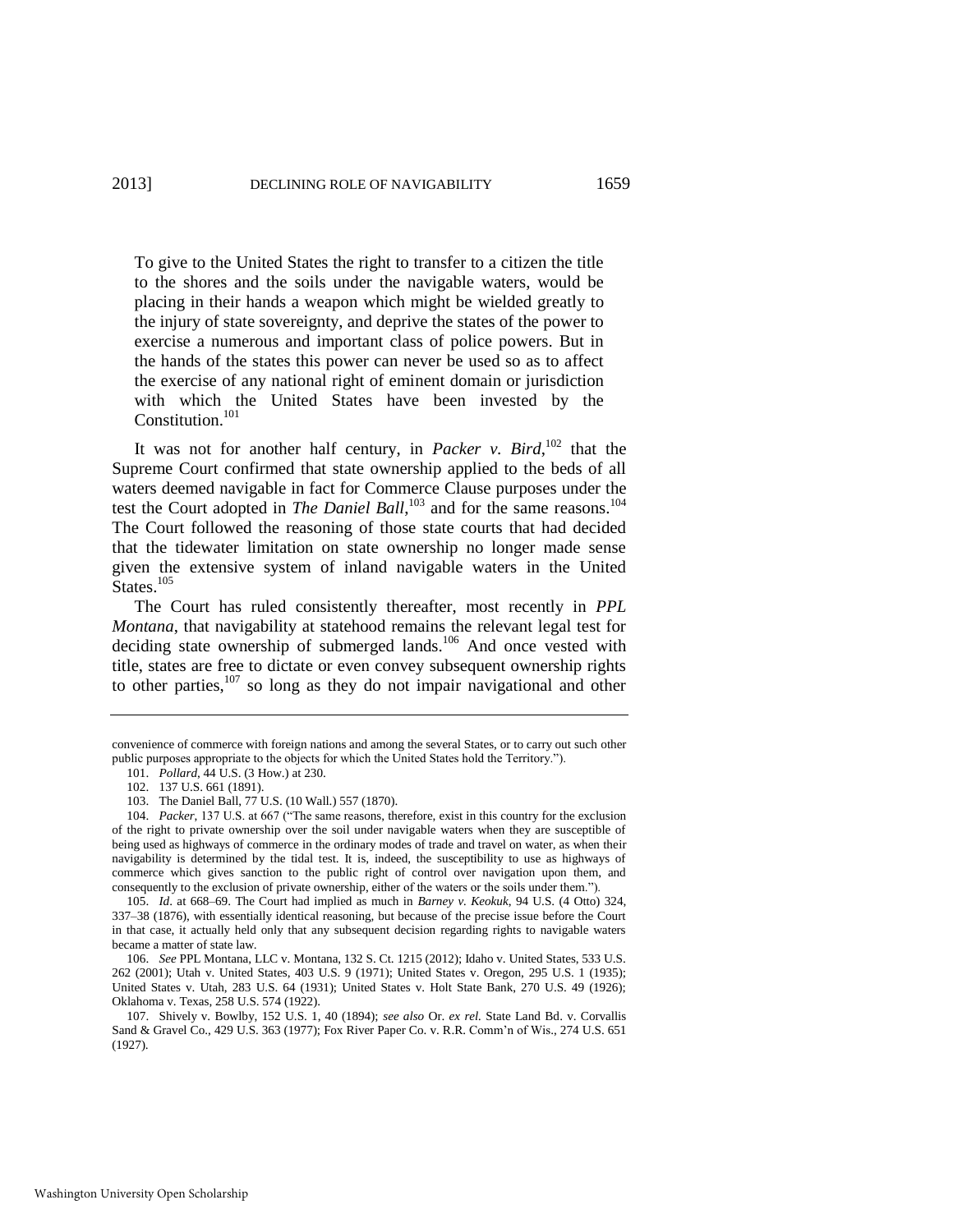interests lawfully protected by the federal government.<sup>108</sup> Nevertheless, two significant cases suggest some limitations on the relevance, or at least the apparent dominance, of navigability in the state title context.

First, in *Illinois Central Railroad Co. v. Illinois*,<sup>109</sup> the Court clarified that states could only divest themselves of submerged trust lands in ways that avoided "substantial impairment of the interest of the public in the waters,<sup> $110$ </sup> which include *but are not limited to* navigation.<sup>111</sup> A number of state courts have now ruled that the public trust uses for which those lands are protected include a much wider range of public values such as fishing, wildlife habitat, ecological values, and even aesthetics,<sup>112</sup> although the Court appears to have backed away from any implication that this aspect of *Illinois Central* was grounded in an irreducible requirement of federal law.<sup>113</sup> This creates a potentially ironic mismatch between the breadth of uses and values for which "public waters" are protected, and the use of the singular criterion of navigability to determine the waters for which that protection applies. The irony might reflect the degree to which navigability is used to delineate state sovereignty and the extent to which it historically was used as a surrogate for protection of broader public rights and interests. As *PPL Montana* itself demonstrates, navigability continues to be used to define state sovereignty relative to the federal government and private landowners, but most states that have expanded the uses and values protected by the public trust doctrine have largely abandoned navigability as the primary test governing the doctrine's scope.<sup>114</sup>

Second, in *Phillips Petroleum Co. v. Mississippi*, the Court rejected an argument that states only have title to waters that are navigable in fact

<sup>108.</sup> Hardin v. Jordan, 140 U.S. 371, 381–82 (1891); *see also* Morris v. United States, 174 U.S. 196, 236 (1899).

<sup>109. 146</sup> U.S. 387 (1892).

<sup>110.</sup> *Id*. at 435.

<sup>111.</sup> *Id*. at 452–53.

<sup>112.</sup> *See, e.g*., Lawrence v. Clark Cnty., 254 P.3d 606 (Nev. 2011); Nat'l Parks & Conservation Ass'n v. Bd. of State Lands, 869 P.2d 909 (Utah 1993); Ariz. Ctr. for Law in the Pub. Interest v. Hassell, 837 P.2d 158, 165 n.10 (Ariz. Ct. App. 1991); Mont. Coalition for Stream Access, Inc. v. Curran, 682 P.2d 163 (Mont. 1984); Nat'l Audubon Soc. v. Sup. Ct., 658 P.2d 709 (Cal. 1983); Kootenai Envtl. Alliance v. Panhandle Yacht Club, 671 P.2d 1085 (Idaho 1983); Treuting v. Bridge & Park Comm'n of City of Biloxi, 199 So. 2d 627 (Miss. 1967).

<sup>113.</sup> *See* Appleby v. City of New York, 271 U.S. 364, 395 (1926) (finding that *Illinois Central* ―was necessarily a statement of Illinois law, but the general principle and the exception have been recognized the country over"). One explanation for the apparent inconsistency is that *Illinois Central* was tried in a federal court prior to *Erie R.R. v. Tompkins*, 304 U.S. 64 (1938). Because there was no Illinois law on the issue, the federal court was free to apply general "common law." See Tillinghast, *supra* not[e 70,](#page-11-2) at 360.

<sup>114.</sup> *See* Craig, *supra* not[e 14,](#page-2-0) at 17–20.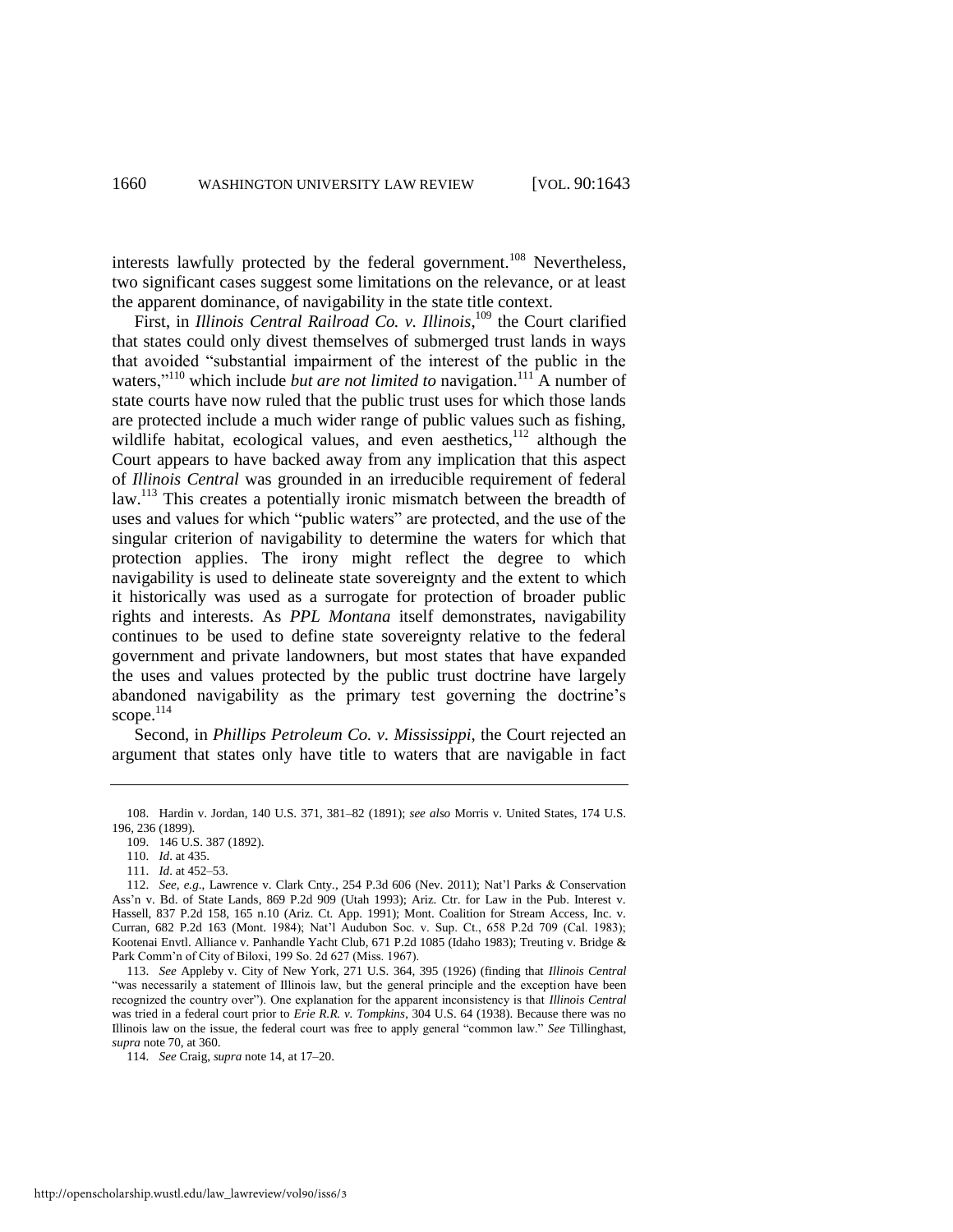<span id="page-19-0"></span>under the *Daniel Ball* test, holding that states also retain trust ownership over non-navigable waters that are subject to the ebb and flow of the tide.<sup>115</sup> The legal basis for the Court's holding was that, in *The Propeller Genesee Chief* and *Barney v. Keokuk*, it intended only to *expand* the reach of state trust ownership to include inland navigable waters, not to *eliminate* trust ownership of tidal but non-navigable waters.<sup>116</sup> The Court clarified the basis for its holding by explaining the broader range of public purposes protected by the public trust doctrine:

[C]ases which have discussed the State's public trust interest in these lands have described uses of them not related to navigability, such as bathing, swimming, recreation, fishing, and mineral development. These statements, too, should have made clear that the State's claims were not limited to lands under navigable waterways. Any contrary expectations cannot be considered reasonable.<sup>117</sup>

This raises the logical question of why, when trust ownership over nonnavigable waters can be justified to protect public uses and values beyond navigation, the same is not true for non-navigable inland waters. Again, states that have expanded the scope of values protected by the public trust doctrine have reduced their focus on navigability in defining the geographic scope of the doctrine. $118$ 

#### *B. The Scope of Article III Admiralty Jurisdiction*

<span id="page-19-2"></span>Early British admiralty courts adjudicated cases involving activities on the high seas because of sovereign interests in national defense and foreign affairs.<sup>119</sup> But the geographic scope of admiralty jurisdiction was limited in two ways. First, at the time the Constitution was adopted, the jurisdiction of British admiralty courts was limited to cases involving activities on the high seas or on coastal waters subject to the ebb and flow of the tide.<sup>120</sup>

<span id="page-19-1"></span><sup>115.</sup> Phillips Petroleum Co. v. Mississippi, 484 U.S. 469, 479–81 (1988).

<sup>116.</sup> *Id*.

<sup>117.</sup> *Id*. at 482.

<sup>118.</sup> *See supra* not[e 115.](#page-19-0) 

<sup>119.</sup> *See* John Barker Waite, Note, *Admiralty Jurisdiction and State Waters*, 11 MICH. L. REV. 580, 584–85 (1912–1913).

<sup>120.</sup> *See* The Steam-Boat Thomas Jefferson, 23 U.S. (10 Wheat.) 428, 429 (1825) ("[T]he Admiralty never pretended to claim, nor could it rightfully exercise any jurisdiction, except in cases where the service was substantially performed, or to be performed, upon the sea, or upon waters within the ebb and flow of the tide. This is the prescribed limit which it was not at liberty to transcend."). British admiralty jurisdiction had been broader earlier in history but was eroded by statute in England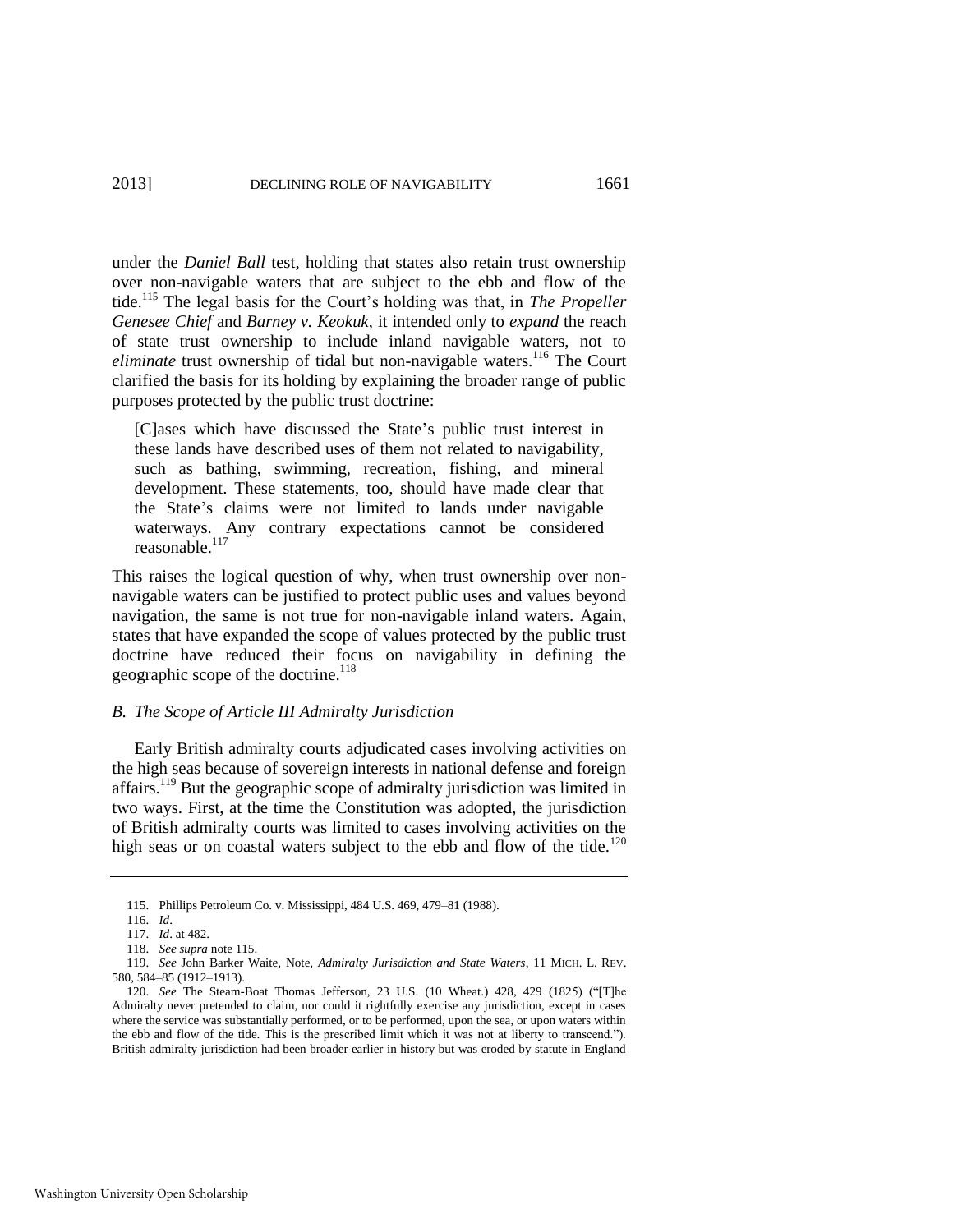This limitation contained the Crown's judicial power within its reason for existence relative to courts of common law:<sup>121</sup>

Because such matters were connected with the ocean, with foreign intercourse, foreign laws, and foreign people, and it was desirable to have the law as to them uniform, and administered by those possessing some practical acquaintance with such subjects, they being, in short, matters extra-territorial, international, and peculiar in some degree to the great highway of nations. $122$ 

Although asserted as a restraint against federal government—as opposed to royal judicial—authority, the U.S. Supreme Court initially adhered strictly to this geographic boundary.<sup>123</sup>

Even with respect to events occurring on tidal waters, admiralty jurisdiction was prohibited if the activity occurred *infra corpus comitatus*, or within the boundary of an English county.<sup>124</sup> This limitation appears to have been designed to protect liberty against an overreaching monarchy, in particular to preserve the authority of common law courts and the associated right to a jury trial.<sup>125</sup> As explained in Justice Woodbury's dissent in *Waring v. Clark*:

<span id="page-20-0"></span>The controversy was not in England, and is not here, a mere struggle between salt and fresh water,—sea and lake,—tide and ordinary current,—within a county and without,—as a technical matter only.

 But there are imbedded beneath the surface three great questions of principle in connection with these topics, which possess the

such that "[b]y the time of the American Revolution, admiralty power and prestige was at its nadir; virtually all that remained within its jurisdiction were events occurring exclusively on the high seas." Note, *supra* not[e 37,](#page-6-3) at 1216.

<sup>121.</sup> *See The Steam-Boat Thomas Jefferson*, 23 U.S. (10 Wheat.) at 429 (placing jurisdictional issue in the context of "the great struggles between the Courts of common law and the Admiralty").

<sup>122.</sup> Waring v. Clarke, 46 U.S. (5 How.) 441, 471–72 (1847) (Woodbury, J., dissenting); *see also id*. at 489 (Woodbury, J., dissenting).

<sup>123.</sup> United States v. Coombs, 37 U.S. (12 Pet.) 72 (1838); Steamboat Orleans v. Phoebus, 36 U.S. (11 Pet.) 175 (1837); Hobart v. Drogan, 35 U.S. (10 Pet.) 108 (1836); *The Steam-Boat Thomas Jefferson*, 23 U.S. (10 Wheat.) 428.

<sup>124.</sup> *Waring*, 46 U.S. (5 How.) at 453.

<sup>125.</sup> *See* Milton Conover, *The Abandonment of the "Tidewater" Concept of Admiralty Jurisdiction in the United States*, 38 OR. L. REV. 34, 36 (1958) (noting that the use of nonjury admiralty courts was one of the grievances that led to the Revolutionary War). Some commentators cite competition for court fees between the two judicial systems as a cynical but more accurate explanation. *See* Wilkinson, *supra* note [37,](#page-6-3) at 1216 n.17 (citing 2 PARSONS, MARITIME LAW 471 n.1 (1859)).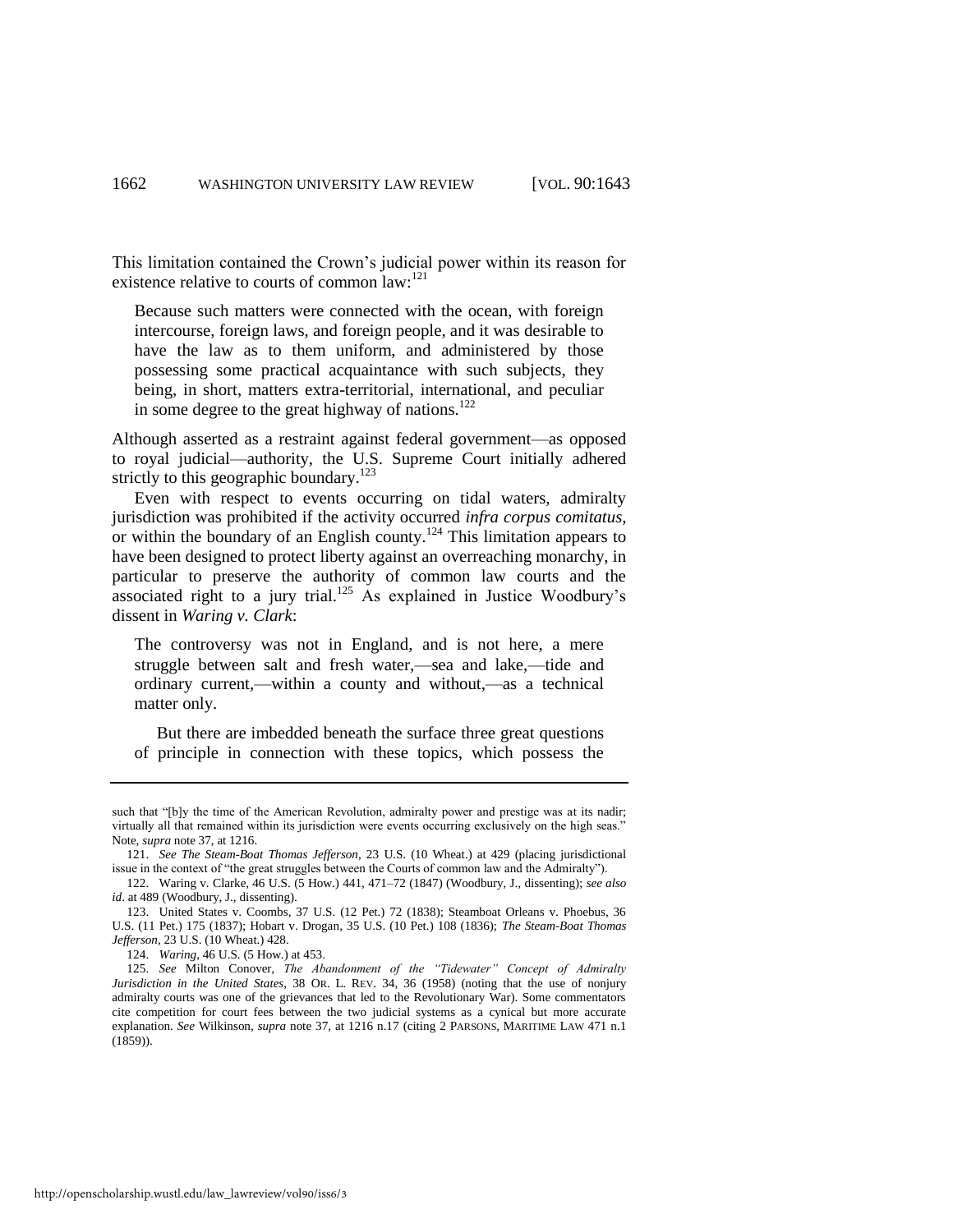gravest constitutional character. And they can hardly be regarded as of little consequence here, and assuredly not less than they possessed abroad, where they involve, (1.) the abolition of the trial by jury over large tracts of country, (2.) the substitution there of the civil law and its forms for the common law and statutes of the States, (3.) and the encroachment widely on the jurisdiction of the tribunals of the State over disputes happening there between its own citizens.<sup>126</sup>

The majority in *Waring v. Clark* disagreed, however, and rid admiralty jurisdiction of the *infra corpus comitatus* limitation. Admiralty jurisdiction in the English colonies was broader than in England at the time, reaching "throughout all and every the sea-shores, public streams, ports, fresh-water rivers, creeks and arms, as well of the sea as of the rivers and coasts whatsoever, of our said provinces.<sup> $127$ </sup> Moreover, the "ancient jurisdiction" in admiralty" in England was broader before being curtailed by Parliament, and Justice Wayne noted the potential irony if this limitation could be changed in England by legislation while remaining fixed as constitutional doctrine in the United States.<sup>128</sup> He argued that the Framers understood this history and intended broader admiralty jurisdiction in the United States than in England.<sup>129</sup>

*Waring* reflected the larger constitutional debate regarding judicial power to construe general language in the Constitution, and whether it was limited to a fixed understanding of those words at the time of ratification, or free to construe the text in light of changed circumstances.<sup>130</sup> In deciding the scope of admiralty jurisdiction the Court interpreted a few simple words in Article III,<sup>131</sup> with little guidance as to their meaning.<sup>132</sup> Just as it had shed aspects of English law it felt no longer germane to the issue of title to submerged lands, the Court in *Waring* rejected the idea that

<sup>126.</sup> *Waring*, 46 U.S. (5 How.) at 470 (Woodbury, J., dissenting).

<sup>127.</sup> *Id*. at 454 (referring to admiralty jurisdiction in new Hampshire and Georgia); *see id*. at 456– 67 (discussing broader reach of admiralty in Virginia, New York and Maryland); Conover, *supra* note [125,](#page-20-0) at 35–36 (identifying expansive admiralty jurisdiction in the Colonies to deal with piracy, smuggling, and buccaneering).

<sup>128.</sup> *Waring*, 46 U.S. (5 How.) at 455–58.

<sup>129.</sup> *See id*. at 454–61.

<sup>130.</sup> *See id.* at 457.

<sup>131. &</sup>quot;The judicial Power shall extend . . . to all Cases of admiralty and maritime Jurisdiction. . . ." U.S. CONST. art. III, § 2.

<sup>132.</sup> Hamilton devoted two sentences to admiralty jurisdiction in *The Federalist*, and the provision was "virtually uncontested in Philadelphia and in the state ratifying conventions." Note, *supra* note 37, at 1214; *see also* Conover, *supra* note [125,](#page-20-0) at 38–39 (describing paucity of debate over admiralty at Constitutional Convention).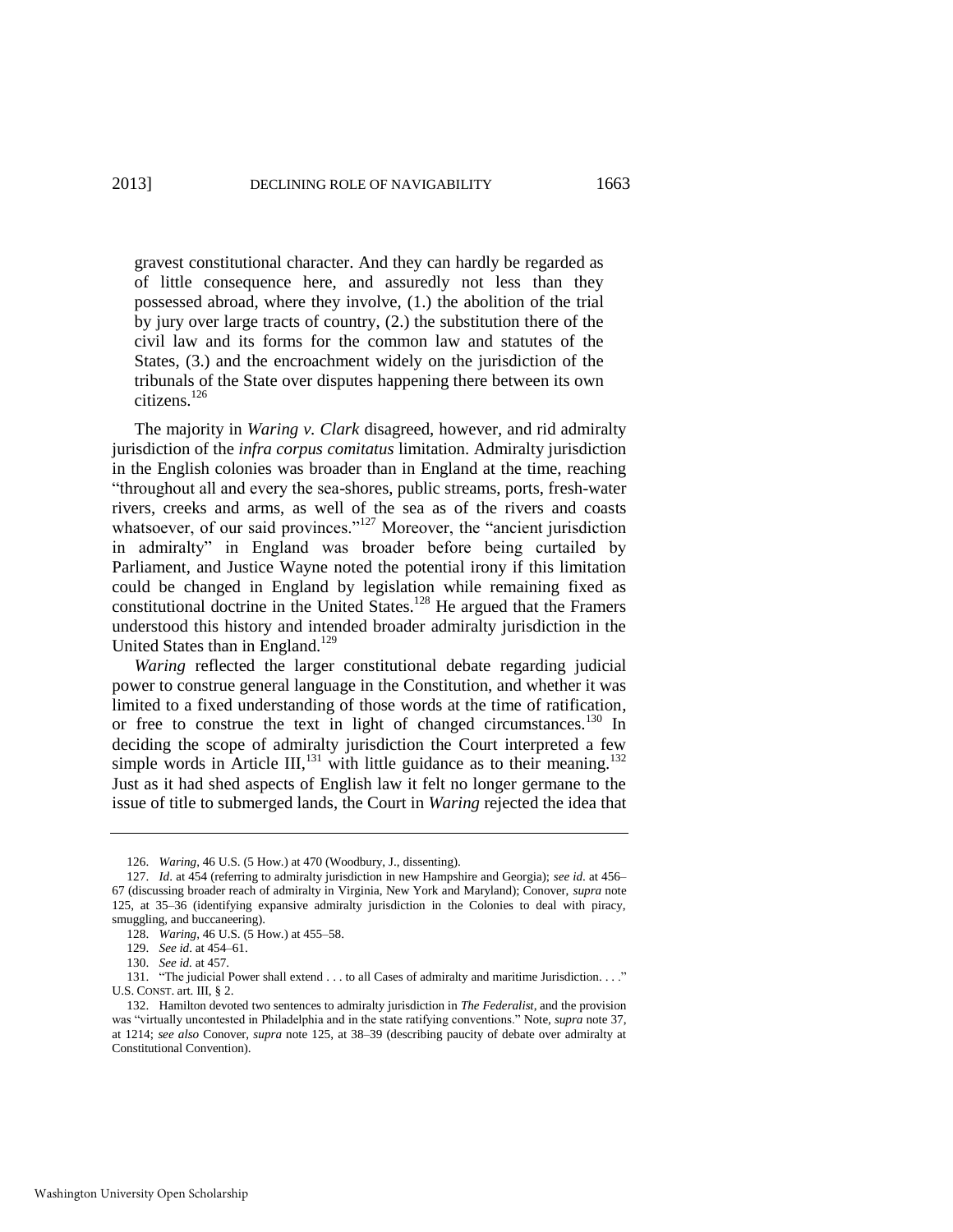the states should adopt English admiralty law except "as applicable to their situation."<sup>133</sup> Rather, the Court found that pre-existing English law was no longer germane: "We therefore conclude, that the grant of admiralty power to the courts of the United States was not intended to be limited or to be interpreted by what were cases of admiralty jurisdiction in England when the constitution was adopted."<sup>134</sup>

By severing ties to English legal roots, the Court was free to evaluate policy concerns relevant to governance of a new federal republic. Justice Wayne asserted that the exercise of separate admiralty jurisdiction, and therefore varying principles of admiralty law, by individual states under the Articles of Confederation created "difficulties."<sup>135</sup> A uniform, neutral judicial forum for adjudicating admiralty disputes had the same value whether or not the events that caused the dispute occurred on waters outside or within the borders of a state or county. That suggested, of course, that artificial geographic (as opposed to geopolitical) limitations on admiralty jurisdiction were also suspect. Justice Wayne hinted as much<sup>136</sup> but did not base his ruling on the artificial distinction between navigability on salt water versus on fresh water.

<span id="page-22-0"></span>The Supreme Court's reluctance to depart from admiralty's geographical limits, as distinct from the geopolitical limits of state or country borders, is apparent from its initial efforts to minimize the apparently artificial tidewater distinction. In *Peyroux v. Howard*, <sup>137</sup> the Court upheld admiralty jurisdiction at the Port of New Orleans on the Mississippi River, at a point at which tidal influence was not strong enough to turn back the current of the river (and hence to propel ships upstream absent another source of power), but was "so great as to occasion a regular rise and fall of the water.<sup>3138</sup> The tentative nature of the Court's effort to shift admiralty inland was confirmed four years later when the Court rejected an exercise of admiralty jurisdiction over a voyage in which one terminus was in tidal waters but where the trip was "substantially" on non-tidal waters.<sup>139</sup>

<sup>133.</sup> *Waring*, 46 U.S. (5 How.) at 461.

<sup>134.</sup> *Id.* at 459.

<sup>135.</sup> *Id*. at 456–57; *see* Conover, *supra* not[e 125,](#page-20-0) at 37 (widely different admiralty courts among the 13 states under Articles of Confederation demonstrated need for national uniformity).

<sup>136.</sup> *See Waring*, 46 U.S. (5 How.) at 463 (conclusions were "more congenial with our geographical condition").

<sup>137. 32</sup> U.S. (7 Pet.) 324 (1833)

<sup>138.</sup> *Id*. at 343; *see also Waring*, 46 U.S. (5 How.) at 466 (Catron, J., concurring) (preferring to ground decision on fact that collision occurred "on fresh water slightly influenced by the pressure of tide from the ocean").

<sup>139.</sup> Steamboat Orleans v. Phoebus, 36 U.S. (11 Pet.) 175, 183 (1837).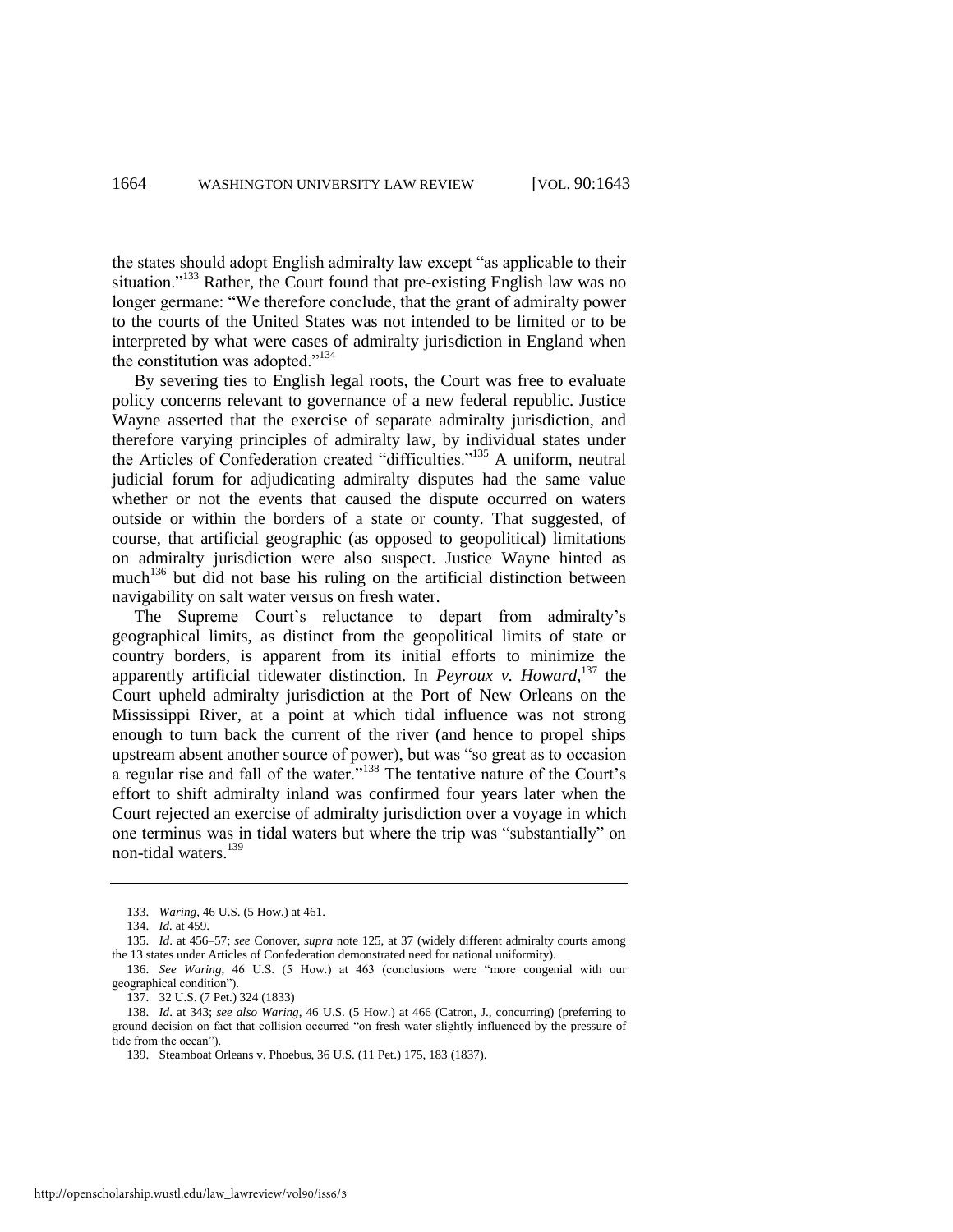Later Supreme Court opinions would virtually ridicule these line drawing efforts, $140$  which served only to extend admiralty a few hundred yards upriver. Eventually, in *The Propeller Genesee Chief v. Fitzhugh*, Chief Justice Taney proclaimed that the tidewater limitation on admiralty jurisdiction might have made sense in England or earlier in U.S. history, but that different geographic conditions coupled with changes in technology and commerce rendered that doctrine no longer appropriate.<sup>141</sup> *The Propeller Genesee Chief* was an *in rem* proceeding arising from a collision on the Great Lakes, to which Congress had extended admiralty jurisdiction by statute.<sup>142</sup> In upholding the statute, Chief Justice Taney noted that there was no practical difference between the Great Lakes and the seas in terms of the reasons for admiralty jurisdiction.<sup>143</sup> The Court could have stopped here, particularly given that the decision interpreted a federal statute that applied exclusively to the Great Lakes. But the Court's existing constitutional interpretation required tidal influence. Chief Justice Taney disposed of this distinction as artificial and irrelevant to the purposes served by admiralty courts:

 Now there is certainly nothing in the ebb and flow of the tide that makes the waters peculiarly suitable for admiralty jurisdiction, nor any thing in the absence of a tide that renders it unfit. If it is a *public navigable water*, on which commerce is carried on between different States or nations, the reason for the jurisdiction is precisely the same. And if a distinction is made on that account, it is merely arbitrary, without any foundation in reason; and, indeed, would seem to be inconsistent with it.<sup>144</sup>

140.

<sup>[</sup>A] line drawn across the river Mississippi would limit the jurisdiction, although there were ports of entry above it, and the water as deep and navigable, and the commerce as rich, and exposed to the same hazards and incidents, as the commerce below. The distinction would be purely artificial and arbitrary as well as unjust, and would . . . subject one part of a public river to the jurisdiction of a court of the United States, and deny it to another part equally public and but a few yards distant.

Propeller Genesee Chief v. Fitzhugh, 53 U.S. (12 How.) 443, 457 (1851); *see also* Hine v. Trevor, 71 U.S. (4 Wall.) 555, 566 (1866) (describing *The Propeller Genesee Chief* as "having removed the imaginary line of tide-water which had been supposed to circumscribe the jurisdiction of the admiralty courts"); Jackson v. Steamboat Magnolia, 61 U.S. (20 How.) 296, 302 (1857) ("We could no longer evade the question by a judicial notice of an occult tide without ebb or flow, as in the case of Peyroux v. Howard."); United States v. Coombs, 37 U.S. (12 Pet.) 72, 82 (1838) (noting the "great practical difficulties in ascertaining the precise place" from which property is taken in cases of shipwrecks).

<sup>141.</sup> *The Propeller Genesee Chief*, 53 U.S. (12 How.) at 453–57.

<sup>142.</sup> *Id*. at 450–51.

<sup>143.</sup> *Id*. at 453–54.

<sup>144.</sup> *Id.* at 454 (emphasis added).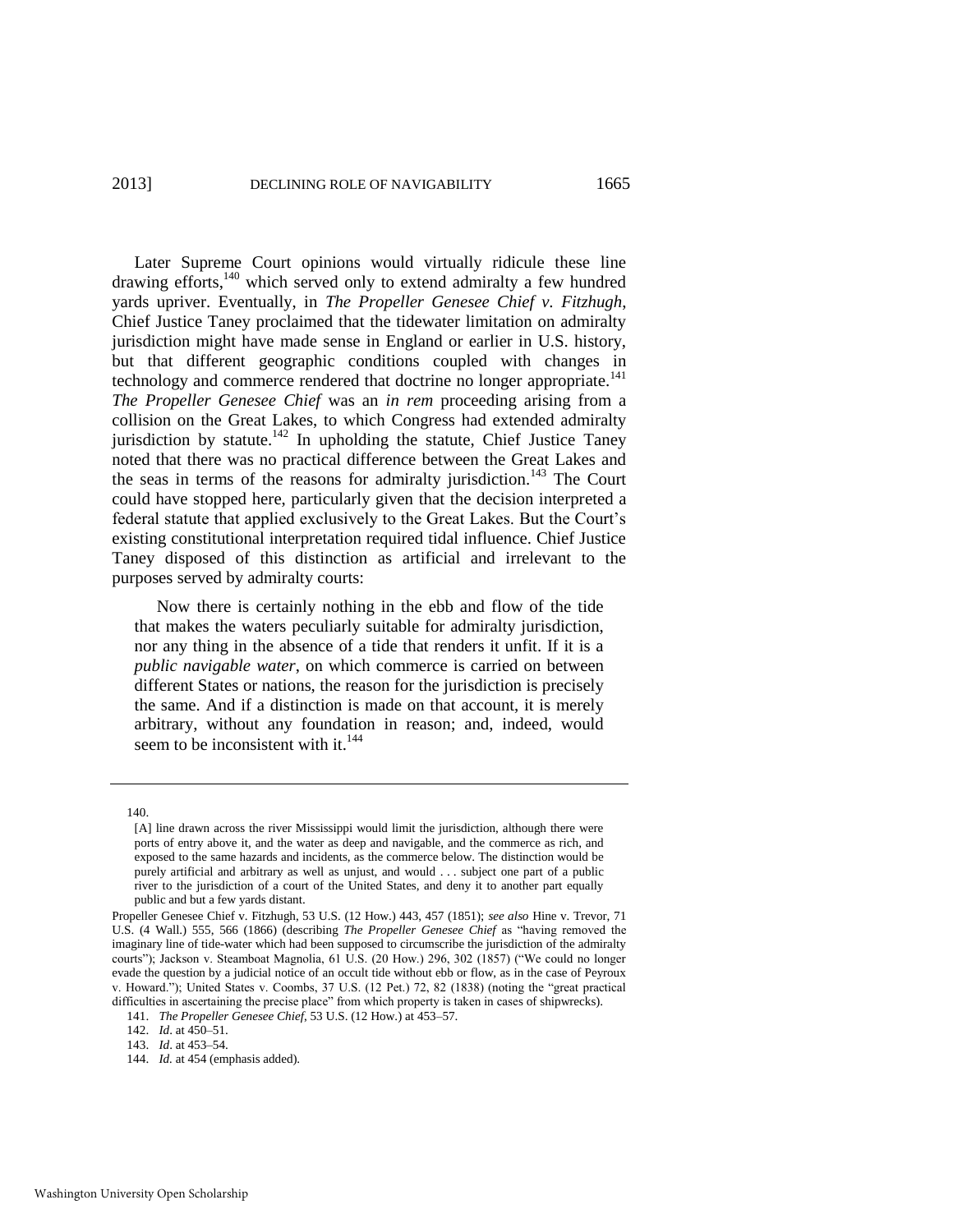<span id="page-24-1"></span>Chief Justice Taney reasoned that the *public* character of a navigable waterway—its use by the public for commerce and trade—made it suitable for admiralty jurisdiction. Although the accuracy of his historical and geographical analysis has been critiqued,<sup>145</sup> Taney argued that tidal influence was merely a surrogate for public navigable waters because, in England, only tidal waters were navigable for purposes of significant commercial boating.<sup>146</sup> The expanding United States, by contrast, had thousands of miles of "public navigable water  $\ldots$  in which there is no tide,"<sup>147</sup> the use of which "has been growing stronger every day with the growing commerce on the lakes and navigable rivers of the western states."<sup>148</sup>

<span id="page-24-0"></span>In part, the increasing use of steamboats to transport people and goods in the early to mid-nineteenth century also supported the need to modify English admiralty law in the United States.<sup>149</sup> Commercial traffic on inland waters was no longer constrained by the limits of tidal flow to carry vessels a short way upstream absent the wind power on which they otherwise relied. Based on these related factors, the Court later extended admiralty jurisdiction beyond the Great Lakes to other navigable inland waters,<sup>150</sup> and ultimately to canals and other artificial waterways.<sup>151</sup>

Chief Justice Taney's opinion in *The Propeller Genesee Chief* illustrates the degree to which U.S. courts inherited the English law of

<sup>145.</sup> *See* MacGrady, *supra* not[e 3,](#page-1-0) at 569–75.

<sup>146.</sup> *The Propeller Genesee Chief*, 53 U.S. (12 How.) at 455–56.

<sup>147.</sup> *Id*. at 457.

<sup>148.</sup> *Id*. at 451; *see* FITE & REESE, *supra* not[e 37.](#page-6-3)

<sup>149.</sup> *See The Propeller Genesee Chief*, 53 U.S. (12 How.) at 455 (noting that tidewater limitation made more sense until invention of the steamboat); *see also* The Hine v. Trevor, 71 U.S. (4 Wall.) 555, 562 (1866) ("But with the vast increase of inland navigation consequent upon the use of steamboats, and the development of wealth on the borders of the rivers, which thus became the great water highways of an immense commerce, the necessity for an admiralty court, and the value of admiralty principles in settling controversies growing out of this system of transportation, began to be felt."); Waring v. Clarke, 46 U.S. (5 How.) 441, 466 (1847) (Catron, J., concurring) (noting that waters only barely influenced by the tide could be navigated by steam-powered vessels). *See generally* LOUIS C. HUNTER, STEAMBOATS ON THE WESTERN RIVERS: AN ECONOMIC AND TECHNOLOGICAL HISTORY 3– 60 (1949). Ironically, the collision at issue in *The Propeller Genesee Chief* was between a steamboat and a sailing vessel (a schooner). The steamboat Genesee Chief rammed and sunk the schooner Cuba, in perhaps an unfortunate metaphor for the replacement of sailing ships with steamers. *See* Wilkinson, *supra* not[e 37,](#page-6-3) at 1224.

<sup>150.</sup> Jackson v. Steamboat Magnolia, 61 U.S. (20 How.) 296 (1857) (Alabama River); Fretz v. Bull, 53 U.S. (12 How.) 466 (1851) (Mississippi River). To reach this result, the Court needed to conclude that Congress did not intend, in the Judiciary Act of 1789, to limit admiralty jurisdiction to the inherited principles of English law. *Jackson*, 61 U.S. (20 How.) at 300–01; *see* Conover, *supra* note [125,](#page-20-0) at 39.

<sup>151.</sup> *Ex parte* Boyer, 109 U.S. 629 (1884). Artificial canals were arguably a second technological innovation that propelled the use of inland waterborne commerce. *See generally* GOODRICH ET AL., *supra* not[e 77.](#page-12-1)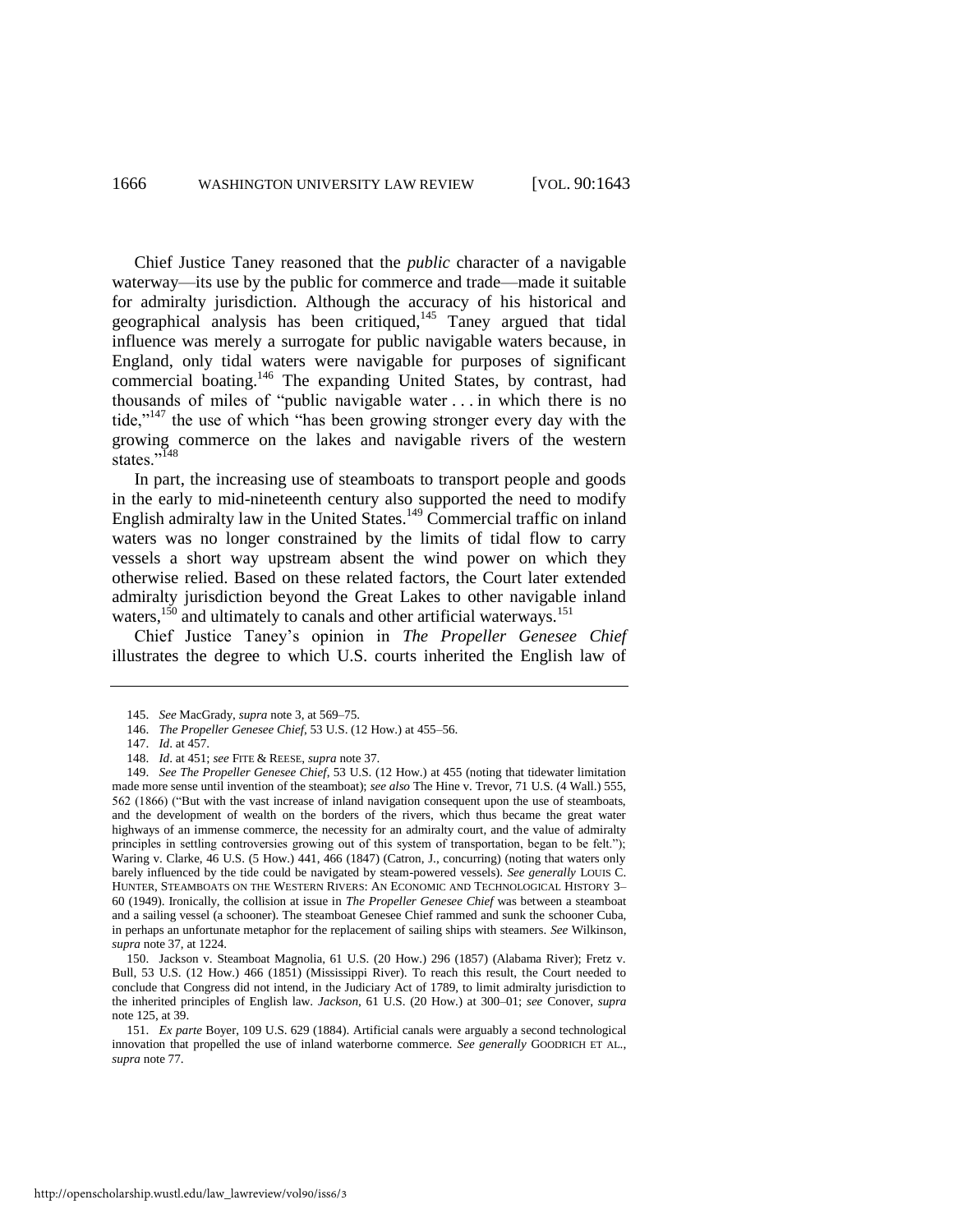navigability while still modifying it to fit new or different circumstances.<sup>152</sup> One of Chief Justice Taney's insights was that the *public* nature of navigable waters rendered them suitable to uniform admiralty law. He focused on the "*public character* of the river"<sup>153</sup> and more generally on the thousands of miles of "*public* navigable water" in the country that were not tidal.<sup>154</sup> A focus on public waters was frequent in English legal history, although navigability was clearly one aspect of what might render a waterway public, as well as fishing and other common

<span id="page-25-0"></span>The federalism implications of *The Propeller Genesee Chief* opinion are also ironic given that its author would write the *Dred Scott* decision just six years later.<sup>156</sup> In the same year as *Dred Scott*, the Court extended its admiralty decision beyond the Great Lakes, upholding admiralty jurisdiction in the Alabama River, an intrastate river (except for its terminus in the Gulf of Mexico) in a southern state,<sup>157</sup> over vehement dissents written by two southern Justices in defense of states' rights, and joined by a third.<sup>158</sup> Why would a justice from the border state of Maryland,<sup>159</sup> whose place in history is most closely associated with his efforts to protect states' rights in the context of slavery, write a pre-Civil War opinion that so dramatically expanded the limits of federal judicial power at the expense of state courts? After all, a key historical purpose of that limitation was to preserve the right to a jury trial before a local court against an overreaching central judicial authority (federal courts in the United States; in England, the royal admiralty courts).<sup>160</sup>

uses. $155$ 

<sup>152.</sup> See also Jackson, 61 U.S. (20 How.) at 307 (McLean, J., concurring) ("Antiquity has its charms, as it is rarely found in the common walks of professional life; but it may be doubted whether wisdom is not more frequently found in experience and the gradual progress of human affairs; and this is especially the case in all systems of jurisprudence which are matured by the progress of human knowledge. Whether it be common, chancery, or admiralty law, we should be more instructed by studying its present adaptations to human concerns, than to trace it back to its beginnings").

<sup>153.</sup> *The Propeller Genesee Chief*, 53 U.S. (12 How.) at 455 (emphasis added).

<sup>154.</sup> *Id.* at 457 (emphasis added).

<sup>155.</sup> *See* Hulsebosch, *supra* not[e 10,](#page-2-1) at 1072–74, 1082; Lauer, *supra* not[e 10,](#page-2-1) at 65–66, 70, 89–90, 94–95, 105; Leighty, *supra* not[e 3,](#page-1-0) at 432.

<sup>156.</sup> Scott v. Sanford, 60 U.S. 393 (1857).

<sup>157.</sup> *Jackson*, 61 U.S. (20 How.) at 297–301.

<sup>158.</sup> *Id*. at 307–08 (Daniel, J., dissenting). Justice Daniel was from Virginia; Justice Catron, from Tennessee, joined the dissent of Justice Campbell, who was from Alabama. *See* TIMOTHY L. HALL, SUPREME COURT JUSTICES: A BIOGRAPHICAL DICTIONARY 99, 107, 127 (2001).

<sup>159.</sup> HALL, *supra* not[e 158,](#page-25-0) at 91.

<sup>160.</sup> *See supra* notes [120–](#page-19-1)22 and accompanying text. The irony was that *The Thomas Jefferson* was decided by Justice Story, perhaps most famous for his decision in *Swift v. Tyson*, 41 U.S. (16 Pet.) 1 (1842), which promoted a national law of commerce, and whose admiralty decisions in all other respects sought to expand federal judicial power. *See Wilkinson*, *supra* note [37,](#page-6-3) at 1214, 1217. For an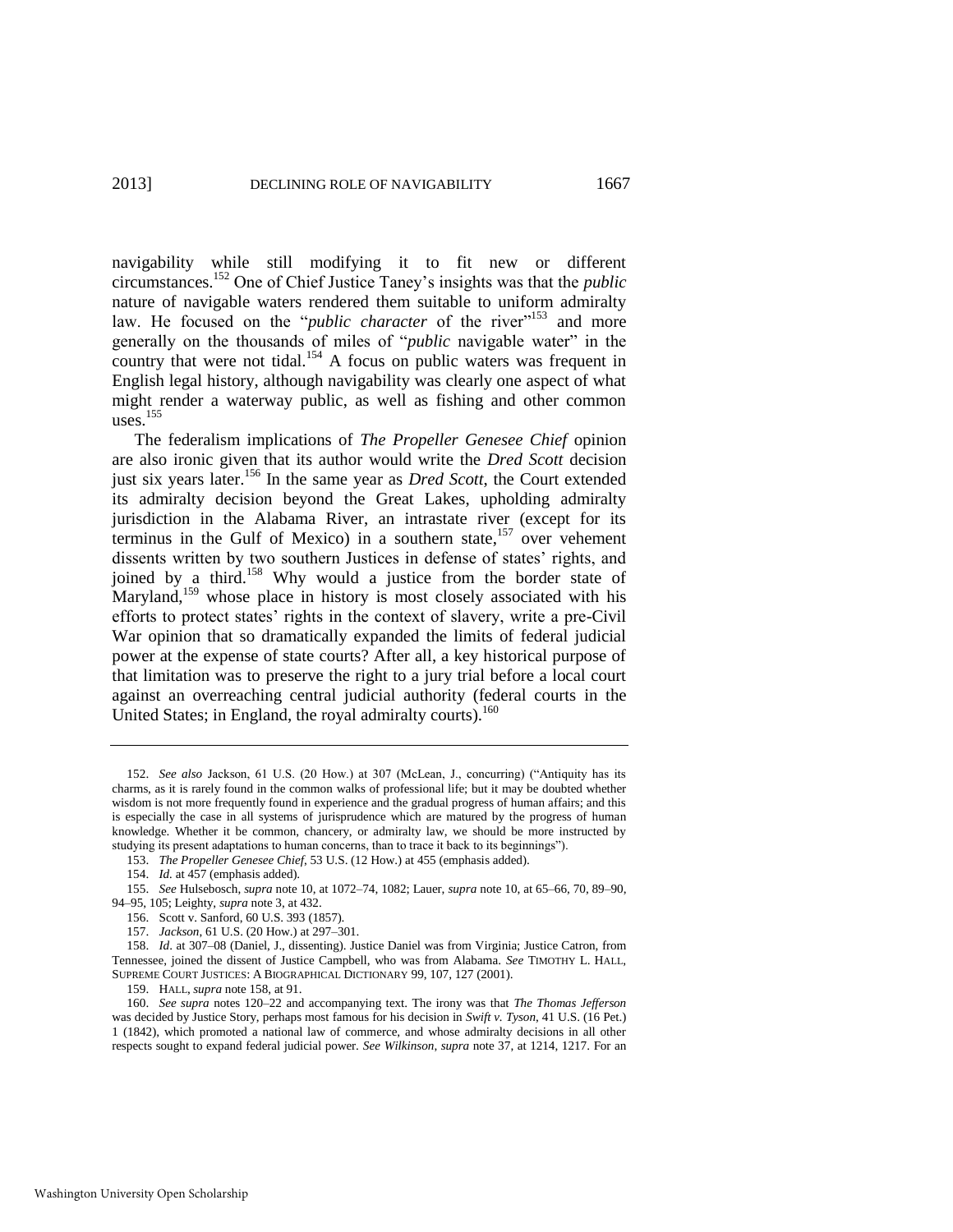This apparent paradox can be explained by the same legal tension discussed above regarding the competing liberty interests in private versus public property in waterways, both of which are rooted deeply in English legal tradition. To the extent that the free use of public waters to transport people and goods in interstate and international commerce promotes economic liberty, Chief Justice Taney argued that access to the protections of an independent judicial forum is an essential safeguard of that right.<sup>161</sup> Moreover, he asserted that it was just as essential *as a matter of states' rights* to provide equal access to protections of the admiralty courts to the western states as to the Atlantic coast states.<sup>162</sup> Clearly, he believed that the legal protection afforded by admiralty courts supported commerce and that the scope of admiralty jurisdiction should not favor some states over others. Thus, Chief Justice Taney's opinion in *The Propeller Genesee Chief* was as deeply rooted in the equal footing doctrine, and in background principles of English law, as was Justice McKinley's decision in *Pollard's Lessee v. Hagan*. 163

In early cases delineating the scope of admiralty jurisdiction, the Court's decisions were unequivocal, based on historical practice inherited from England.<sup>164</sup> Justice Story, however, hinted that Congress might achieve a similar result under the Commerce Clause:

Whether, under the power to regulate commerce between the States, Congress may not extend the remedy by the summary process of the Admiralty, to the case of voyages on the western waters, it is unnecessary for us to consider. If the public inconvenience, from the want of a process of an analogous nature, shall be extensively felt, the attention of the Legislature will doubtless be drawn to the subject. $165$ 

analysis of the political forces that seem to have compelled Justice Story to limit admiralty power in *The Thomas Jefferson* despite his otherwise strongly Federalist leanings, see *id.* at 1218–20.

<sup>161.</sup> The Propeller Genesee Chief v. Fitzhugh, 53 U.S. (12 How.) 443, 454 (1851). To this extent, admiralty jurisdiction serves a function similar to that of diversity jurisdiction.

<sup>162.</sup> *Id.*

<sup>163.</sup> *See supra* note[s 97](#page-16-0)[–99 a](#page-16-1)nd accompanying text.

<sup>164.</sup> *See* The Steam-Boat Thomas Jefferson, 23 U.S. (10 Wheat.) 428, 429 (1825) ("This is the prescribed limit which it was not at liberty to transcend."); Hobart v. Drogan, 35 U.S. (10 Pet.) 108, 119–20 (1836); Steamboat Orleans v. Phoebus, 36 U.S. (11 Pet.) 175, 183 (1837); United States v. Coombs, 37 U.S. (12 Pet.) 72, 76 (1838); *see also Wilkinson*, *supra* note [37,](#page-6-3) at 1215 (noting that Justice Story's opinion in *The Thomas Jefferson* cited no cases, but was rooted "in the precedent of history").

<sup>165.</sup> *The Thomas Jefferson*, 23 U.S. (10 Wheat.) at 430.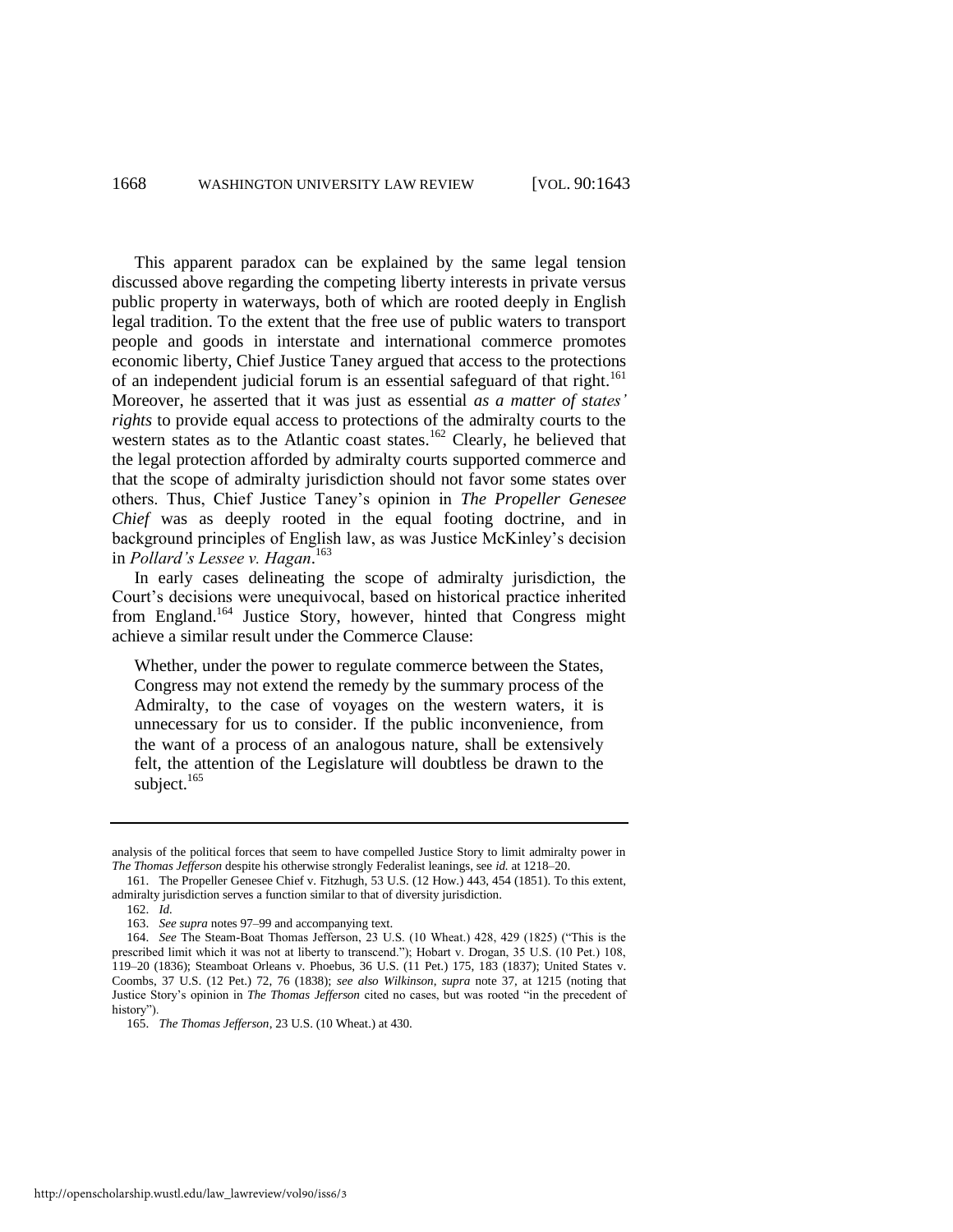Indeed, a decade later Justice Story would uphold a federal anti-theft statute enforced through admiralty process based on Commerce Clause rather than Article III authority.<sup>166</sup> And in an exercise of cross-branch fertilization that would not be accepted today, Justice Story drafted the 1845 statute extending federal admiralty jurisdiction to the Great Lakes and their connecting waters, and justified that authority under the Commerce Clause.<sup>167</sup> That law provided the basis on which Chief Justice Taney, in *The Propeller Genesee Chief*, would overrule Justice Story's decision in *The Thomas Jefferson*.

<span id="page-27-0"></span>In *The Propeller Genesee Chief*, Chief Justice Taney expressly denied that the jurisdictional statute could have been adopted pursuant to the Commerce Clause, because it included no substantive regulation of commerce.<sup>168</sup> Instead, it simply purported to extend federal admiralty court jurisdiction to the Great Lakes and their connecting waters.<sup>169</sup> In upholding the constitutionality of this statute, the Court either had to overrule its earlier interpretation of the phrase "all cases of admiralty and maritime jurisdiction<sup> $5170$ </sup> or hold that the relevance and meaning of the term could *change* with commercial circumstances and technological innovations. The Court chose the latter course, basing its decision on the nature and magnitude of commercial navigation on inland waters in 1851 compared to 1789 or 1825.

These cases reflect a tension between Article III admiralty jurisdiction and Article I Commerce Clause authority to support the changing conditions of an expanding nation. Cases expanding admiralty in the United States relied as much on the concept of "public waters" as opposed to navigability per se. As will be shown in the next section, however, admiralty jurisdiction is far more inherently linked to navigability than is Commerce Clause power.<sup>171</sup>

<sup>166.</sup> Coombs, 37 U.S. (12 Pet.) 72.

<sup>167.</sup> *See* Wilkinson, *supra* not[e 37,](#page-6-3) at 1222–26.

<sup>168.</sup> One author suggests that Justice Taney preferred to expand federal admiralty jurisdiction rather than enhance Commerce Clause authority, for fear that the latter would be used to regulate slavery. *See* Hulsebosch, *supra* not[e 10,](#page-2-1) at 1104–05.

<sup>169.</sup> The Propeller Genesee Chief v. Fitzhugh, 53 U.S. (12 How.) 443, 451–52 (1851).

<sup>170.</sup> *Id*. at 460.

<sup>171.</sup> *See Waite, supra* note [119,](#page-19-2) at 580 ("[A]ll admiralty jurisdiction refers directly or indirectly to navigation.") (quoting United States v. Burlington & Henderson Cnty. Ferry Co., 21 F.331, 334 (S.D. Iowa 1884)).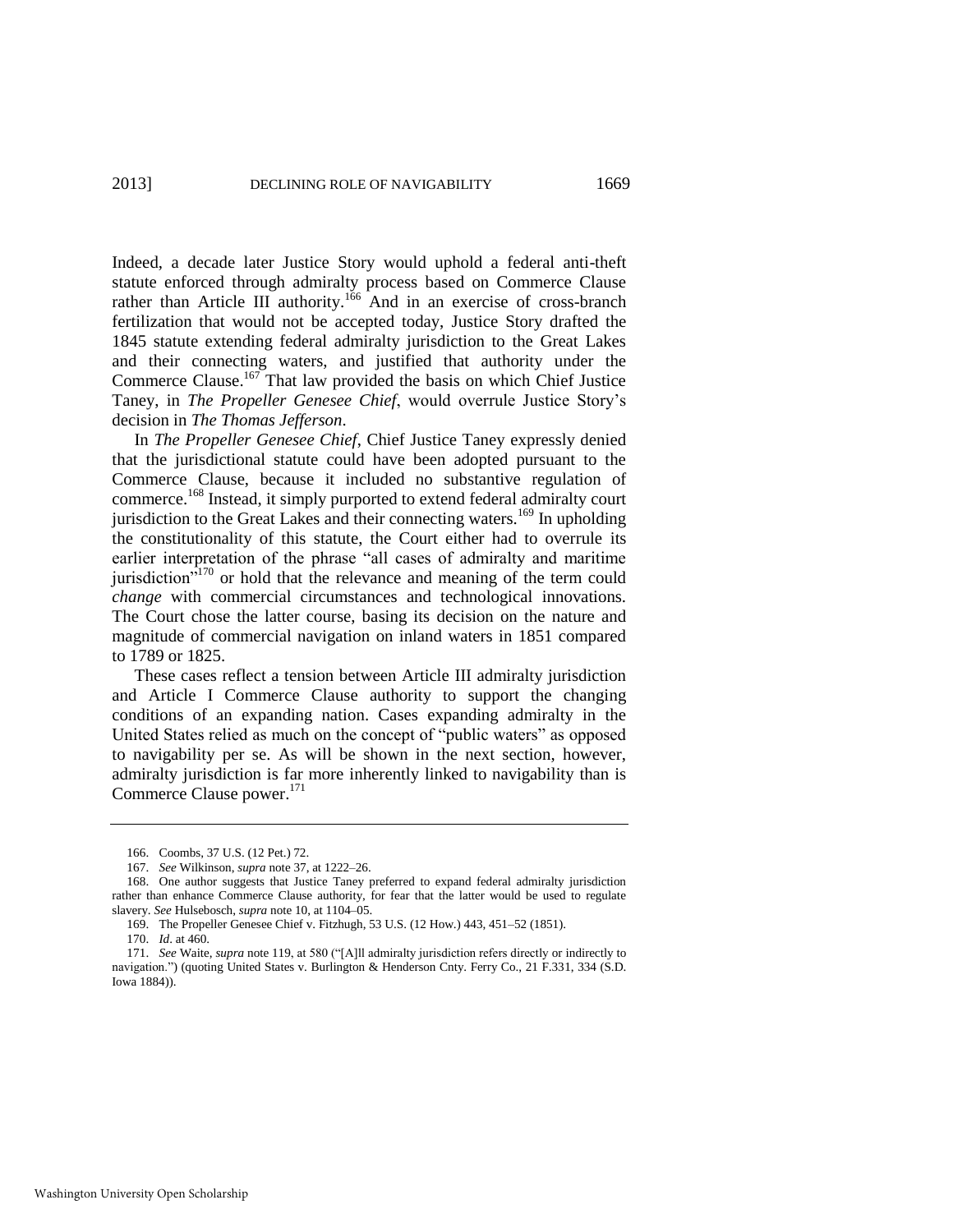#### *C. Navigability and the Commerce Clause*

Navigability also influenced Federal Commerce Clause jurisprudence. Inland waterborne commerce grew steadily through English history and influenced the English law of riparian rights.<sup> $172$ </sup> Nevertheless, that commerce was constrained by technology. Because wind-powered sailing vessels were less viable on inland waterways, large commercial ships could only travel inland as far as they could be propelled by the tides. This changed dramatically with Robert Fulton's commercialization of the steamboat<sup>173</sup> and its rapid expansion for commercial use on North American inland rivers. $174$ 

In *Gibbons v. Ogden*<sup>175</sup> the Supreme Court invalidated, as inconsistent with plenary congressional power to regulate commerce, a New York law purporting to grant Fulton and Robert Livingston an exclusive license for navigation on state waters with boats powered by fire or steam.<sup>176</sup> Chief Justice Marshall reasoned that "power over commerce, including navigation, was one of the primary objects for which the people of America adopted their government,"<sup>177</sup> and that the Necessary and Proper Clause of the Constitution<sup>178</sup> conferred on Congress the plenary authority necessary to execute that power.<sup>179</sup> The Court was clearly influenced by the dominance of navigation as the primary means of conducting interstate and international commerce, through both the traditional maritime trade<sup>180</sup> and the growing commerce on inland waterways: "The deep streams" which penetrate our country in every direction, pass through the interior of almost every State in the Union, and furnish the means of exercising this

<sup>172.</sup> *See* Lauer, *supra* note [10,](#page-2-1) at 63–64 (modest use in Anglo-Saxon times), *id.* at 72–74 (increasing uses of rivers and streams for navigation around the time of Magna Carta and throughout remaining medieval period), *id.* at 74 (by early seventeenth century "navigation had become the mainstay of England"), *id.* at 94 (late seventeenth and early eighteenth century cases "disclose a continued recognition of the high public interest in navigation of rivers").

<sup>173.</sup> Fulton is commonly but wrongly credited with inventing the steamboat, but he did put the design into practice. *See* Mary Bells, *The History of the Steamboat, John Fitch and Robert Fulton*, ABOUT.COM, http://inventors.about.com/library/inventors/blsteamship.htm (last visited Mar. 13, 2012); HUNTER, *supra* not[e 149,](#page-24-0) at 5–6 (explaining controversy over credit for steamboat development).

<sup>174.</sup> *See* The Montello, 87 U.S. (20 Wall.) 430, 440–42 (1874); *The Propeller Genesee Chief*, 53 U.S. (12 How.) at 455; Waring v. Clarke, 46 U.S. (5 How.) 441, 466 (1847) (Catron, J., concurring).

<sup>175. 22</sup> U.S. (9 Wheat.) 1 (1824).

<sup>176.</sup> *Id*. at 1.

<sup>177.</sup> *Id.* at 190.

<sup>178.</sup> U.S. CONST. art. I, § 8, cl. 18. 179. *Gibbons*, 22 U.S. (9 Wheat.) at 187–89.

<sup>180.</sup> *Id*. at 190 (addressing the importance of controlling maritime traffic through ports for

purposes of regulating international commerce).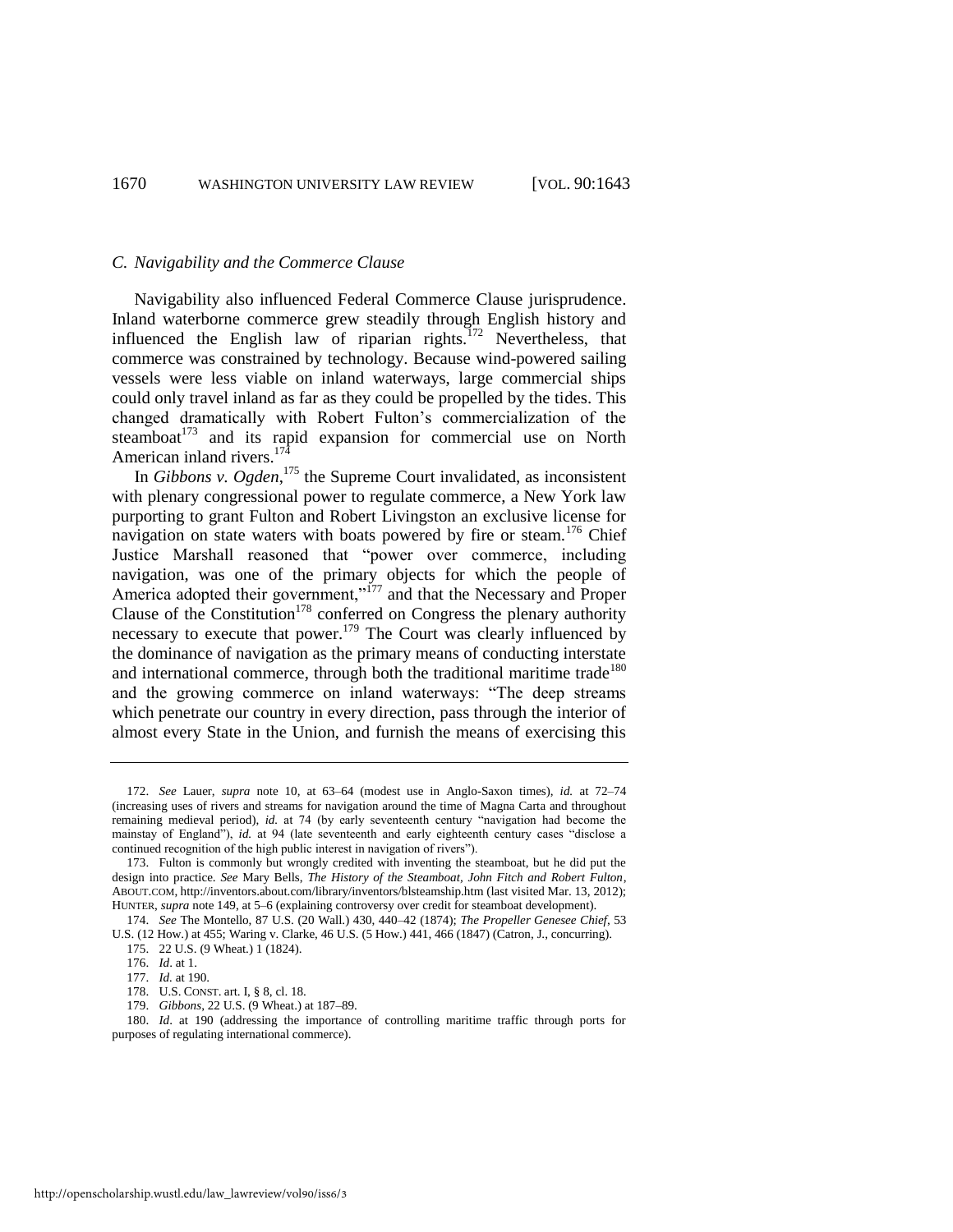right [of all states to participate in international and interstate commerce]."<sup>181</sup>

The immediate issue in *Gibbons* was not an affirmative exercise of federal authority over interstate or foreign commerce, but whether a state law infringed on that plenary power. Cases following *Gibbons* affirmed direct federal power to construct improvements in aid of navigability<sup>182</sup> and to prohibit projects by others that would obstruct navigation.<sup>183</sup> As was true with the law of navigability for title and the law of admiralty, the Court also faced related questions of federalism. Thus, the Court later upheld concurrent state authority to construct or authorize structures in or over navigable waters, so long as the exercise of that authority did not contravene federal law or regulation.<sup>184</sup> Because these cases all relate directly to activities that would either improve or impede navigability, they hew closely to the rationale of *Gibbons* that navigability is one component of "commerce."

The focus in *Gibbons* on the value of inland waterways for commerce led to the Court's later decision to expand the geographic reach of Commerce Clause coverage to all water bodies deemed navigable in fact.<sup>185</sup> Indeed, the Court articulated the classic statement of the

<sup>181.</sup> *Id*. at 195.

<sup>182.</sup> *See, e.g.*, Okla. *ex rel*. Phillips v. Guy F. Atkinson Co., 313 U.S. 508 (1941) (upholding federal dam as part of larger program to improve navigability); Ashwander v. Tenn. Valley Auth., 297 U.S. 288 (1936) (upholding federal authority to build dam on Tennessee River to improve navigation, for national defense, and for power production); South Carolina v. Georgia, 93 U.S. (3 Otto) 4 (1876) (upholding federal authority to construct projects in aid of navigation on interstate river); Pennsylvania v. Wheeling & Belmont Bridge Co., 59 U.S. (18 How.) 421 (1855) (upholding federal statute authorizing bridge over Ohio River and congressional determination that it did not obstruct commerce).

<sup>183.</sup> *See* United States v. Rio Grande Dam & Irrigation Co., 174 U.S. 690 (1899) (upholding federal action to enjoin construction of dam that would reduce flows sufficiently to impede navigability of river downstream of dam).

<sup>184.</sup> *See, e.g.*, *Ashwander*, 297 U.S. at 288 (upholding state approval of dam on navigable water so long as Congress had passed no law to the contrary); Gilman v. City of Philadelphia, 70 U.S. (3 Wall.) 713 (1865) (holding that states retain sovereignty over their waters and therefore have authority to regulate bridges and other structures absent conflict with federal law); Willson v. Black Bird Creek Marsh Co., 27 U.S. (2 Pet.) 245 (1829) (upholding state law authorizing dam construction where no conflict with federal authority).

<sup>185.</sup> The Court reached this result in a Commerce Clause case earlier than it did *explicitly* in a navigability for title case, *see supra* note[s 100–](#page-16-2)03 and accompanying text, but two decades after it had done so for admiralty jurisdiction, *see supra* notes [136–](#page-22-0)44 and accompanying text. It seems apparent from the breadth of Chief Justice Taney's opinion in *The Propeller Genesee Chief* that the Court would have reached this result for Commerce Clause purposes at least as early as 1851 had the issue been raised squarely in that case. *See* 53 U.S. (12 How.) 443, 451 (1851) ("And the difficulties which the language and decisions of this court had thrown in the way, of extending it to these waters, have perhaps led to the inquiry whether the law in question could not be supported under the power granted to Congress to regulate commerce.").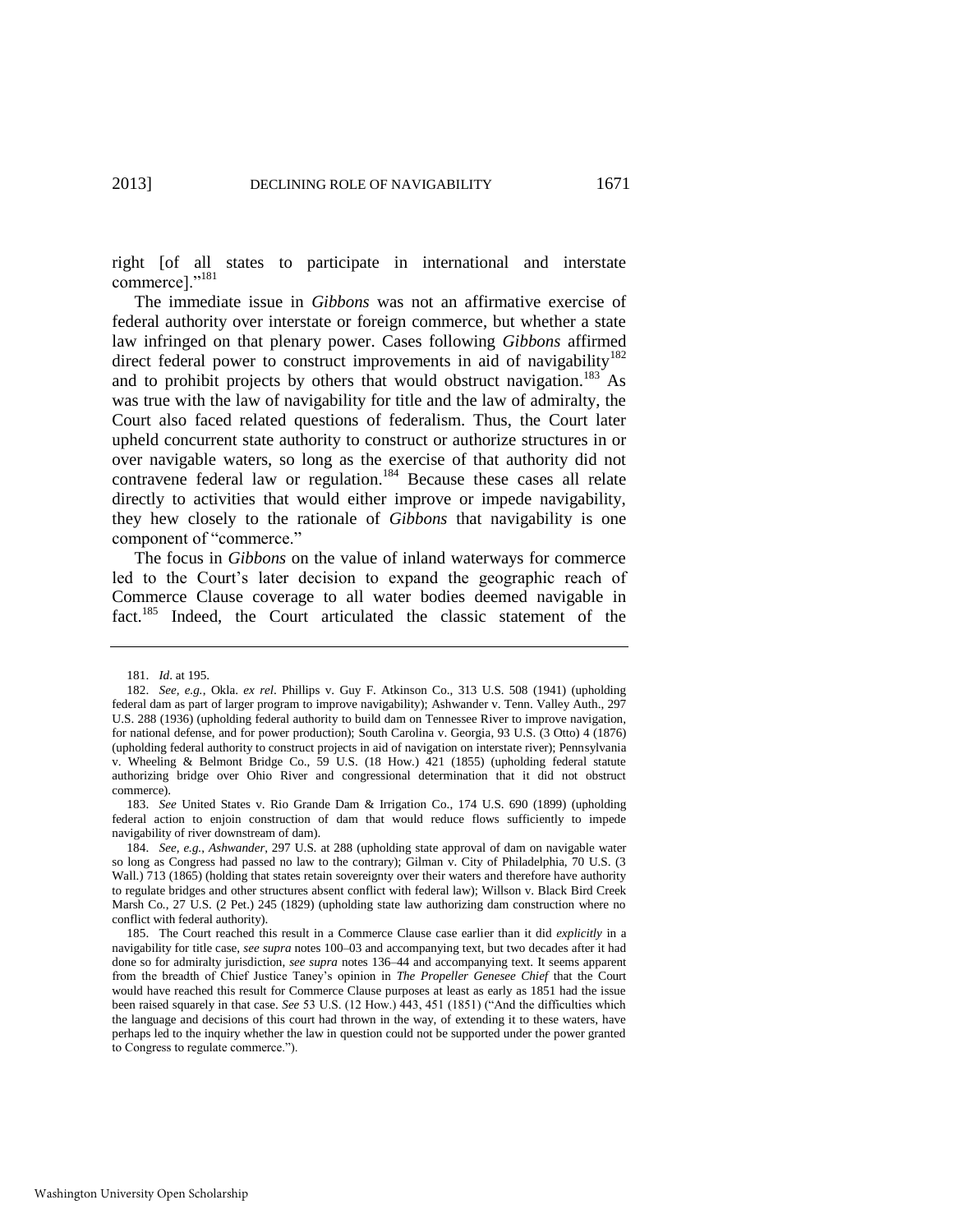navigability test in federal law in *The Daniel Ball*, <sup>186</sup> a Commerce Clause case: 187

Those rivers must be regarded as public navigable rivers in law which are navigable in fact. And they are navigable in fact when they are used, or are susceptible of being used, in their ordinary condition, as highways for commerce, over which trade and travel are or may be conducted in the customary modes of trade and travel on water. And they constitute navigable waters of the United States within the meaning of the acts of Congress, in contradistinction from the navigable waters of the States, when they form in their ordinary condition by themselves, or by uniting with other waters, a continued highway over which commerce is or may be carried on with other States or foreign countries in the customary modes in which such commerce is conducted by water.<sup>188</sup>

In support of this holding, the Court relied on the same geographic and historic realities that it had relied on in *Gibbons* and *The Propeller Genesee Chief*: U.S. waterways were navigable for hundreds of miles above tidewater and were increasingly relied on for significant amounts of commerce.<sup>189</sup> Moreover, the very fact that *The Daniel Ball* involved a federal statute governing steamboat safety confirms that technological change factored into the Court's shifting navigability jurisprudence. Geographic delineations forged in the era of sailing vessels made little sense in the age of steam. In fact, the steamboat explanation may be a more satisfactory explanation for the inland expansion of the definition of navigable waters than any geographic differences between the United States and England.

Over time, the Court expanded Commerce Clause jurisdiction based on navigability even further. In some cases, the Supreme Court broadened the test of what bodies of water were navigable for Commerce Clause

<sup>186. 77</sup> U.S. (10 Wall.) 557 (1870).

<sup>187.</sup> *The Daniel Ball* is sometimes mistakenly thought of as an admiralty case. *See, e.g.*, David M. Guinn, *An Analysis of the Navigable Waters of the United States*, 18 BAYLOR L. REV. 559, 561 (1966). The case was brought in admiralty because the federal government enforced the federal regulatory statute governing inspection and licensing of steam vessels used for transport by seizing the vessel in question. The constitutional issue before the Court, however, was the scope of federal Commerce Clause authority regarding the transportation of goods on a vessel that remained intrastate but was part of an interstate chain of transport. *Id*. at 559, 564–65.

<sup>188.</sup> *The Daniel Ball*, 77 U.S. (10 Wall.) at 563.

<sup>189.</sup> *Id*.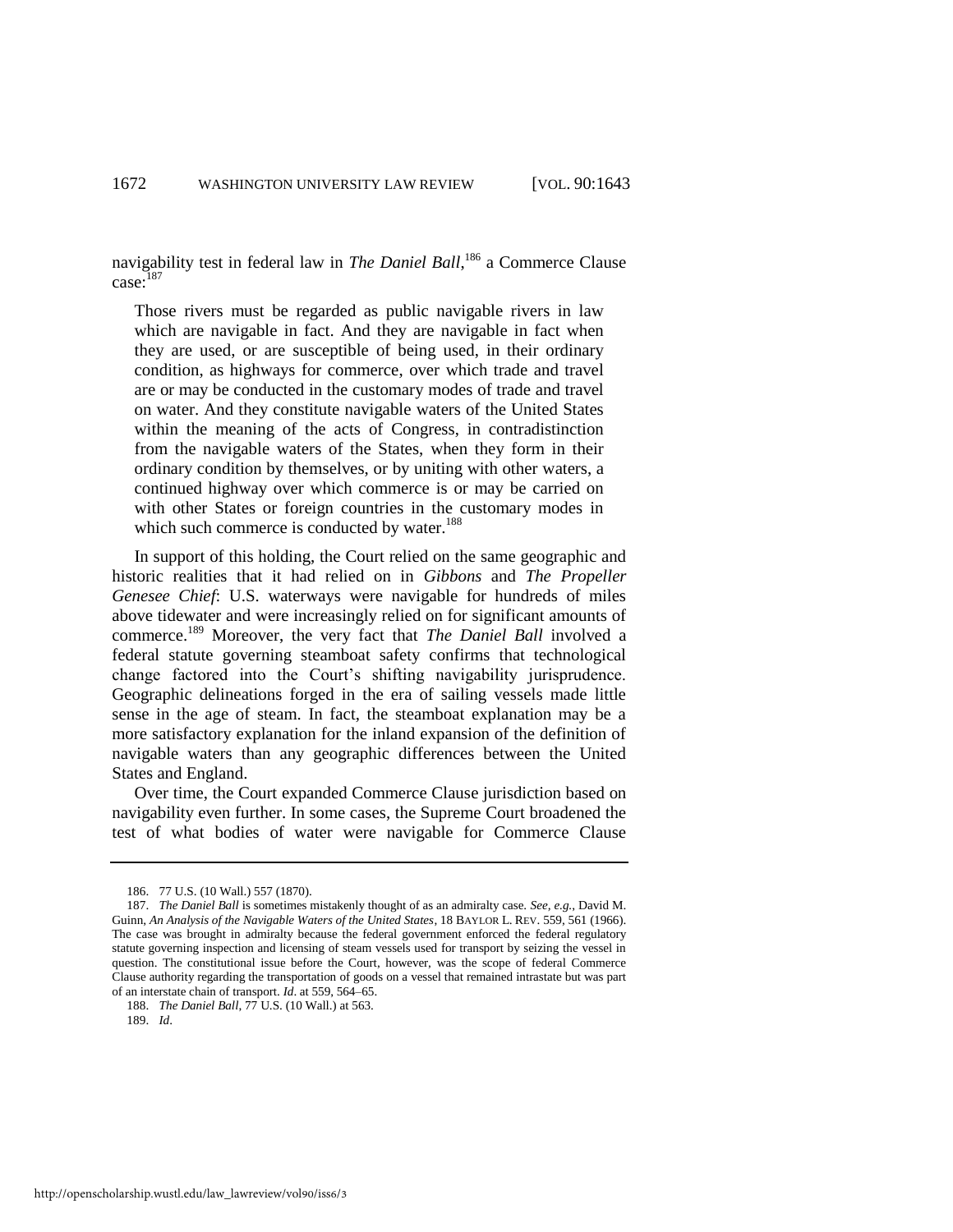purposes.<sup>190</sup> The Court continued to rely on historical evidence of commercial waterway use.<sup>191</sup> But for Commerce Clause purposes the Court held that navigability could also rest on evolving uses and capabilities because the test for navigability is not limited, as it is in title cases, to whether the waterway was navigable at statehood. As stated in *The Daniel Ball*, the Commerce Clause test for navigability is whether waterways "are used, *or are susceptible of being used*, in their ordinary condition," as part of a highway of interstate commerce.<sup>192</sup> The nature and magnitude of commerce sufficient to support a finding of navigability could vary widely based on location and economic context.<sup>193</sup>

<span id="page-31-0"></span>In other cases, the Court expanded the scope of Commerce Clause authority to encompass waters that were not themselves navigable, but the use, destruction, or impairment of which might impair navigability. Thus, in *United States v. Rio Grande Irrigation Co.*, the Court sustained federal authority to enjoin construction of a dam on a non-navigable reach of the Rio Grande where resulting upstream water withdrawals might impede navigability of the river downstream.<sup>194</sup> This case also addressed related issues of federalism because the Court upheld federal Commerce Clause power vis-à-vis state (then territorial New Mexico)<sup>195</sup> authority to allocate water rights pursuant to state (territorial) law.<sup>196</sup>

<sup>190.</sup> *See* Ashwander v. Tenn. Valley Auth., 297 U.S. 288 (1936) (upholding federal authority over waterways susceptible to commercial use with improvements); Econ. Light  $\&$  Power Co. v. United States, 256 U.S. 113 (1921) (upholding navigability even absent current use if susceptible of use for commerce in ordinary condition); The Montello, 87 U.S. (20 Wall.) 430 (1874) (finding navigability despite obstructions that could be portaged by vessels of any kind that could be used to convey commerce). *But see* Leovy v. United States, 177 U.S. 621 (1900) (use by small oyster boats and fishing craft insufficient; need commerce of permanent and sufficient character); United States v. Rio Grande Dam & Irrigation Co., 174 U.S. 690 (1899) (occasional floating of logs and rafts not enough; water body "must be generally and commonly useful to some purpose of trade or agriculture").

<sup>191.</sup> *See Econ. Light & Power*, 256 U.S. at 117 (relying in part on evidence of use to transport furs from the late 17th to the early 19th century); *The Montello*, 87 U.S. (20 Wall.) at 440 (relying on evidence that Fox River was part of the route of Marquette and Joliet on voyage to discover the Mississippi River, and later became one of the main routes from the St. Lawrence to the Mississippi).

<sup>192.</sup> *The Daniel Ball*, 77 U.S. (10 Wall.) at 563 (emphasis added); *see also Econ. Light & Power*, 256 U.S. 113; *Ashwander*, 297 U.S. 288.

<sup>193.</sup> *See* United States v. Appalachian Elec. Power Co., 311 U.S. 377, 405–06 (1940) ("It is obvious that the uses to which the streams may be put vary from the carriage of ocean liners to the floating out of logs; that the density of traffic varies equally widely from the busy harbors of the seacoast to the sparsely settled regions of the Western mountains. The tests as to navigability must take these variations into consideration.").

<sup>194.</sup> *Rio Grande Dam & Irrigation*, 174 U.S. at 706–08.

<sup>195.</sup> The Court assumed *arguendo* that territories also enjoyed the same power as states to modify the common law of water rights. *See id.* at 703.

<sup>196.</sup> *Id.* at 706 ("To hold that Congress, by these acts, meant to confer upon any State the right to appropriate all the waters of the tributary streams which unite into a navigable watercourse, and so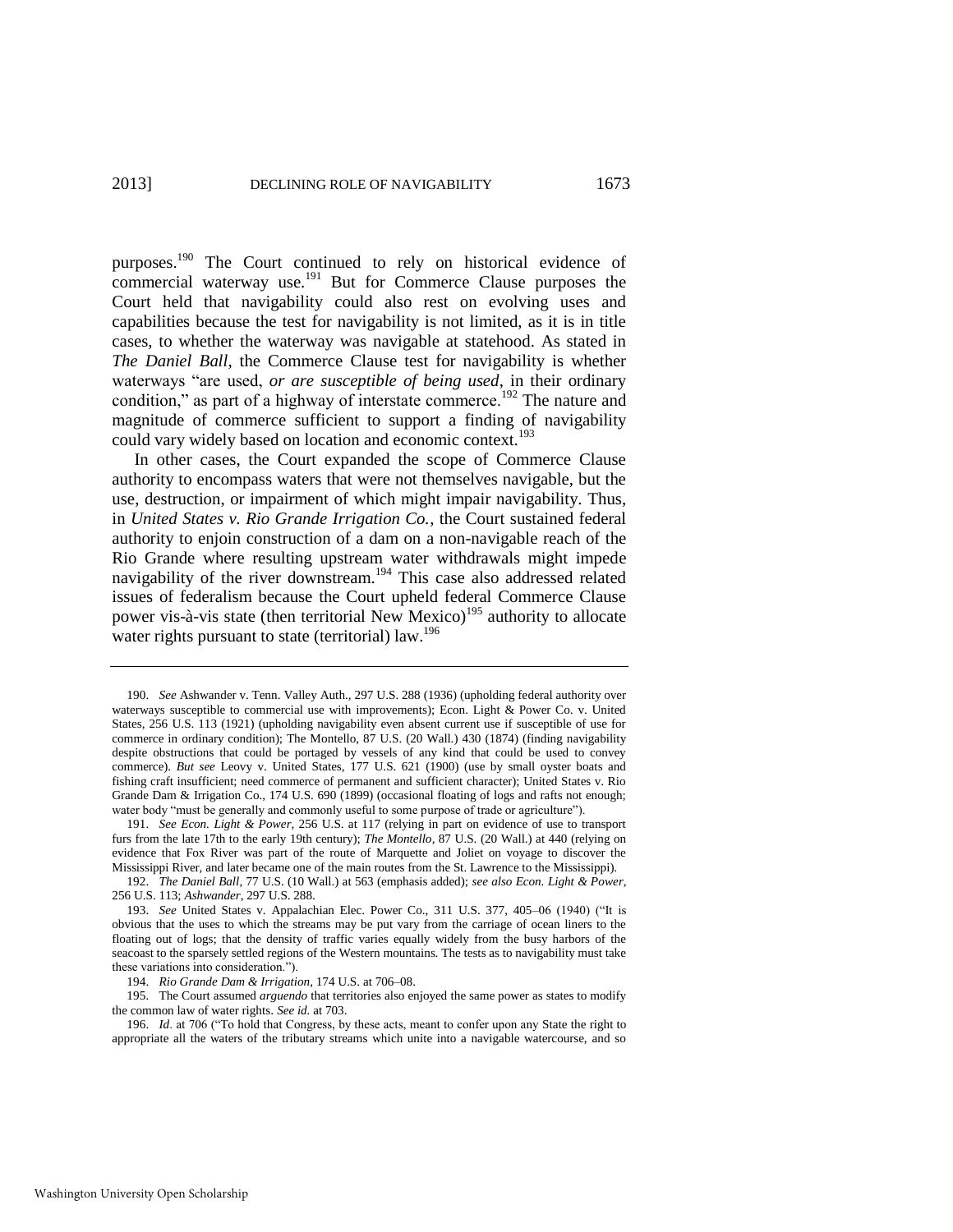#### 1674 WASHINGTON UNIVERSITY LAW REVIEW [VOL. 90:1643

In *United States v. Appalachian Electric Power Co*., <sup>197</sup> the Court took even greater steps to shed the historical shackles of navigability in Commerce Clause cases. First, the Court held that navigability could be supported by economically justified artificial improvements.<sup>198</sup> This result was by no means apparent from *The Daniel Ball*, which required not only that waters be "*susceptible of being used* . . . as highways for commerce," but that they be "susceptible of being used, *in their ordinary condition*, as highways for commerce."<sup>199</sup> While this holding expanded the scope of waters subject to Commerce Clause power, it was still linked to navigability as the key value for which water bodies may be regulated and protected. Whether commerce occurs on a waterway that is navigable in its "ordinary condition" or as artificially improved, navigability remains the focus of the analysis.

<span id="page-32-0"></span>In the second key holding in *Appalachian Electric Power Co*., however, the Court upheld federal regulatory authority on *non-navigable* waters over dams that would affect the interest of interstate or international commerce.<sup>200</sup> This decision was significantly different from its predecessors because the Supreme Court grounded its decision in part on the idea that navigability *per se* was just one way in which activities on waterways might have a sufficient effect on interstate or international commerce to justify Commerce Clause authority:

In our view, it cannot properly be said that the constitutional power of the United States over its waters is limited to control for navigation. By navigation respondent means no more than operation of boats and improvement of the waterway itself. In truth the authority of the United States is the regulation of commerce on its waters. Navigability, in the sense just stated, is but a part of this whole. Flood protection, watershed development, recovery of the cost of improvements through utilization of power are likewise parts of commerce control. As respondent soundly argues, the United States cannot by calling a project of its own "a multiple purpose dam" give to itself additional powers, but equally truly the respondent cannot, by seeking to use a navigable waterway for

199. The Daniel Ball, 77 U.S. (10 Wall.) 557, 563 (1870) (emphasis added).

destroy the navigability of that watercourse in derogation of the interests of all the people of the United States, is a construction which cannot be tolerated.").

<sup>197. 311</sup> U.S. 377.

<sup>198.</sup> *Id.* at 408 ("The power of Congress over commerce is not to be hampered because of the necessity for reasonable improvements to make an interstate waterway available for traffic.").

<sup>200.</sup> *Appalachian Elec. Power*, 311 U.S. at 398, 400.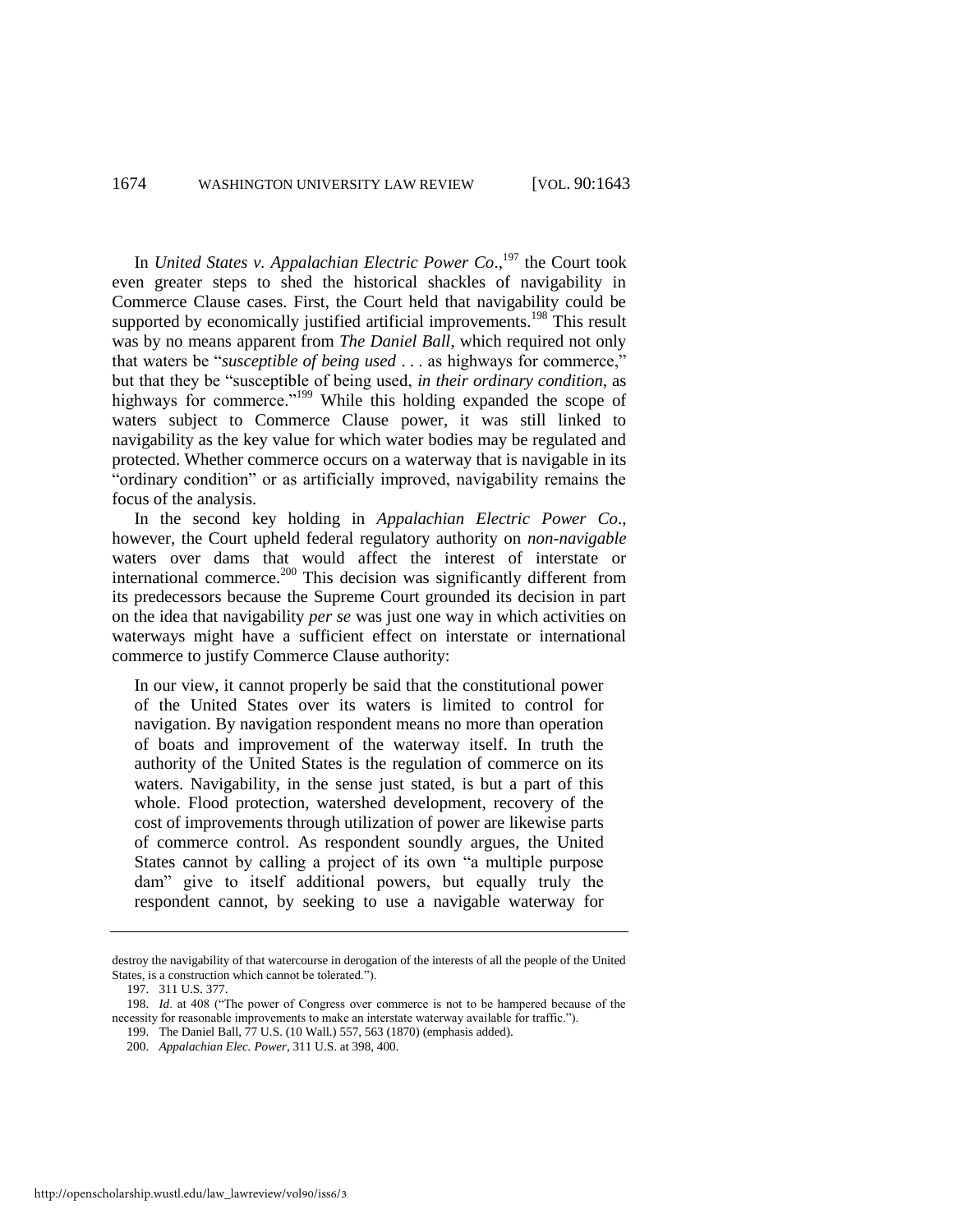power generation alone, avoid the authority of the Government over the stream. That authority is as broad as the needs of commerce.<sup>201</sup>

As such, the Court held that Congress did not exceed Commerce Clause authority when it regulated hydroelectric power production, as opposed to navigation itself.<sup>202</sup>

<span id="page-33-0"></span>The Court pursued this theme a year later in *Oklahoma ex rel. Phillips v. Guy F. Atkinson Co.*, which sustained federal authority to build a dam on a non-navigable tributary where flood control benefits would improve navigability of the Mississippi River downstream.<sup>203</sup> As was true in *Appalachian Electric Power Co.*, the Court transcended navigability to justify federal authority to protect other values and functions of water bodies.<sup>204</sup> The science of watershed management provided a new way to control floods, and the Court relied on the resulting impact on issues *beyond navigability per se* but still within Commerce Clause purview, although it still found a curious need to draw a link to navigability in some way:

[T]here is no constitutional reason why Congress or the courts should be blind to the engineering prospects of protecting the nation's arteries of commerce through control of the watersheds. There is no constitutional reason why Congress cannot, under the commerce power, treat the watersheds as a key to flood control on navigable streams and their tributaries. Nor is there a constitutional necessity for viewing each reservoir project in isolation from a comprehensive plan covering the entire basin of a particular river. We need no survey to know that the Mississippi is a navigable river. We need no survey to know that the tributaries are generous contributors to the floods of the Mississippi. And it is common knowledge that Mississippi floods have paralyzed commerce in the affected areas and have impaired navigation itself.<sup>205</sup>

As noted by then Associate Justice Rehnquist in *Kaiser Aetna v. United*  States,<sup>206</sup> these cases jettisoned the fiction of navigability when federal

<sup>201.</sup> *Id*. at 426.

<sup>202.</sup> *Id.* ("Water power development from dams in navigable streams is from the public's standpoint a by-product of the general use of the rivers for commerce.").

<sup>203.</sup> Okla. *ex rel.* Phillips v. Guy F. Atkinson Co., 313 U.S. 508, 523 (1941) ("And it is clear that Congress may exercise its control over the non-navigable stretches of a river in order to preserve or promote commerce on the navigable portions.‖); *see id*. at 525–26.

<sup>204.</sup> *Id*. at 525.

<sup>205.</sup> *Id*.

<sup>206. 444</sup> U.S. 164 (1979).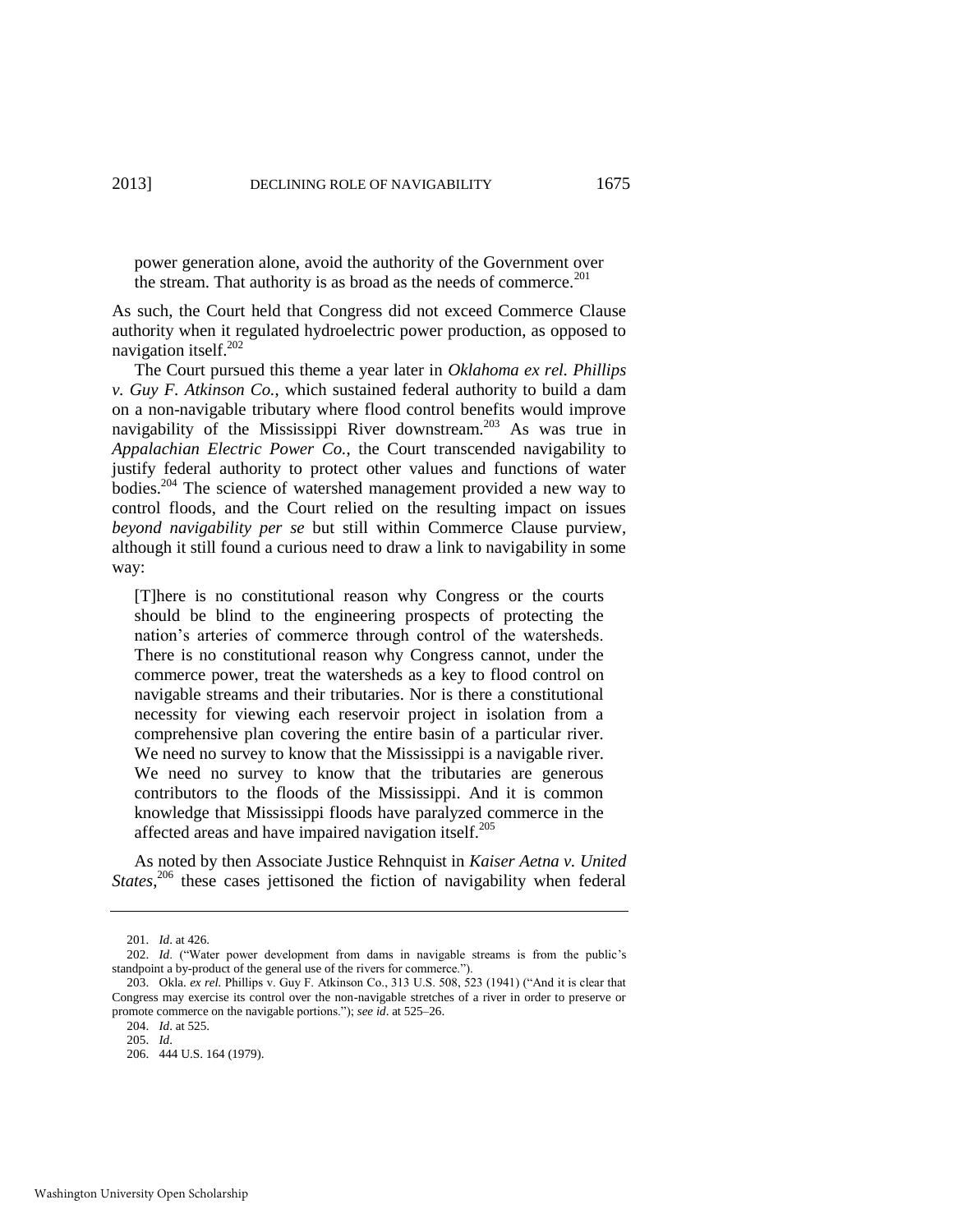authority is justified by another impact on interstate or international commerce: "Reference to the navigability of a waterway adds little if anything to the breadth of Congress' regulatory power over interstate commerce."<sup>207</sup> The Court had come full circle. Despite its reliance on maritime and inland navigation, in *Gibbons* the Supreme Court did not rule that navigation *was* commerce; it held only that navigation was *part of* commerce.<sup>208</sup> Thus, navigability was one of many grounds for the exercise of Commerce Clause authority, even with respect to commercial activities conducted on navigable waters.

#### <span id="page-34-1"></span>*D. The Federal Navigational Servitude*

<span id="page-34-0"></span>Navigability is intuitively relevant in defining the geographic scope of a doctrine the Supreme Court has variously labeled a "superior navigation" easement,<sup>2209</sup> a "dominant public interest in navigation,<sup>210</sup> or a "servitude" in respect of navigation. $n^{211}$  Commentators refer to this doctrine as the "navigational servitude" or the "navigation servitude."<sup>212</sup> If this doctrine supports the federal government's interest in navigation, logically it should not extend beyond "navigable" water bodies. Although the Court might amend the navigability test to reflect changing circumstances, the continuing *relevance* of navigability should never be in doubt. This seemingly irrefutable conclusion, however, is complicated by confusion surrounding the federal navigation servitude's historical origins, legal underpinnings, scope, and relationship to other constitutional doctrines, in

<sup>207.</sup> *Id*. at 173.

<sup>208.</sup> Gibbons v. Ogden, 22 U.S.  $(9 \text{ Wheat})$  1, 197  $(1824)$  ("The power of Congress, then, comprehends navigation, within the limits of every State in the Union; so far as that navigation may be, in any manner, connected with 'commerce with foreign nations, or among the several States, or with the Indian tribes."").

<sup>209.</sup> United States v. Grand River Dam Auth., 363 U.S. 229, 231 (1960); United States v. Twin City Power Co., 350 U.S. 222, 225 (1956) (quoting United States v. Gerlach Live Stock Co., 339 U.S. 725, 736 (1950)).

<sup>210.</sup> United States v. Willow River Power Co., 324 U.S. 499, 507 (1945); *see also* Ashwander v. Tenn. Valley Auth., 297 U.S. 288, 337 (1936) (referring to the "dominant authority of the Federal Government in the interest of navigation").

<sup>211.</sup> Scranton v. Wheeler, 179 U.S. 141, 156–57 (1900); Gibson v. United States, 166 U.S. 269, 271–72 (1897); *see also* United States v. Kan. City Life Ins. Co., 339 U.S. 799, 808 (1950) (referring both to a "servitude" deriving from federal power to regulate commerce on navigable streams and a "dominant public interest").

<sup>212.</sup> *See* Theresa D. Taylor, Note, *Determining the Parameters of the Navigation Servitude Doctrine*, 34 VAND. L. REV. 461 (1981); Martha Goodloe Haber, Note, *The Navigational Servitude and the Fifth Amendment*, 26 WAYNE L. REV. 1505 (1979–1980); Richard W. Bartke, *The Navigation Servitude and Just Compensation—Struggle for a Doctrine*, 48 OR. LAW REV. 1, 3 (1968). For simplicity I will use that language here, but in the end, the label itself may pose the definitional problem.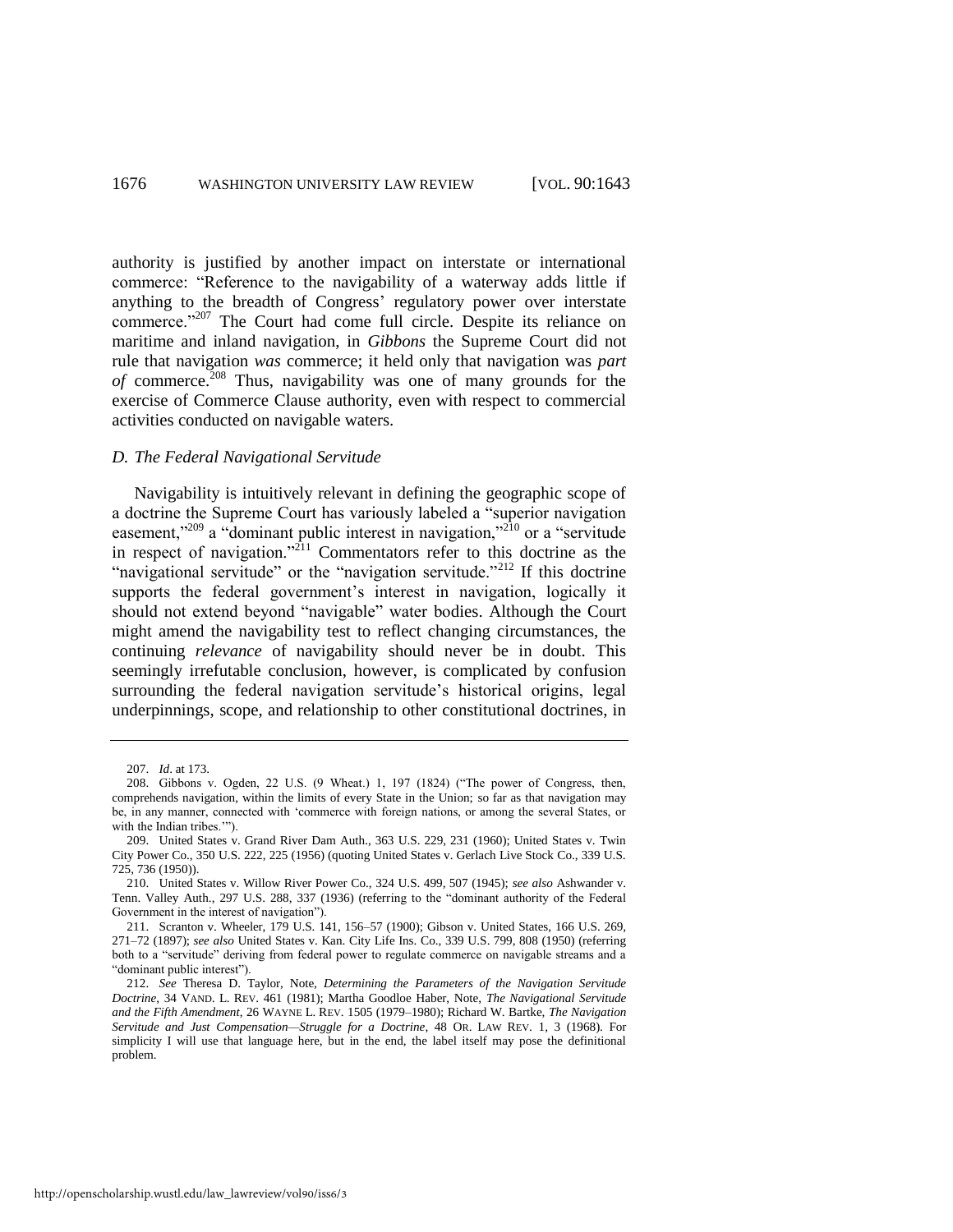particular the takings clause of the Fifth Amendment.<sup>213</sup> That confusion can only be clarified by evaluating the relationship between the navigational servitude and the Commerce Clause and title doctrines.

The first Supreme Court opinion based expressly on the navigational servitude, *Gibson v. United States*, was not issued until 1897,<sup>214</sup> although it had antecedents in the Court's Commerce Clause cases.<sup>215</sup> Facially, the Supreme Court grounds the navigational servitude in the federal government's plenary authority over interstate commerce.<sup>216</sup> The "servitude" and "easement" terminology, however, suggest a federal proprietary interest in navigable waters, and in some cases the Court has added that, for Commerce Clause purposes, navigable waters "are the public property of the nation."<sup>217</sup> Further, in *United States v. Chandler-Dunbar Water Power Co.*, the Court described any *private* title to the beds of navigable waters as a "technical title," which is "qualified" and ―subordinate to the public rights of navigation, and however helpful in protecting the owner against the acts of third parties, is of no avail against the exercise of the great and absolute power of Congress over the improvement of navigable rivers."<sup>218</sup> In *United States v. Twin City Power Co.*, Justice Douglas (writing for a five-Justice majority) attempted to clarify the inconsistency as follows:

The interest of the United States in the flow of a navigable stream originates in the Commerce Clause. That Clause speaks in terms of power, not of property. But the power is a dominant one which can be asserted to the exclusion of any competing or conflicting one. The power is a privilege which we have called "a dominant servitude," or "a superior navigation easement."<sup>219</sup>

Some commentators, however, argue that the servitude is in fact more properly based in proprietary interests than in Commerce Clause authority,

<sup>213.</sup> U.S. CONST. amend. V. Because the servitude governs the relationship between property rights and *federal* Commerce Clause authority, the Fourteenth Amendment is not relevant.

<sup>214.</sup> Gibson v. United States, 166 U.S. 269 (1897).

<sup>215.</sup> *See, e.g.*, Monongahela Navigation Co. v. United States, 148 U.S. 312 (1893); South Carolina v. Georgia, 93 U.S. (3 Otto) 4 (1876); United States v. Coombs, 37 U.S. (12 Pet.) 72 (1838); Gilman v. City of Philadelphia, 70 U.S. (3 Wall.) 713 (1865); Gibbons v. Ogden, 22 U.S. (9 Wheat.) 1 (1824).

<sup>216.</sup> *See* United States v. Va. Elec. & Power Co., 365 U.S. 624, 627–28 (1961); United States v. Grand River Dam Auth., 363 U.S. 229, 231 (1960); United States v. Twin City Power Co., 350 U.S. 222, 224 (1956).

<sup>217.</sup> *Gilman*, 70 U.S. (3 Wall.) at 724–25; *see also* United States v. Rand, 389 U.S. 121, 123 (1967).

<sup>218.</sup> United States v. Chandler-Dunbar Water Power Co., 229 U.S. 53, 62–63 (1913).

<sup>219.</sup> *Twin City Power*, 350 U.S. at 224–25 (citations omitted).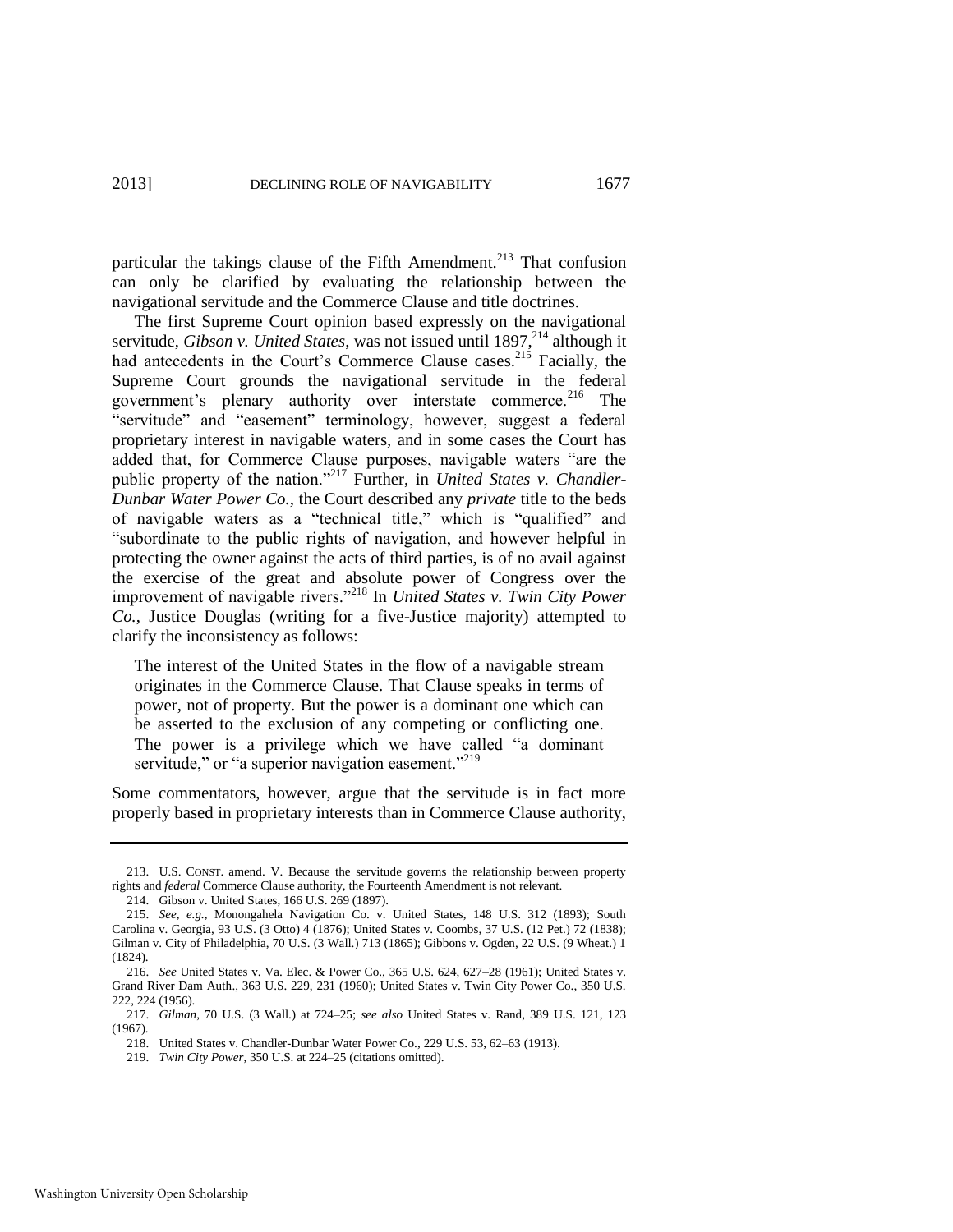or in both, and therefore that the "interest should be recognized for what it is and be dealt with in the context of the property clause of the Constitution.<sup> $220$ </sup> Characterizing the navigation servitude as adjunct to Commerce Clause authority or as a proprietary interest, respectively, has significant implications for the relevance of the navigability test to delineate the scope of the doctrine.

Once the Court announced in *Gibbons* that the "power of Congress . . . comprehends navigation, within the limits of every State in the Union, so far as that navigation may be, in any manner, connected with" interstate or foreign commerce, $^{221}$  the door was opened for several different manifestations of that power. For example, Congress could pass laws determining whether bridges or other structures may permissibly obstruct navigable waters for other legitimate purposes; $^{222}$  requiring inspection, licensing and regulation of steamboats on navigable waters; $223$  taking affirmative steps to improve navigability of rivers and other waters, including channelization projects, lighthouses, jetties, etc.; $^{224}$  prohibiting or regulating actions by others deemed to impede navigation and commerce; $^{225}$  and authorizing construction or regulation of dams and related structures to improve navigation, among other objectives.<sup>226</sup>

None of the above examples, however, require a separate doctrine known as the "navigational servitude." Federal action can be judged based on its connection to interstate commerce for any of the reasons found acceptable by the Supreme Court.<sup>227</sup> A navigability test delineates what federal actions fall within the navigable waters subcategory of Commerce Clause regulation, but it does not limit Commerce Clause authority to that subcategory, even for water that affects interstate commerce in some other

- 222. Pennsylvania v. Wheeling & Belmont Bridge Co., 59 U.S. (18 How.) 421 (1857).
- 223. The Montello, 87 U.S. (20 Wall.) 430 (1874); The Daniel Ball, 77 U.S. (10 Wall.) 557 (1870).

<sup>220.</sup> Bartke, *supra* not[e 212,](#page-34-0) at 2; *see also* Leighty, *supra* not[e 3,](#page-1-0) at 430 (agreeing with Bartke).

<sup>221.</sup> Gibbons v. Ogden, 22 U.S. (9 Wheat.) 1, 197 (1824).

<sup>224.</sup> United States v. Chi., Milwaukee, St. Paul & Pac. R.R., 312 U.S. 592 (1941); Willink v. United States, 240 U.S. 572 (1916); Scranton v. Wheeler, 179 U.S. 141 (1900); South Carolina v. Georgia, 93 U.S. (3 Otto) 4, 11–12 (1876).

<sup>225.</sup> Sanitary Dist. Chi. v. United States, 266 U.S. 405 (1925); Econ. Light & Power Co. v. United States, 256 U.S. 113 (1921); Union Bridge Co. v. United States, 204 U.S. 364 (1907); United States v. Rio Grande Dam & Irrigation Co., 174 U.S. 690 (1899).

<sup>226.</sup> Okla. *ex rel*. Phillips v. Guy F. Atkinson Co., 313 U.S. 508 (1941); United States v. Appalachian Elec. Power Co., 311 U.S. 377 (1940); Ashwander v. Tenn. Valley Auth., 297 U.S. 288  $(1936)$ 

<sup>227.</sup> *See* United States v. Lopez, 514 U.S. 549, 558 (1995) (acknowledging Commerce Clause authority over channels of interstate commerce, instrumentalities of interstate commerce, and activities with substantial relationship to interstate commerce).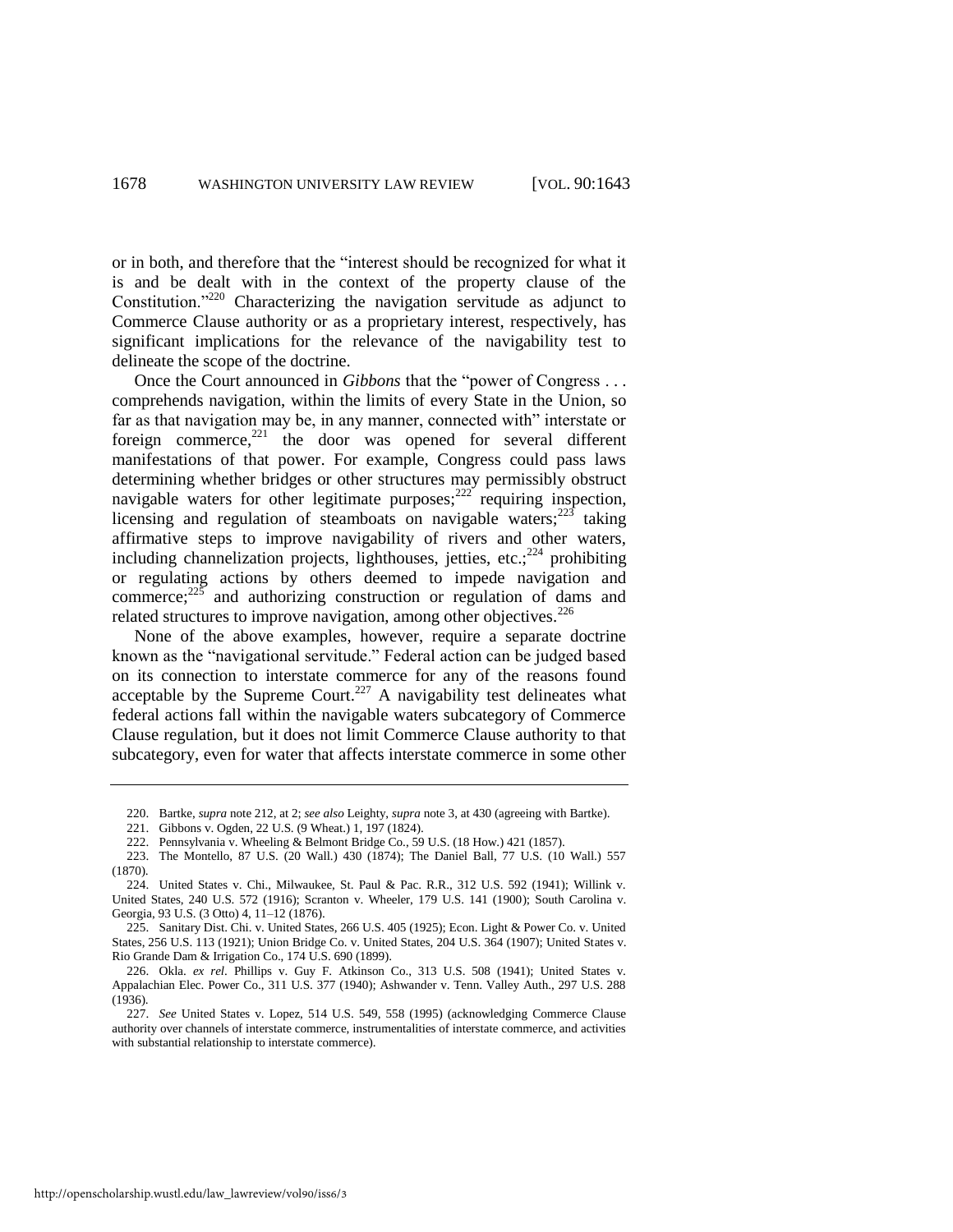way.<sup>228</sup> After the Supreme Court's decision in *Appalachian Electric Power Co.*, <sup>229</sup> federal actions on non-navigable tributaries or other waters, the use or impairment of which might affect navigation *or other components of interstate commerce*, also met Commerce Clause scrutiny.

In reality, the federal navigational servitude arose not simply as a species of Commerce Clause authority, but to address cases in which exercise of that authority may conflict with private property. In three cases predating *Gibson*, the Supreme Court upheld compensation or prohibited a taking for projects to improve navigable waters.<sup>230</sup> "Congress has supreme control over the regulation of commerce, but if, in exercising that supreme control, it deems it necessary to take private property, then it must proceed subject to the limitations imposed by [the] Fifth Amendment, and can take only on payment of just compensation."<sup>231</sup>

In *Gibson*, however, the Court declined to require compensation for incidental damages to river access caused by a dike designed to improve navigation, holding that such a property right "is always subject to the servitude in respect of navigation created in favor of the federal government by the constitution.<sup> $232$ </sup> A series of later cases—the consistency of which has been questioned in ways not relevant to the thesis of this Article<sup>233</sup>—upheld federal authority against takings claims with respect to navigational projects, including a pier that blocked a landowner's existing stream  $\arccos$ ;  $^{234}$  projects that reduced water power benefits on navigable rivers;<sup>235</sup> dredging that destroyed oyster beds;<sup>236</sup> river widening that increased value of remaining portions of condemned

<sup>228.</sup> *See, e.g.*, Sporhase v. Neb. *ex rel.* Douglas, 458 U.S. 941 (1982) (upholding Commerce Clause challenge to state statute because water is an instrumentality of interstate commerce).

<sup>229.</sup> *Appalachian Elec. Power*, 311 U.S. 377; *see supra* note[s 193–](#page-31-0)98 and accompanying text.

<sup>230.</sup> Monongahela Navigation Co. v. United States, 148 U.S. 312 (1893) (overturning compensation award for failure to include value of franchise to collect tolls from private lock and dam condemned by federal government); Miss. & Rum River Boom Co. v. Patterson, 98 U.S. (8 Otto.) 403 (1878) (upholding condemnation award on behalf of private company operating with federal government authority due to location value of islands for navigational booms); Yates v. Milwaukee, 77 U.S. (10 Wall.) 497 (1870) (invalidating city order to remove private dock where no showing of impairment to navigation).

<sup>231.</sup> *Monongahela Navigation*, 148 U.S. at 336.

<sup>232.</sup> Gibson v. United States, 166 U.S. 271, 272 (1897).

<sup>233.</sup> *See supra* not[e 208.](#page-34-1) 

<sup>234.</sup> Scranton v. Wheeler, 179 U.S. 141 (1900).

<sup>235.</sup> United States v. Twin City Power Co., 350 U.S. 222 (1956); United States v. Willow River Power Co., 324 U.S. 499 (1945); United States v. Chandler-Dunbar Water Power Co., 229 U.S. 53 (1913). *But see* United States v. Cress, 243 U.S. 316 (1917) (compensation awarded when loss of water power is along tributary streams).

<sup>236.</sup> Lewis Blue Point Oyster Cultivation Co. v. Briggs, 229 U.S. 82 (1913).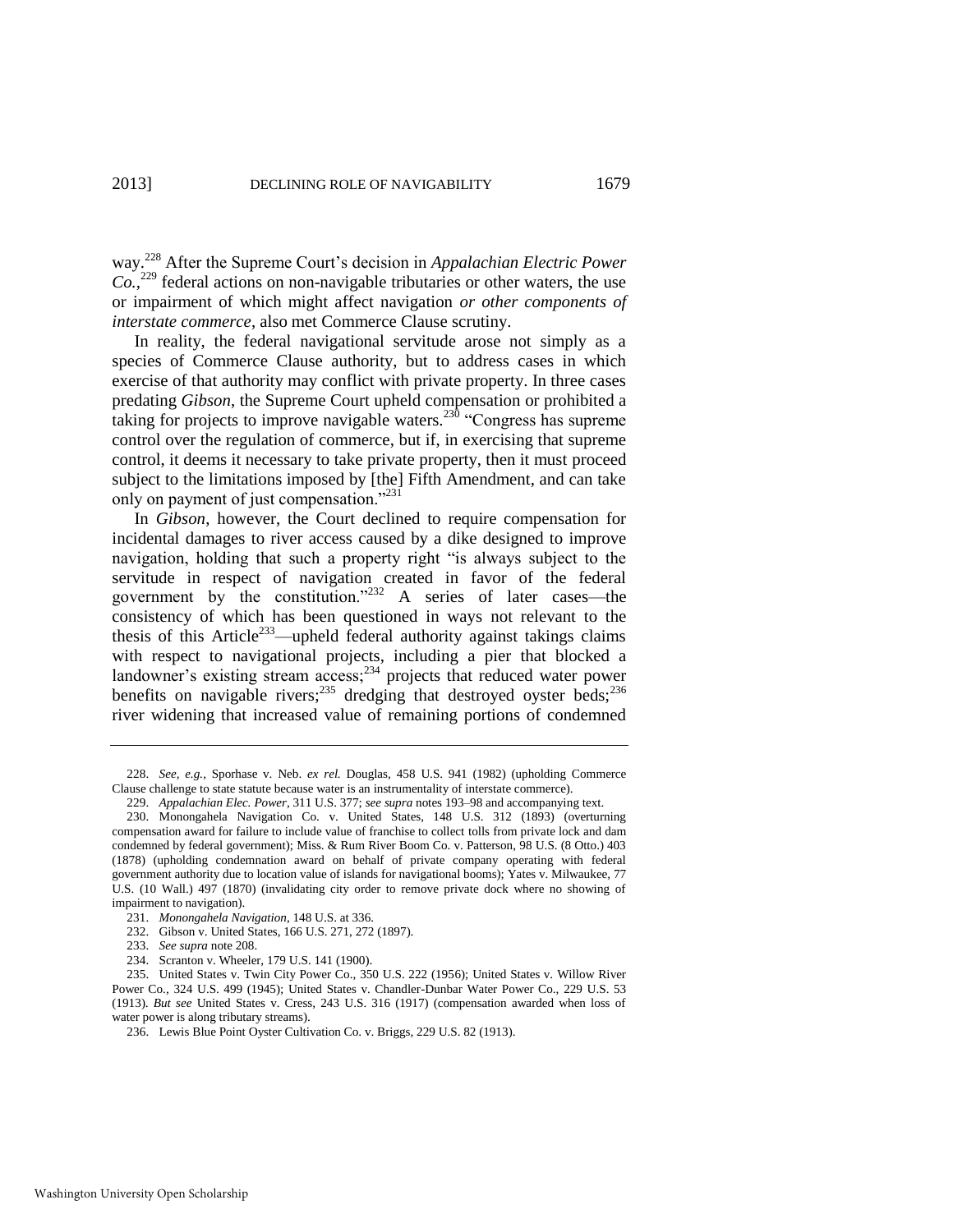lands; $237$  a project that damaged structures on riparian lands below high water mark; $^{238}$  dredging that destroyed the navigability of one water to improve navigation in another, to the detriment of residential  $\arctan 239$  and a project and associated condemnation without compensation for port site value.<sup>240</sup>

It is difficult to explain these decisions on Commerce Clause grounds alone.<sup>241</sup> Clearly, the holdings cannot be explained *absent* federal authority to construct navigation projects or to enact the regulatory schemes in question. But no other federal Commerce Clause actions are simply immune from Fifth Amendment takings protections.<sup>242</sup> In part, the Court has distinguished situations in which federal action invades fast land, which require compensation, from those in which federal activities impair riparian rights below the high water mark of the navigable waterway.<sup>243</sup> But physical invasion is only one basis for a takings claim, and the fact that it may be more difficult to prove a claim under other branches of the Court's takings analysis<sup>244</sup> is different from eliminating the possibility altogether. Similarly, although it may be more difficult to prove a compensable taking for impairment of a location value or other rights short of full fee title, the Court has entertained takings claims in analogous situations, such as impairment of air rights.<sup>245</sup> Clearly, from relatively early on in U.S. constitutional history, the Supreme Court has viewed navigability as a particularly important public value, perhaps logically connected to its historic relationship to national defense and foreign affairs.

The geographic scope of the federal navigational servitude, therefore, is particularly important to its relationship to the Fifth Amendment. But

<sup>237.</sup> United States v. Rouge River Improvement Co., 269 U.S. 411 (1926).

<sup>238.</sup> United States v. Chi., Milwaukee, St. Paul & Pac. R.R., 312 U.S. 592 (1941).

<sup>239.</sup> United States v. Commodore Park, Inc., 324 U.S. 386 (1945).

<sup>240.</sup> United States v. Rands, 389 U.S. 121 (1967).

<sup>241.</sup> Professor Bartke made this point more than fifty years ago, arguing that the Property Clause would be more appropriate to this doctrine than the Commerce Clause. Bartke, *supra* not[e 212.](#page-34-0)

<sup>242.</sup> *See* Haber, *supra* not[e 212.](#page-34-0) 

<sup>243.</sup> *See, e.g.*, United States v. Va. Elec. & Power Co., 365 U.S. 624, 628 (1961) ("Since the privilege or servitude only encompasses the exercise of this federal power with respect to the stream itself and the lands beneath and within its high-water mark, the Government must compensate for any taking of fast lands which results from the exercise of the power."); United States v. Kan. City Life Ins. Co., 339 U.S. 799, 807–08 (1950) (compensation for damage to land outside but not within bed of river, where higher river level saturated groundwater and thereby destroyed farming capacity of land).

<sup>244.</sup> *See, e.g.*, Penn Cent. Transp. Co. v. City of New York, 438 U.S. 104, 127 (1978) (requiring compensation even absent physical taking where regulations "not reasonably necessary to the effectuation of a substantial public purpose").

<sup>245.</sup> *See* Haber, *supra* not[e 212,](#page-34-0) at 1512 (discussing United States v. Causby, 328 U.S. 256 (1946) (damage caused by overflights)); Griggs v. Allegheny Cnty., 369 U.S. 84 (1962) (same)).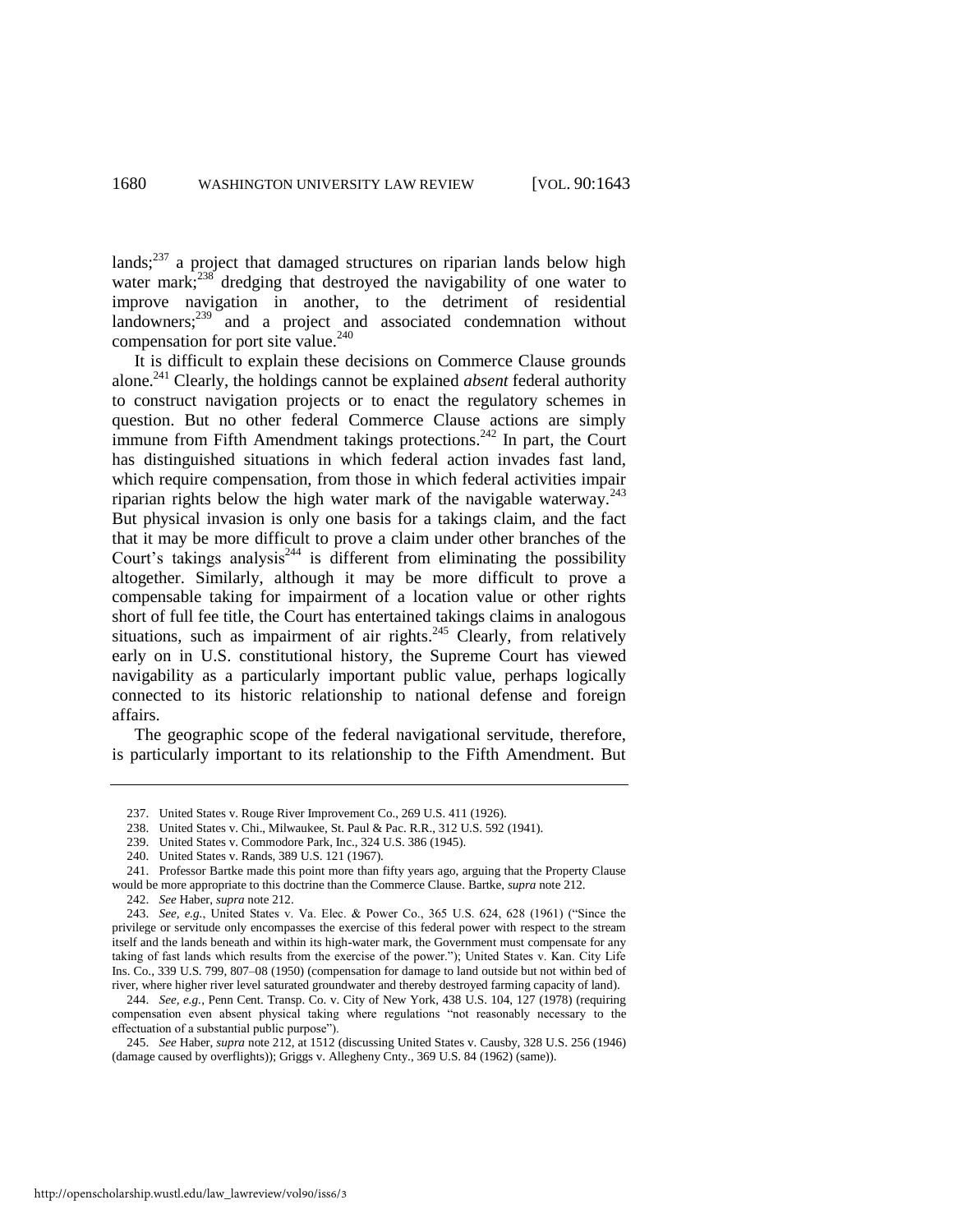the doctrine did not even exist when the Supreme Court established the foundation for all of the federal navigability tests in *The Daniel Ball*. 246 Thus, given its Commerce Clause roots, from the outset the navigational servitude applied at least to all waters deemed "navigable in fact." $247$  After the Court expanded the scope of Commerce Clause regulatory authority in *Appalachian Electric Power Co.*, however, the logical question was whether the same scope would apply to navigational servitude cases as to other Commerce Clause cases based on impacts to navigable waters?

In *United States v. Twin City Power Co*., <sup>248</sup> the Court held that furtherance of other project purposes does not prevent assertion of the servitude so long as "the interests of navigation are served" in some way,<sup>249</sup> as was true in upholding federal regulatory authority for multipurpose projects in *Appalachian Electric Power Co*. Similarly, in *United States v. Grand River Dam Authority*, <sup>250</sup> the Court rejected a takings claim regarding a comprehensive navigation, flood control, and power project to protect the navigability of the Arkansas River downstream,<sup>251</sup> as was true for the Red River and Mississippi River in *Oklahoma ex rel Phillips.*<sup>252</sup> Thus, although labeled with navigability nomenclature, the doctrine could be used to vindicate the broader range of public uses and values in water bodies subject to Commerce Clause powers.

The Supreme Court tempered this jurisdictional expansion of the navigational servitude in *Kaiser Aetna v. United States*, <sup>253</sup> in which Justice Rehnquist ruled that navigability is not as extensive for the navigational servitude as it is for other Commerce Clause purposes.<sup>254</sup> Justice Rehnquist reaffirmed the ruling in *Appalachian Electric Power Co.* that "navigability ... adds little if anything to the breadth of Congress' regulatory power over interstate commerce.<sup> $255$ </sup> By contrast, he found that the navigational servitude is more narrowly confined as "an expression of the notion that the determination whether a taking has occurred must take

255. *Id*. at 173.

<sup>246.</sup> The Daniel Ball, 77 U.S. (10 Wall.) 557 (1870).

<sup>247.</sup> In some cases, the Court curtailed federal authority to regulate navigation projects as beyond the scope of traditional navigable waters. *See, e.g.*, United States v. Cress, 243 U.S. 316 (1917); Leovy v. United States, 177 U.S. 621 (1900).

<sup>248.</sup> United States v. Twin City Power Co., 350 U.S. 222 (1956).

<sup>249.</sup> *Id*. at 224.

<sup>250.</sup> United States v. Grand River Dam Auth., 363 U.S. 229 (1960).

<sup>251.</sup> *Id*. at 231–32.

<sup>252.</sup> *See supra* note[s 203–](#page-33-0)05 and accompanying text.

<sup>253.</sup> Kaiser Aetna v. United States, 444 U.S. 164 (1979).

<sup>254.</sup> *Id*. at 170–74.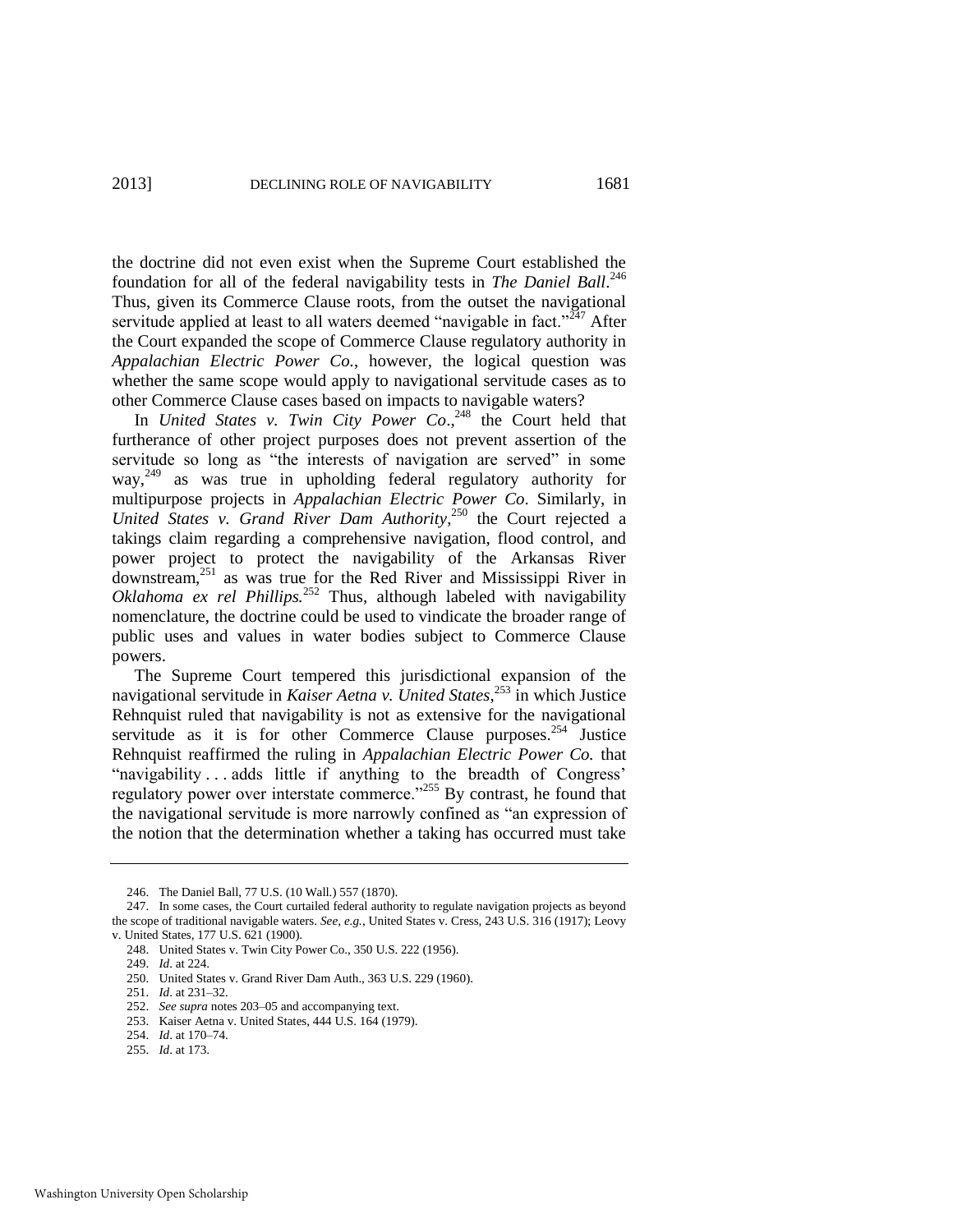into consideration the important public interest in the flow of interstate waters that in their natural condition are in fact capable of supporting public navigation."<sup>256</sup> Under this view, federal authority under the servitude is limited to the navigational subset of Commerce Clause powers, presumably under the *Daniel Ball* test,<sup>257</sup> whereas under the broader view suggested by *Twin City Power* and *Grand River Dam* it would not necessarily be so constrained.

#### III. THE ROLE OF NAVIGABILITY IN TWENTY-FIRST CENTURY CONSTITUTIONAL LAW

Part II explained how the Supreme Court, over time, shifted its approach to each of the four main doctrines of constitutional law for which navigability serves a jurisdictional function. Following the lead of state courts, the Court first affirmed that public ownership and control of some waters had deep historical roots, but more important, that public ownership of waterways is essential to protection of economic liberty. The Court began with sovereign dominion over the high seas and waters affected by the tides, but quickly recognized that, in North America, the public interest applied to a vast network of inland waters as well. It followed suit first for purposes of federal admiralty jurisdiction and later for the Commerce Clause and its corollary in the federal navigational servitude. At least with respect to the Commerce Clause, the Court eventually returned to navigability as just one of the many important public purposes served by rivers and other bodies of water.

Perhaps most notable about this history is the degree to which the Supreme Court has been willing to modify its concept and use of navigability based on changing circumstances:

Antiquity has its charms, as it is rarely found in the common walks of professional life; but it may be doubted whether wisdom is not more frequently found in experience and the gradual progress of human affairs; and this is especially the case in all systems of jurisprudence which are matured by the progress of human knowledge. Whether it be common, chancery, or admiralty law, we

<sup>256.</sup> *Id*. at 175.

<sup>257.</sup> *See also* United States v. Kan. City Life Ins. Co., 339 U.S. 799, 808 (1950) ("It is not the broad constitutional power to regulate commerce, but rather the servitude derived from that power and narrower in scope, that frees the Government from liability in these cases.").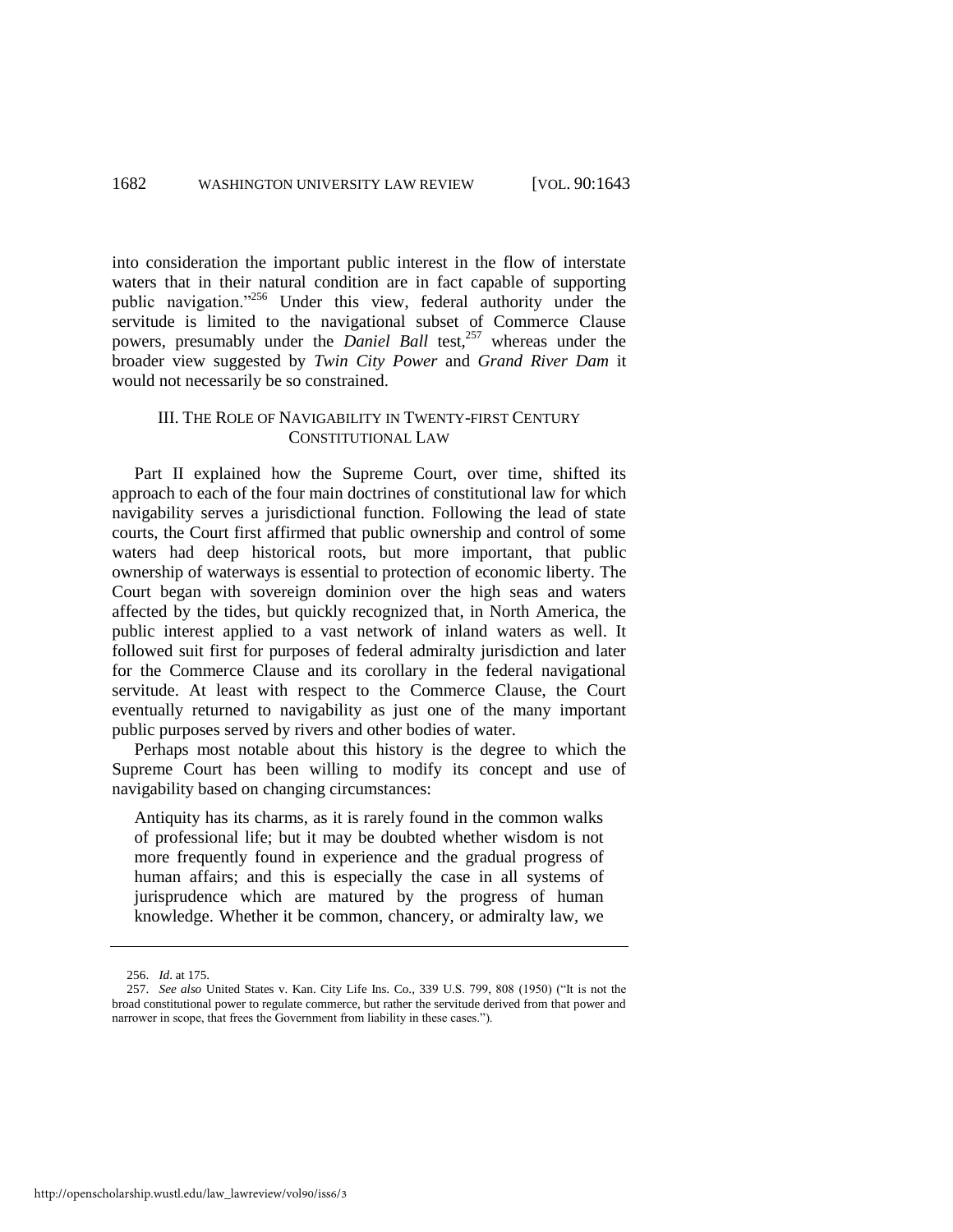should be more instructed by studying its present adaptations to human concerns, than to trace it back to its beginnings.<sup>258</sup>

Throughout the evolution of the law of navigability, the Court has expressed similar views about the need for courts to modify doctrine, even in ways that shift the balance between what the law recognizes as public or private, to reflect new technologies, new knowledge and understanding, or changed circumstances.<sup>259</sup> Likewise, commentators have praised the Court's awareness of the degree to which changing conditions shape the law of navigability. Referring to the Court's landmark decision in *The Propeller Genesee Chief*, Professor Conover wrote:

 Thus did a half century of dispute culminate in a realistic decision that liberated American water commerce from an arbitrary restriction. The case is not only a milestone in our constitutional history, but . . . a bright page in our jurisprudence in that it demonstrates the ability of the law to adjust to political and economic growth.<sup>260</sup>

The question now is the degree to which changing uses and values of waterways should similarly dictate new judicial approaches in the twentyfirst century. At least two significant shifts in our use and understanding of waterways should inform this issue, and although neither is entirely "new," sometimes it takes time for the law to catch up to such changes. $^{261}$ First, the waterborne commerce that drove development of the law of navigability in the nineteenth century no longer predominates as the most significant channel of interstate commerce.<sup>262</sup> Second, a wide range of other public uses and values now significantly eclipse transportation as the

<sup>258.</sup> Jackson v. Steamboat Magnolia, 61 U.S. (20 How.) 296, 307 (1857) (McLean, J., concurring).

<sup>259.</sup> *See, e.g*., Okla. *ex rel*. Phillips v. Guy F. Atkinson Co., 313 U.S. 508, 525–26 (1941) (approval of Commerce Clause power based on new understanding of engineering and flood control); United States v. Appalachian Elec. Power Co., 311 U.S. 377, 407–08, 426 (1940) (expansion of Commerce Clause power in light of new circumstances and commercial goals); The Propeller Genesee Chief v. Fitzhugh, 53 U.S. (12 How.) 443, 451–54 (1851) (expanding admiralty jurisdiction in light of geographic realities and new technology); Pollard v. Hagan, 44 U.S. (3 How.) 212, 228–29 (1845) (rejecting continued applicability of English law where no longer applicable to American circumstances); Martin v. Waddell's Lessee, 41 U.S. (16 Pet.) 367, 410–11 (1842) (same).

<sup>260.</sup> Conover, *supra* note [125,](#page-20-0) at 53; *see also* Lauer, *supra* note [10,](#page-2-1) at 99 (praising similar ability of English courts to modify riparian law in early nineteenth century).

<sup>261.</sup> *See* Wilkinson, *supra* note [37,](#page-6-3) at 1217–18 (noting that the dramatic increase in steamboat traffic in western rivers had begun before Justice Story decided *The Steam-Boat Thomas Jefferson*, and that it took the Court a quarter of a century to realize the import of those changes in *The Propeller Genesee Chief*).

<sup>262.</sup> *See* United States v. Lopez, 514 U.S. 549, 558 (1995).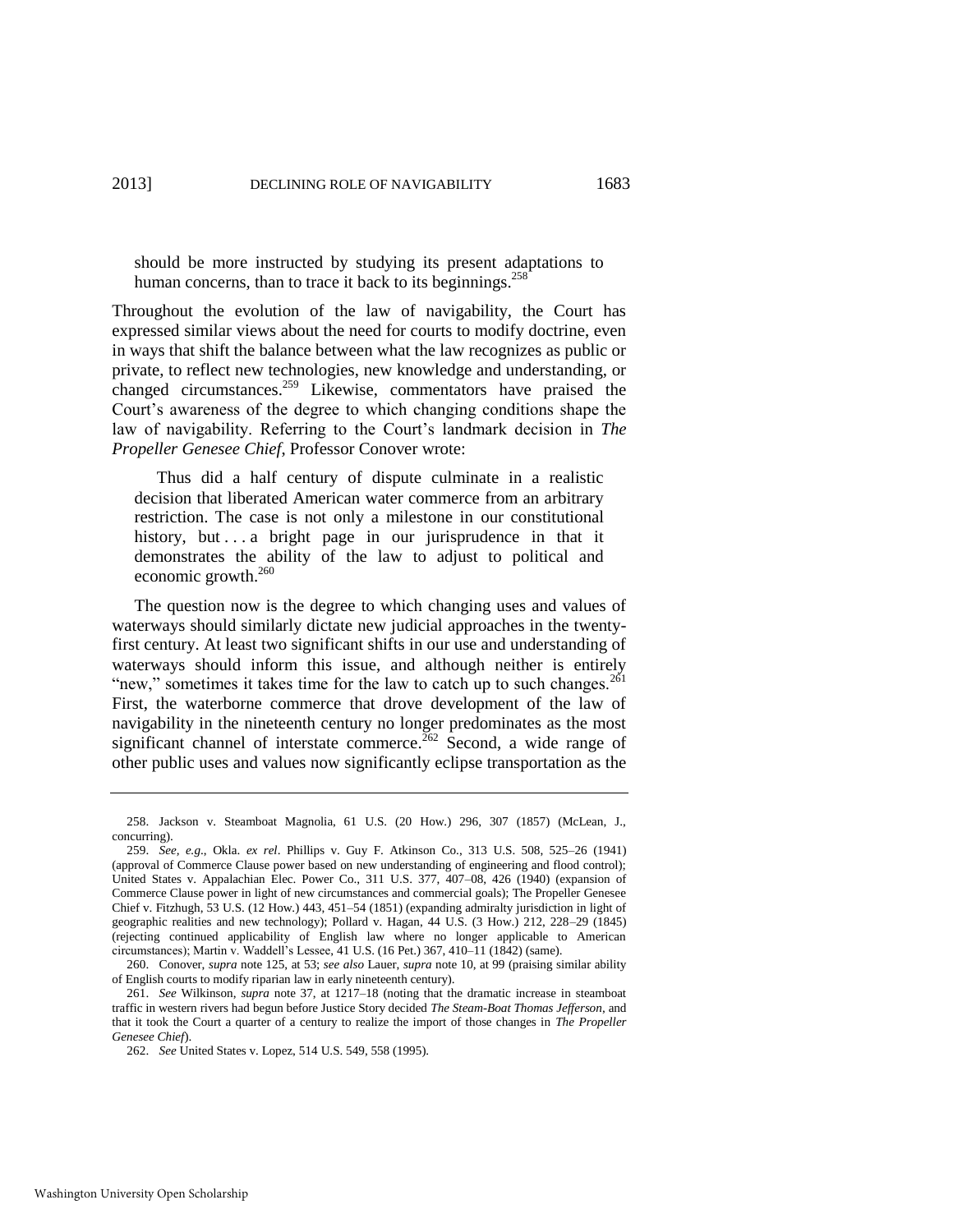predominant justifications for public ownership or control of waterways. This Part first addresses these two major changes in our understanding and use of waterways, and then evaluates the significance of those changes for the constitutional doctrines explored above.

#### *A. The Changing Face of U.S. Waters*

#### *1. The Declining Importance of Inland Waters as a Mode of Transportation*

The early cases in which the Supreme Court invoked the growing importance of transportation and commerce on U.S. inland waterways to support significant shifts in the law of navigability<sup>263</sup> predated the era of "Brandeis briefs" in which the Court routinely began to cite scientific and other data in its opinions.<sup>264</sup> Nevertheless, the Court was hardly engaged in fits of romantic speculation. In addition to North America's geographic advantage in having such an extensive network of natural navigable inland waterways, such as the Ohio, Mississippi, and Missouri Rivers, as well as the Great Lakes and their connecting waters, two significant technological advances helped to support the use and importance of those natural waters: the steamboat and the construction of canals and other artificial improvements to navigation.

As suggested above, commercialization of the steamboat and the dramatic expansion of its use on western rivers was a major stimulus of western exploration and expansion.<sup>265</sup> Lewis and Clark navigated the upper Missouri River in primitive dugout canoes at the outset of the nineteenth century,  $^{266}$  but less than twenty years later the 250-ton steamboat Thomas Jefferson, on the journey that gave rise to the case bearing its name, $267$  carried supplies up the same river to support the Army's Yellowstone expedition.<sup>268</sup> In the words of one historian:

<sup>263.</sup> *See, e.g.*, The Hine v. Trevor, 71 U.S. (4 Wall.) 555, 562 (1866); The Propeller Genesee Chief v. Fitzhugh, 53 U.S. (12 How.) 443, 451, 453–54 (1851).

<sup>264.</sup> *See* ROSEMARY J. ERICKSON & RITA J. SIMON, THE USE OF SOCIAL SCIENCE DATA IN SUPREME COURT DECISIONS (1998); Robert W. Adler, *The Supreme Court and Ecosystems: Environmental Science in Environmental Law*, 27 VT. L. REV. 249, 343–46 (2003).

<sup>265.</sup> *See supra* note[s 145–](#page-24-1)47[, 168–](#page-27-0)69 and accompanying text.

<sup>266.</sup> *See* AMBROSE, *supra* note [21.](#page-4-1) 

<sup>267.</sup> The Steam-Boat Thomas Jefferson, 23 U.S. (10 Wheat.) 428 (1825). The coincidence is appropriate given President Jefferson's role in commissioning the Lewis and Clark expedition.

<sup>268.</sup> *See* Wilkinson, *supra* not[e 37,](#page-6-3) at 1215.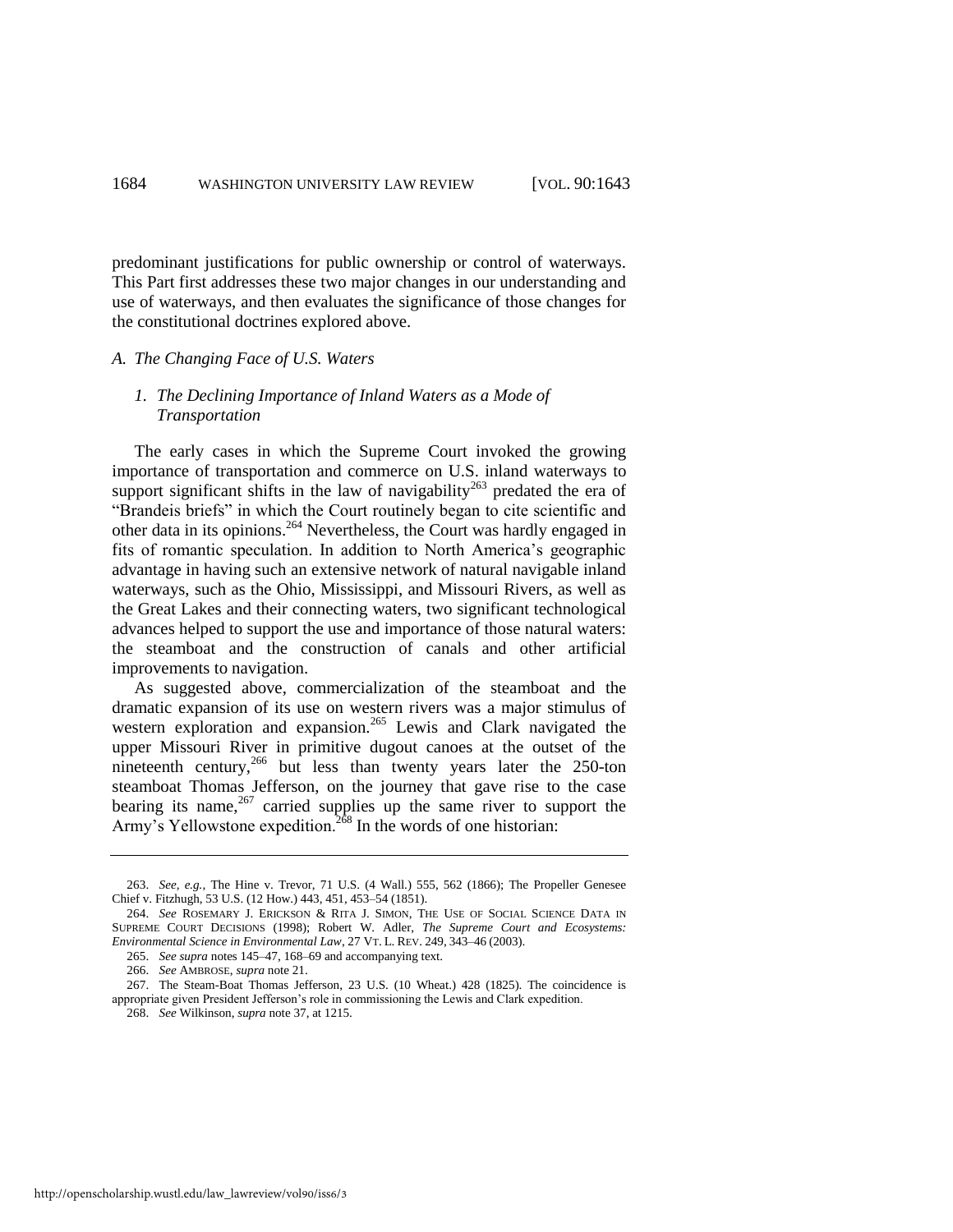In the development of the greater part of the vast Mississippi basin from a raw frontier society to economic and social maturity the steamboat was the principal technological agent. During the second quarter of the nineteenth century the wheels of commerce in this extensive region were almost literally paddle wheels. $269$ 

Among the many reasons for this dominance, overland roads at the time were poor and travel on them slow, $270$  but steamboats could travel both up and down rivers to an extent not possible for sailing vessels, $271$  and could do so far more quickly than other modes of transportation.<sup>272</sup> Moreover, steamboats dramatically reduced the costs of freight transportation.<sup>273</sup>

The utility of the steamboat was augmented by the era of canals. Even before the Revolutionary War, George Washington promoted canal transportation as a means of penetrating the interior of the continent, and publicly funded or supported canals helped to drive economic growth and inland expansion throughout much of the nineteenth century.<sup>274</sup> Americans built approximately 4,000 miles of canals between 1815 and 1890, and one historian wrote that the resulting reduction in shipping costs<sup>275</sup> "was decisive for the opening of substantial trade between the east and west."<sup>276</sup>

As a result, river transportation dominated the expanding western economy through the first half of the nineteenth century.<sup>277</sup> By the time Chief Justice Taney was writing his pivotal opinion in *The Propeller Genesee Chief* in 1851, however, railroads had already drawn even with canals as highways of commerce, and many canals were soon abandoned.<sup>278</sup> Just as waterways initially enjoyed early advantages over the nation's nascent road system, railroads were less challenged by topography, weather, and other factors, and soon became cheaper, more reliable, and even faster than steamboats in transporting goods and supplies to and from markets.<sup>279</sup> By 1860, railroads had already taken over

<sup>269.</sup> HUNTER, *supra* note [149,](#page-24-0) at 3, *see also id.* at 21 (the steamboat was "the beginning of a commercial revolution" and caused "the economic emancipation of the western country").

<sup>270.</sup> *See id*. at 4.

<sup>271.</sup> *See id*. at 4–5.

<sup>272.</sup> *See id*. at 23–25.

<sup>273.</sup> *See id*. at 25–27.

<sup>274.</sup> *See* Dempsey, *supra* not[e 77,](#page-12-1) at 245–46.

<sup>275.</sup> For example, the average overland rate of freight shipping between Buffalo and New York in 1817 was over 19 cents per mile, compared to 1.68 cents per mile after completion of the Erie Canal, a drop of more than 91 percent. GOODRICH ET AL., *supra* not[e 77,](#page-12-1) at 227–28.

<sup>276.</sup> *Id*. at 249.

<sup>277.</sup> *See* FITE & REESE, *supra* not[e 37,](#page-6-3) at 63–64, 188–91.

<sup>278.</sup> *See* Dempsey, *supra* not[e 77,](#page-12-1) at 246.

<sup>279.</sup> *See id*.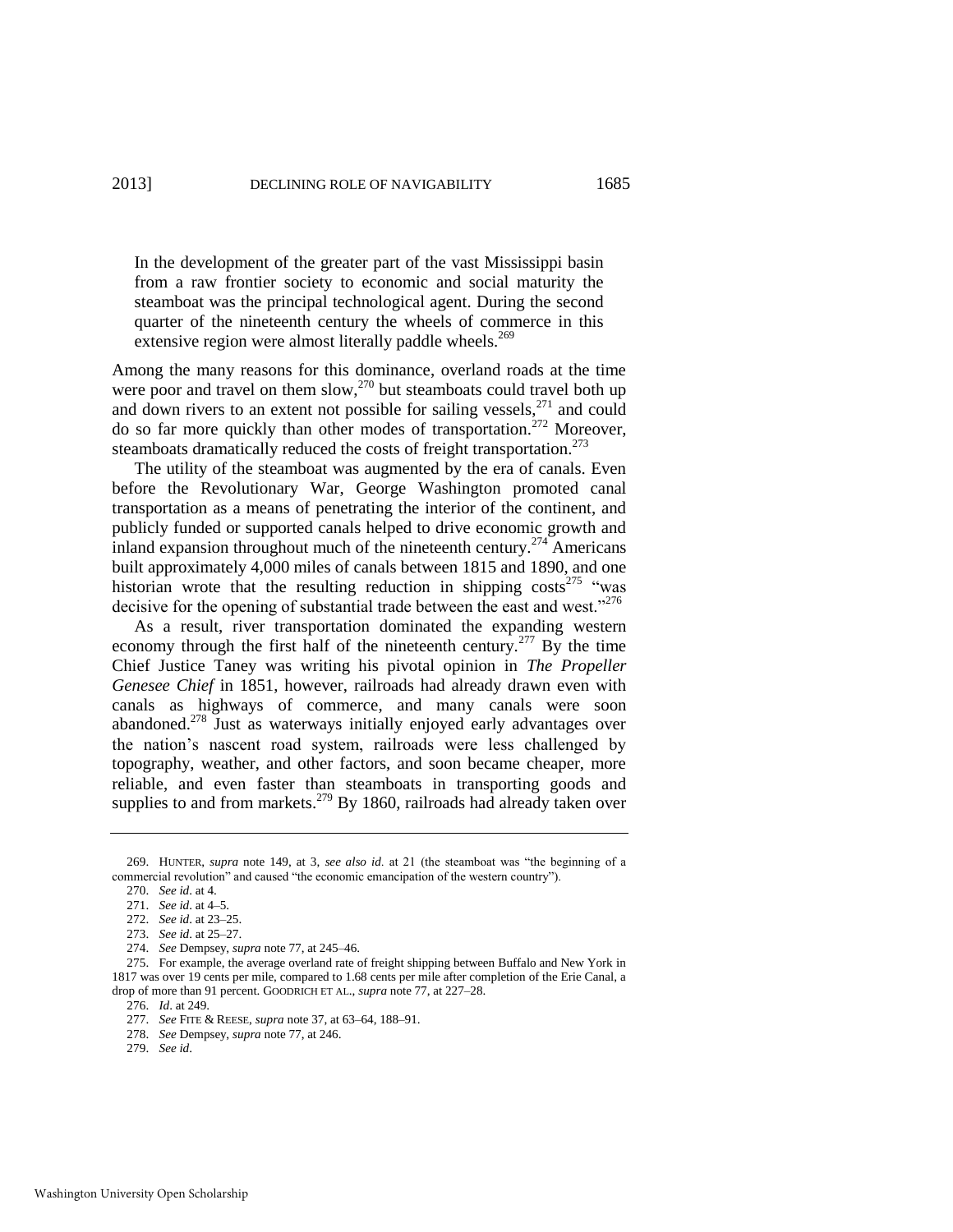as "the most important single form of transportation in the country."<sup>280</sup> By the early twentieth century, many waterways were less amenable to water transportation than they had been in earlier times, when forested watersheds distributed water flows to rivers more evenly throughout the year,<sup>281</sup> and in the first decade of the new century railroads exceeded waterborne traffic in tons of freight by a factor of ten. $282$ 

<span id="page-44-0"></span>To be sure, inland barges and other waterborne transportation remain significant economically and logistically,<sup>283</sup> particularly in certain regions<sup>284</sup> and for certain products.<sup>285</sup> Although still critically important to the U.S. economy in many ways,<sup>286</sup> water-based transportation is now responsible for a relatively small proportion of total commodities carried and, after a long period of decline, has remained level in recent decades.<sup>287</sup> Thus, although clearly still highly relevant for Commerce Clause and other constitutional purposes, water transportation is no longer the dominant use of U.S. waters that it was at the time of *The Propeller Genesee Chief* or *The Daniel Ball*. As shown below, transportation is now one of many significant uses for which water bodies are used and valued extensively in the United States.

#### *2. Use and Value of Waters for Ecological, Recreational, and Other Purposes*

The inherent ecological value provided by rivers has not changed dramatically in the past two and a half centuries. Our scientific

<sup>280.</sup> FITE & REESE, *supra* not[e 37,](#page-6-3) at 195. *See also* HUNTER, *supra* not[e 149,](#page-24-0) at 481, 484–88.

<sup>281. 1</sup> EMORY RICHARD JOHNSON ET AL., HISTORY OF DOMESTIC AND FOREIGN COMMERCE OF THE UNITED STATES 13 (1915).

<sup>282.</sup> *See id*. at 194 (over a billion tons by rail versus just over 100 million by water).

<sup>283.</sup> *See supra* not[e 37 a](#page-6-3)nd accompanying text.

<sup>284.</sup> The main stem of the Mississippi River system dominates modern inland waterborne transportation in the United States, and was responsible for more than 70 percent of all goods shipped on inland waterways in 2001. U.S. ARMY CORPS OF ENGINEERS, *supra* note [38,](#page-6-4) at iii. The other dominant portions of the system geographically are the Ohio River Basin and the Gulf Intercoastal Waterway. *See id*. at iii–iv.

<sup>285.</sup> *See id*. at ii (noting high value for petroleum and petroleum products).

<sup>286.</sup> KIM VACHAL ET AL., U.S. WATERWAYS, A BARGE SECTOR INDUSTRIAL ORGANIZATION ANALYSIS 4 (2005) (some U.S. shippers rely heavily on efficient waterborne freight to remain competitive); U.S. Army Corps of Engineers, *The Story of Water Transportation, Modern Transportation on Ancient Highways Level 2*, USACE EDUCATION, *available at* http://education.usace .army.mil/navigation/lessons/2/navhisls2lv2.html (last visited June 15, 2013) (continued reliance on ports and inland waterways, particularly for international trade and industries that use or produce large, heavy or bulk materials).

<sup>287.</sup> *See* VACHAL ET AL., *supra* not[e 286,](#page-44-0) at 4 (total freight moved by water declined since 1980 to 16.5% of total U.S. freight in 2001); U.S. ARMY CORPS OF ENGINEERS, *supra* not[e 38,](#page-6-4) at 19 (domestic water transportation stagnant over 20 years, despite higher foreign traffic).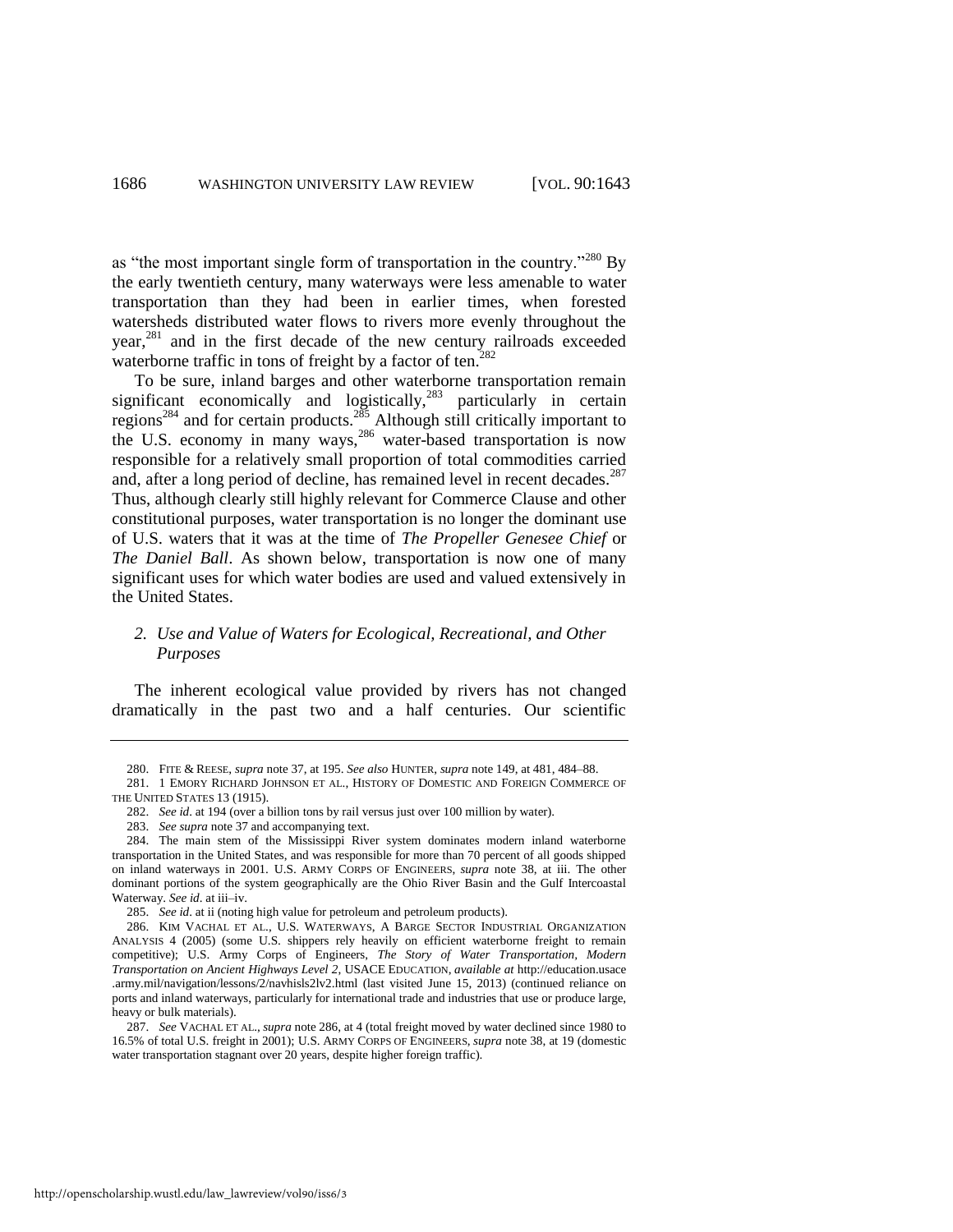understanding and societal appreciation of those values, however, has increased dramatically, as has our use of waterways for common purposes that extend well beyond transportation of people and goods. Those uses and values include water supply, fish and wildlife support habitat, recreation, and flood control and watershed protection. Because these uses and values have been catalogued extensively elsewhere,<sup>288</sup> a brief review should suffice to demonstrate that a solitary focus on navigability to define what rivers are "public" is unduly narrow, and the issues discussed below are not intended to comprise a complete list of those uses and values. On the other hand, the breadth of water bodies that exhibit these characteristics suggests that the concept of "public waters" may need to reflect each of these uses in context, that is, that any associated public rights should be proportionate to the public values to be protected.

Most obvious, rivers and other surface water systems provide water supply to a growing U.S. population. According to the most recent U.S. Geological Survey estimates, surface waters supply approximately eighty percent of U.S. withdrawals for domestic water supply, industrial use, irrigation, and power plant cooling.<sup>289</sup> Although water conflicts were the source of some litigation in the early nineteenth century, giving rise to the reasonable use doctrine of riparian rights,<sup>290</sup> water supply in the water-rich eastern states was abundant relative to demand. That would change as settlers moved to the arid western states, leading eventually to the adoption of the prior appropriation doctrine in the West.<sup>291</sup> Both doctrines, however, consider the *water* in rivers (as opposed to the beds and banks and other property rights) to be owned by the public subject to usufructory rights by others.<sup>292</sup>

In the twenty-first century, water resources are becoming increasingly scarce in both eastern and western states, a condition that is likely to be exacerbated by climate change.<sup>293</sup> That scarcity, in turn, will have increasingly significant national and international economic and political impacts<sup>294</sup> that further underscore the highly public nature of rivers and other bodies of surface water for purposes other than transportation. Of course, because even the smallest headwater streams can support public

<sup>288.</sup> *See, e.g.*, *supra* note[s 38](#page-6-4)[–40.](#page-6-1)

<sup>289.</sup> U.S. GEOLOGICAL SURVEY, *supra* not[e 40,](#page-6-1) at 4.

<sup>290.</sup> *See* Lauer, *supra* not[e 10,](#page-2-1) at 60–63; Tyler v. Wilkinson, 24 F. Cas. 472 (D.R.I. 1827).

<sup>291.</sup> *See* Coffin v. Left Hand Ditch Co., 6 Colo. 443 (Colo. 1882).

<sup>292.</sup> *See* Trelease, *supra* not[e 84.](#page-14-0) 

<sup>293.</sup> *See* Robert W. Adler, *Climate Change and the Hegemony of State Water Law*, 29 STAN. ENVTL. L.J. 1, 13–17 (2010).

<sup>294.</sup> *See id*. at 33–51.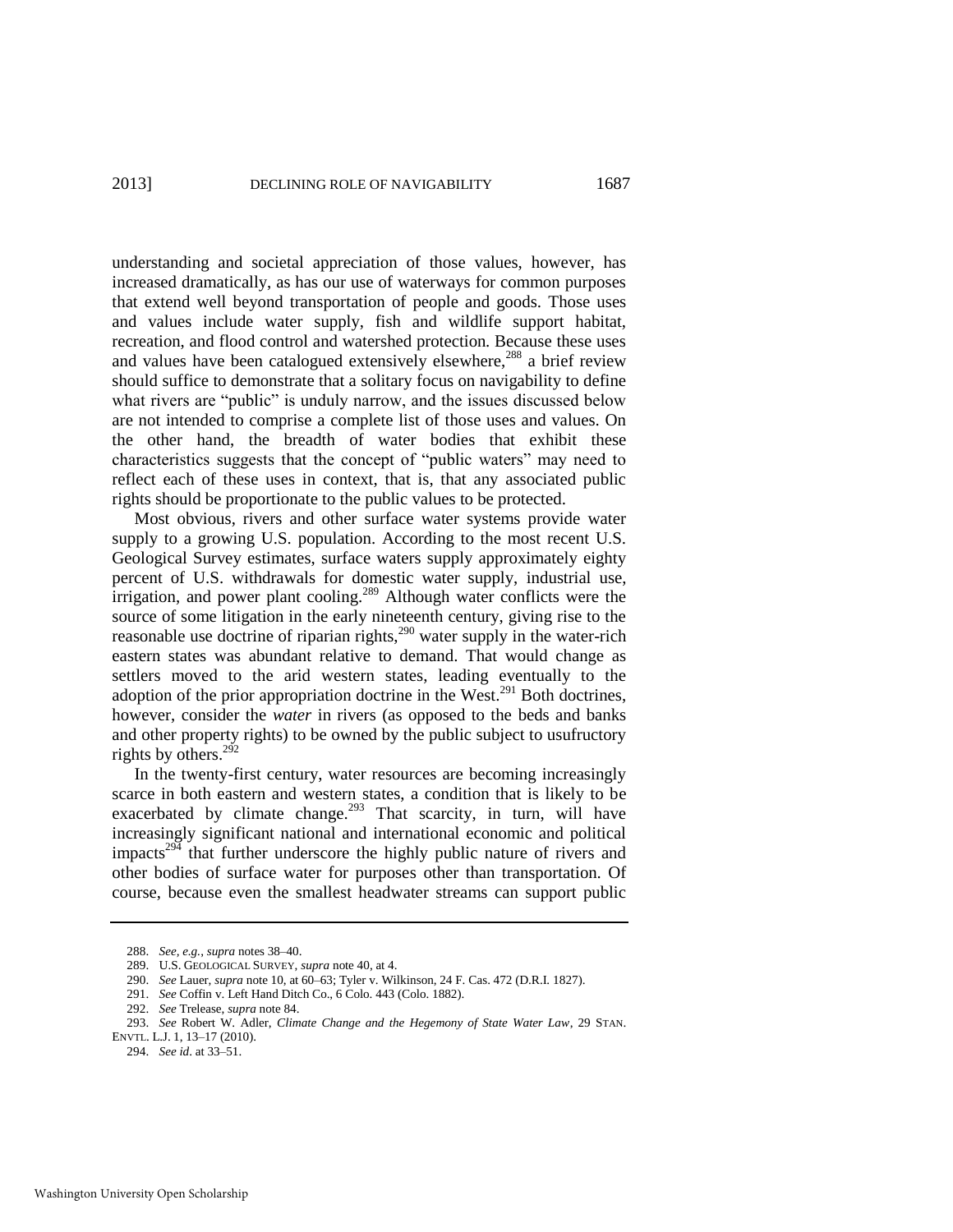water supply, either directly or by recharging larger streams downstream, this factor suggests that all streams, however small, are "public streams" *for that purpose*. The Supreme Court has recognized the significant value of rivers for purposes of public water supply,  $295$  and acknowledged that "there are benefits from a great river that might escape a lawyer's view,"<sup>296</sup> in the context of Commerce Clause and other constitutional challenges to a state's right to protect its water from interstate diversions.

Rivers and their associated ecosystems also provide an important habitat for fish and wildlife in ways that similarly have gone unrecognized due to the Court's focus on navigability in defining public waters. For example, one of the many uses of waterways in early American history was to transport massive quantities of fur trapped from western rivers.<sup>297</sup> In its navigability cases, the Supreme Court's rulings relied on the utility of waterways to transport fur and other commodities from west to east.<sup>298</sup> but the fact that rivers and their headwaters provided essential habitat for the fur-bearing mammals that sustained that trade was not similarly noted as a justification for public ownership or regulatory control of those public resources. On the other hand, the Court did recognize fishery values in public trust lands submerged by tidal waters<sup>299</sup> and has identified,  $300$  but not expressly protected, those values in navigable inland waters.

The fish, wildlife, and other biodiversity benefits provided by rivers are now much better understood. Freshwater biodiversity in North America has declined significantly as a result of a wide range of factors, but rivers, lakes, and wetlands continue to support a significant number of fish, crayfish, freshwater mussels, and other species.<sup>301</sup> The global value of freshwater fisheries was estimated at more than \$8 billion per year from 1989–1991. $302$  The economic value of freshwater aquatic biodiversity is difficult to measure because it is not "traded" in traditional markets, but where water markets in the West have developed to purchase stream flow rights to support habitat values, the prices paid have been significant.<sup>303</sup>

<sup>295.</sup> Hudson Cnty. Water Co. v. McCarter, 209 U.S. 349, 356 (1908).

<sup>296.</sup> *Id*. at 357.

<sup>297.</sup> *See generally* ERIC JAY DOLIN, FUR, FORTUNE, AND EMPIRE: THE EPIC HISTORY OF THE FUR TRADE IN AMERICA 6 (2010).

<sup>298.</sup> *See* The Montello, 87 U.S. (20 Wall.) 430, 440 (1874) (relying on navigability for fur trade). 299. *See* McCready v. Virginia, 94 U.S. (4 Otto) 391, 395 (1876); Smith v. Maryland, 59 U.S. (18 How.) 71, 74–75 (1855).

<sup>300.</sup> Ill. Cent. R.R. v. Illinois, 146 U.S. 387, 452 (1892).

<sup>301.</sup> *See* ABELL ET AL., *supra* not[e 41,](#page-6-2) at 25–58; Ciruna & Braun, *supra* note [41,](#page-6-2) at 23–35.

<sup>302.</sup> *See* Postel & Carpenter, *supra* not[e 40,](#page-6-1) at 198.

<sup>303.</sup> *See id*. at 204–06.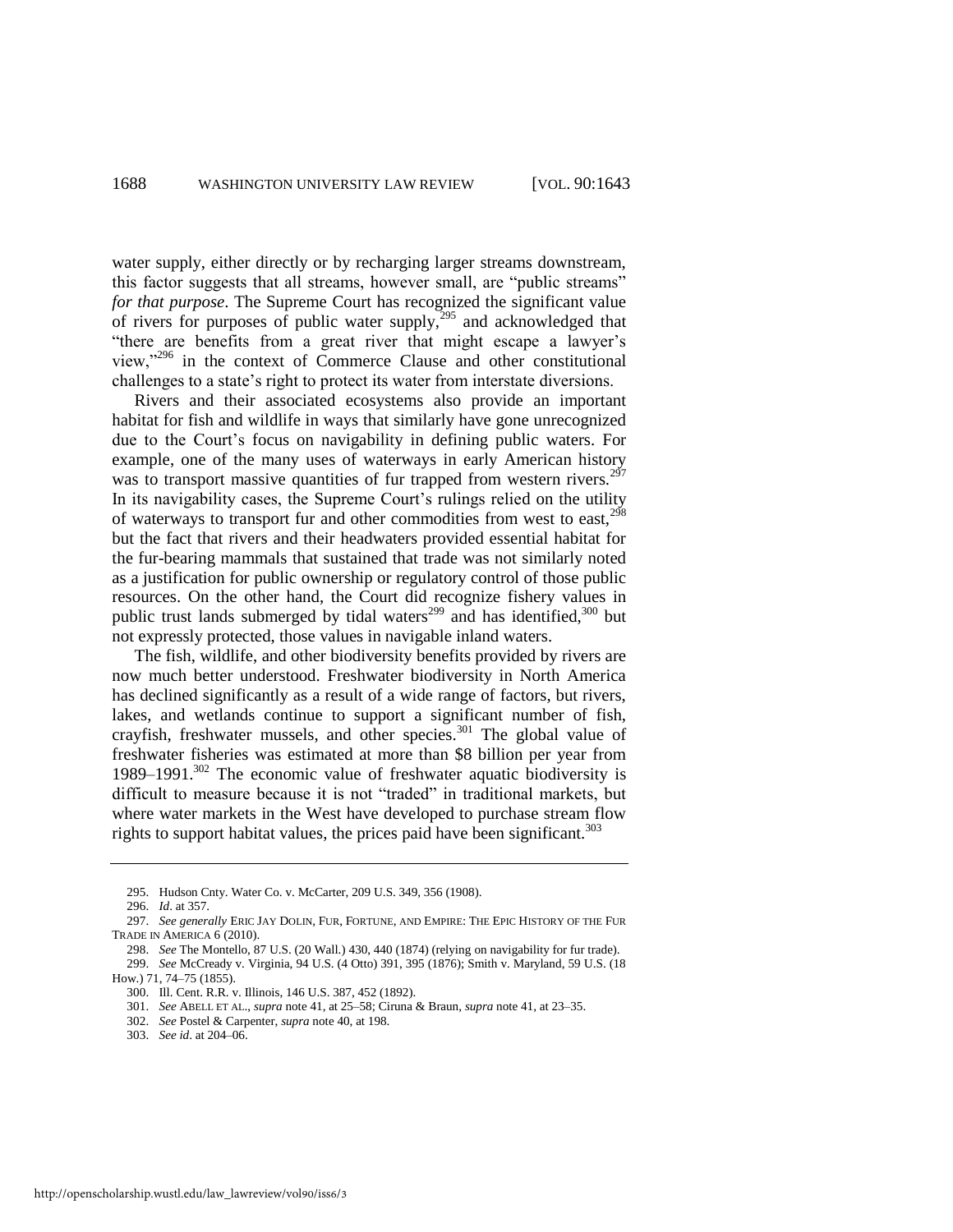As the United States has shifted from a predominantly rural, agrarian population to an urban and industrial society, the demand for outdoor recreation, including recreation in and on waterways, has grown proportionately. For example, 31 million anglers in the United States fished an average of 14 days a year in 1991, with estimated direct expenditures of about \$16 billion on equipment, travel costs, etc., and estimated total economic benefits of approximately  $$46$  billion.<sup>304</sup> Waterfowl hunting also generates significant economic activity in the United States.<sup>305</sup> Other freshwater recreational activities include swimming and boating, the full economic value of which can be difficult to estimate, especially when those activities occur on public waters for which no fee is charged.<sup>306</sup>

Rivers and their associated watersheds—particularly when relatively unimpaired—also provide a wide range of hydrological benefits, including flood control, water pollution control, water supply through surface and groundwater recharge, and support of riparian vegetation and associated fish and wildlife habitat. $307$  The Supreme Court recognized these hydrological values to some degree in cases such as *United States v. Appalachian Electric Power Co.*, <sup>308</sup> but mainly in the context of navigability, the principal constitutional lens through which the Court had historically viewed rivers and other water bodies.

#### *B. Implications for the Law of Navigability*

Inland waterways in the United States, while pivotal to transportation and commerce during the nation's first century, boast a much wider range of public uses and values that have substantially transcended navigability alone in the following century and a half. Those uses and values should be considered in light of the reasons for the navigability doctrine addressed in Part II. That analysis showed that, although navigation has been the most frequently invoked use for which "public rivers" have been protected throughout Anglo-American legal history, it is just one of the public uses

<sup>304.</sup> *See id*. at 198.

<sup>305.</sup> *See id*.

<sup>306.</sup> *See id*. at 202.

<sup>307.</sup> *See* Ciruna & Braun, *supra* note [41,](#page-6-2) at 12–23. For a much more complete assessment of the many ecological and economic benefits of watersheds, see generally NATIONAL RESEARCH COUNCIL, RIPARIAN AREAS, FUNCTIONS AND STRATEGIES FOR MANAGEMENT (2002); NATIONAL RESEARCH COUNCIL, NEW STRATEGIES FOR AMERICA'S WATERSHEDS (1999).

<sup>308. 311</sup> U.S. 377, 426 (1940).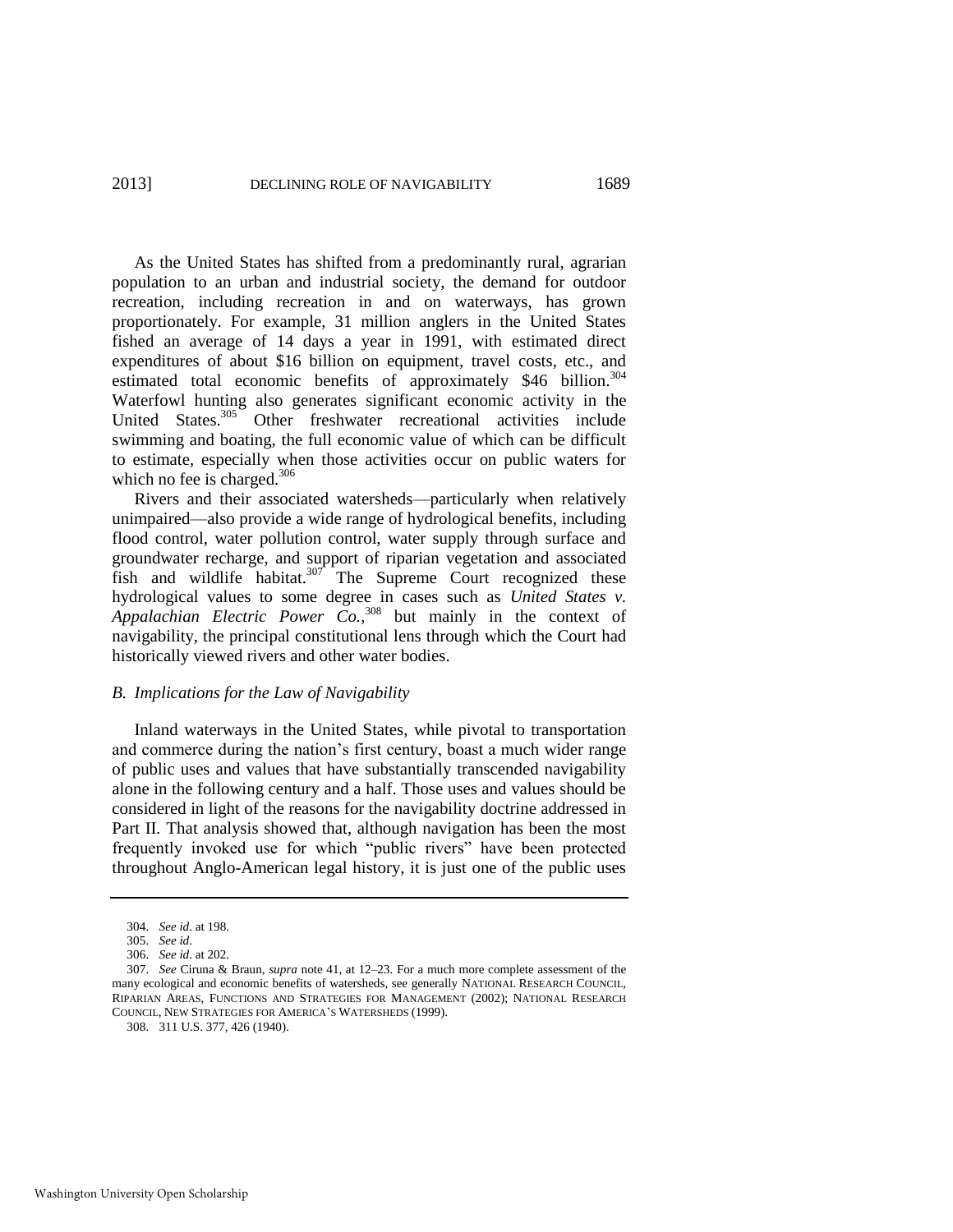that render waterways either not appropriate for complete private ownership or appropriate for some degree of public ownership and control.

For some constitutional doctrines, navigability remains the most logical public value for the legal doctrines at issue, in particular federal admiralty jurisdiction. For Commerce Clause purposes, on the other hand, the Supreme Court has already acknowledged that a much broader range of uses and values are relevant. The two doctrines that directly implicate proprietary rights in water bodies, navigability for title and the federal navigational servitude, are more challenging in determining the continued relevance of navigability.

#### *1. Admiralty Jurisdiction*

On its face, the relevance of navigability to admiralty jurisdiction would appear to be a trivial question, but there is a much more expansive definition of "navigability" today compared to 1851, when the Court first extended admiralty to inland waters.<sup>309</sup> A more relevant inquiry, therefore, is whether navigability has become overly inclusive in terms of the functions that admiralty jurisdiction serves relative to other sources of federal authority.

The initial rationale for admiralty jurisdiction on the high seas was "supervision over foreign trade and intercourse with other nations,"<sup>310</sup> and issues such as policing piracy and buccaneering.<sup>311</sup> Navigability is obviously a given in those kinds of maritime cases, and the federal interest in those cases is manifest from the perspective of national defense and foreign policy. As Hamilton wrote in *The Federalist*, maritime cases "so commonly affect the rights of foreigners that they fall within the considerations relative to the public peace."<sup>312</sup>

When the Supreme Court expanded jurisdiction inland to include fresh waters, however, that jurisdiction applied to a wide range of claims that involved no foreign citizens and no issues of national defense or foreign policy.<sup>313</sup> The narrowest rationale for that expansion in *The Propeller* 

<sup>309.</sup> The Propeller Genesee Chief v. Fitzhugh, 53 U.S. (12 How.) 443 (1851).

<sup>310.</sup> Waring v. Clarke, 46 U.S. (5 How.) 441, 489 (1847) (Woodbury, J., dissenting); *see also* Chisolm v. Georgia, 2 U.S. (2 Dall.) 419, 475 (1793); Waite, *supra* note [119,](#page-19-2) at 585.

<sup>311.</sup> *See* Conover, *supra* not[e 125,](#page-20-0) at 35–36.

<sup>312.</sup> THE FEDERALIST NO. 80 (Alexander Hamilton).

<sup>313.</sup> *See Waring*, 46 U.S. (5 How.) 441 (damages claim due to collision); Steamboat Orleans v. Phoebus, 36 U.S. (11 Pet.) 175 (1837) (boat ownership dispute); Hobart v. Drogan, 35 U.S. (10 Pet.) 108 (1836) (salvage claim); Peyroux v. Howard, 32 U.S. (7 Pet.) 324 (1833) (compensation claim for boat repairs); The Steam-Boat Thomas Jefferson, 23 U.S. (10 Wheat.) 428 (1825) (unpaid wage claims).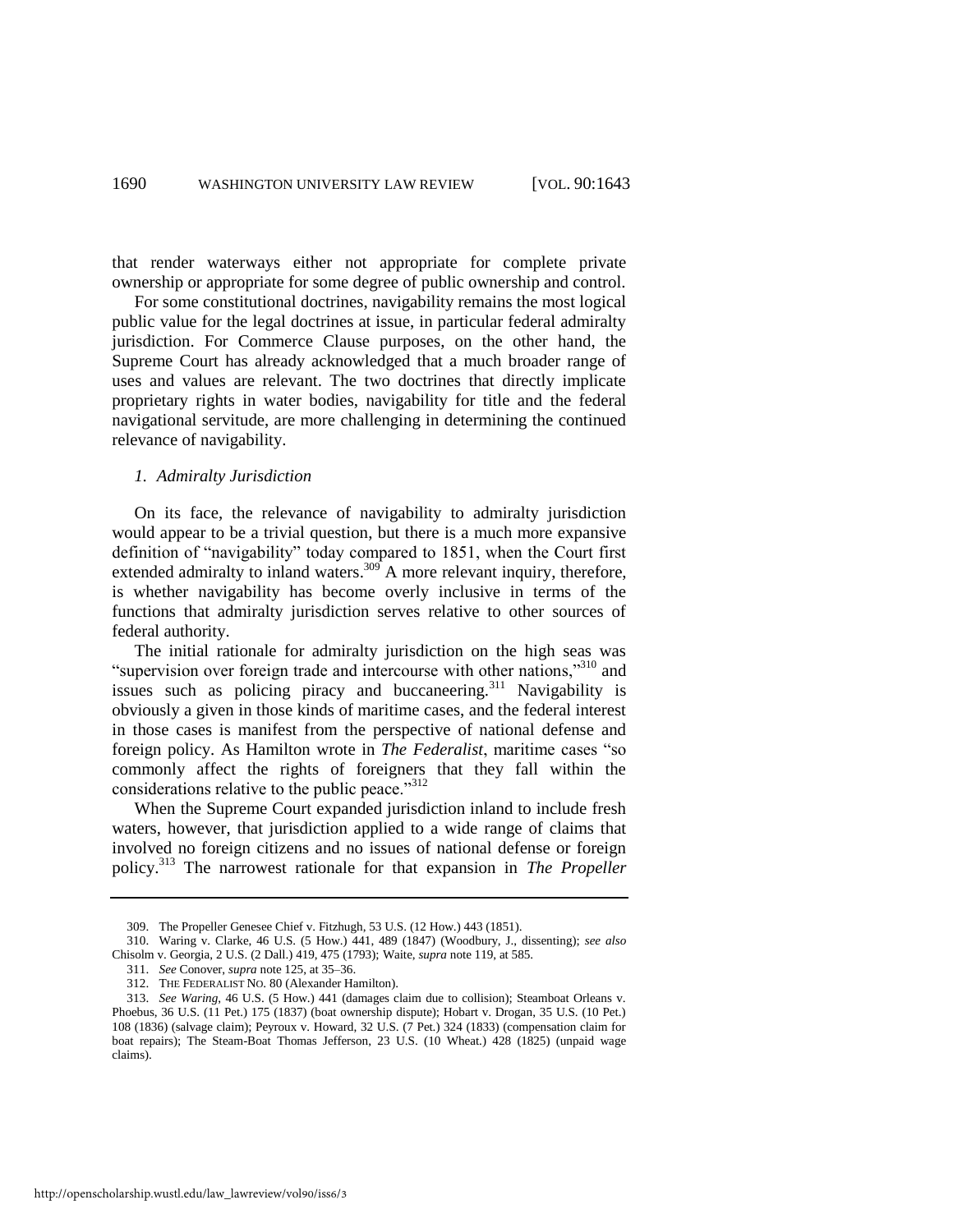*Genesee Chief* was that a law passed by Congress expressly subjected the Great Lakes to admiralty jurisdiction, and that the Great Lakes are functionally no different from the high seas for purposes of the clearly national "maritime trade" interests protected through federal admiralty jurisdiction.<sup>314</sup> More broadly, the Court proclaimed that geographic differences between the United States and England justified an expanded view of admiralty to address the same kinds of cases based on the "public" character of the river" in question. $315$ 

In later cases in which the Court extended federal admiralty jurisdiction to other navigable inland waters based on the more general language of the Constitution and the Judiciary Act of 1789, the rationale was not so limited but also not entirely clear. In accepting jurisdiction the same year over a case involving a collision on the Mississippi River above tidewater, the Court seems to have summarily assumed that the rationale in *The Propeller Genesee Chief* applied to other great inland waterways as well.<sup>316</sup> In applying the doctrine to the purely intrastate waters of the Alabama River, the Court rooted its decision in the absence of any limiting language in the text of the Constitution, the exercise of inland admiralty jurisdiction in the colonies and early states, and the practical benefits of invoking uniform admiralty over the country's extensive system of inland waterways.<sup>317</sup> Implicit in these decisions is the idea that federal admiralty jurisdiction provides a neutral forum to adjudicate cases involving vessels and associated commerce so that navigation in coastal states is not preferred over navigation and commerce in the central and western states. $318$ 

Notably, this rationale for the inland expansion of federal admiralty jurisdiction predated two other significant developments in federal law, which together may reduce the need for that jurisdiction given expanded federal interest over matters that do not depend on navigability *per se*. The first was the fulfillment of federal question subject matter jurisdiction under the Judiciary Act of 1875, which provided federal courts with jurisdiction over any claim necessary to enforce applicable provisions of

<sup>314.</sup> *The Propeller Genesee Chief*, 53 U.S. (12 How.) at 453–54.

<sup>315.</sup> *Id*. at 455–56.

<sup>316.</sup> Fretz v. Bull, 53 U.S. (12 How.) 466, 468 (1851).

<sup>317.</sup> Jackson v. Steamboat Magnolia, 61 U.S. (20 How.) 296, 298–302 (1857).

<sup>318.</sup> *See* Wilkinson, *supra* note [37,](#page-6-3) at 1221 (noting that Great Lakes states complained of discrimination when denied protection of admiralty courts), *id.* at 1235 (drawing analogy to *Swift v. Tyson* regarding need for federal uniformity to support growing interstate commerce); Conover, *supra* note [125,](#page-20-0) at 37 (discussing need for uniformity due to differences in state admiralty courts).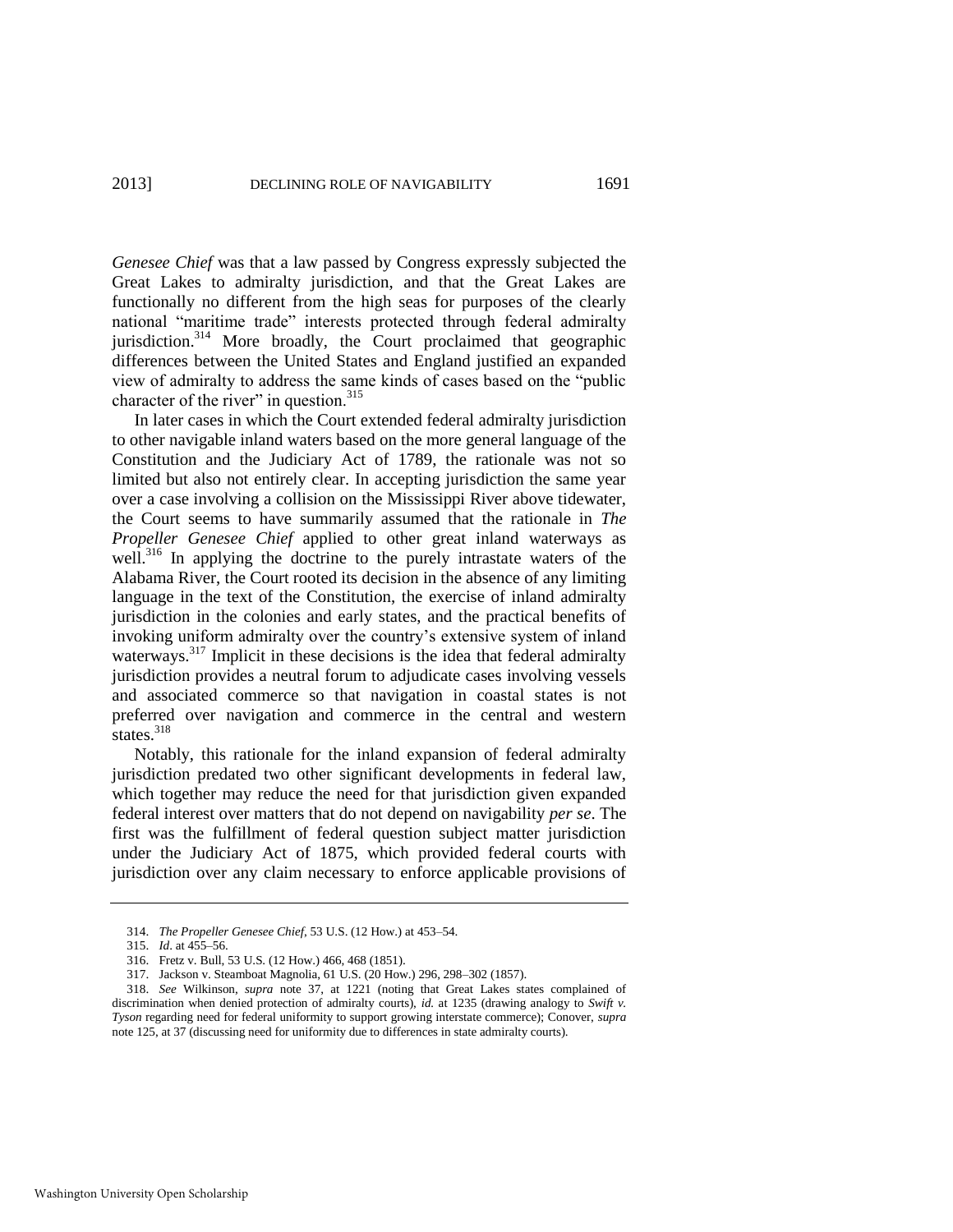the Constitution or federal statute. $319$  The second was the dramatic expansion of federal Commerce Clause authority, under which Congress can address any perceived commercial inequities or other problems within the broad scope of that power.<sup>320</sup> In this sense, perhaps Justice Story was correct when he suggested in 1825 that any inland limitations in admiralty jurisdiction could best be filled through legislative power under the Commerce Clause rather than judicial power under the admiralty clause.<sup>321</sup>

Relegating federal control over inland cases involving vessel traffic to Commerce Clause rather than admiralty power, however, would change the relative roles of the judicial and legislative branches in meeting the goal of federal uniformity. That debate is well beyond the scope of this Article, and better left to experts in substantive admiralty and maritime law. Moreover, such a shift would reduce federal uniformity at least to some degree by allowing *concurrent* state court jurisdiction to enforce applicable federal statutes, whereas federal admiralty jurisdiction is exclusive.<sup>322</sup> That shift would cut in both directions in terms of the ability to protect the wider range of public interests in waterways that are subject to the Commerce Clause and other sources of federal authority. On the one hand, those who seek the protection of those laws could do so through potentially more convenient state courts as well as federal courts. On the other hand, enforcement through state as well as federal courts would necessarily eliminate the uniformity inherent in federal admiralty jurisdiction. Any significant inconsistencies could be addressed through the Supreme Court's ultimate appellate authority over issues of federal law.

#### *2. Commerce Clause Authority*

At the opposite end of the spectrum, the continuing relevance of navigability for Commerce Clause purposes appears similarly easy to answer. The scope of federal authority under the Commerce Clause far exceeds the limits of traditional navigable waters as delineated in *The* 

<sup>319.</sup> *See* Louisville & Nashville R.R. v. Mottley, 211 U.S. 149 (1908); 28 U.S.C. § 1331 (2012).

<sup>320.</sup> *See* Wickard v. Filburn, 317 U.S. 111 (1942); United States v. Darby, 312 U.S. 100 (1941); NLRB v. Jones & Laughlin Steel Corp., 301 U.S. 1 (1937).

<sup>321.</sup> The Steam-Boat Thomas Jefferson, 23 U.S. (10 Wheat.) 428, 429 (1825) ("If the public inconvenience, from the want of a process of an analogous nature, shall be extensively felt, the attention of the Legislature will doubtless be drawn to the subject.").

<sup>322.</sup> The Hine v. Trevor, 71 U.S. (4 Wall.) 555, 568–69 (1866); The Moses Taylor, 71 U.S. (4 Wall.) 411, 430 (1866).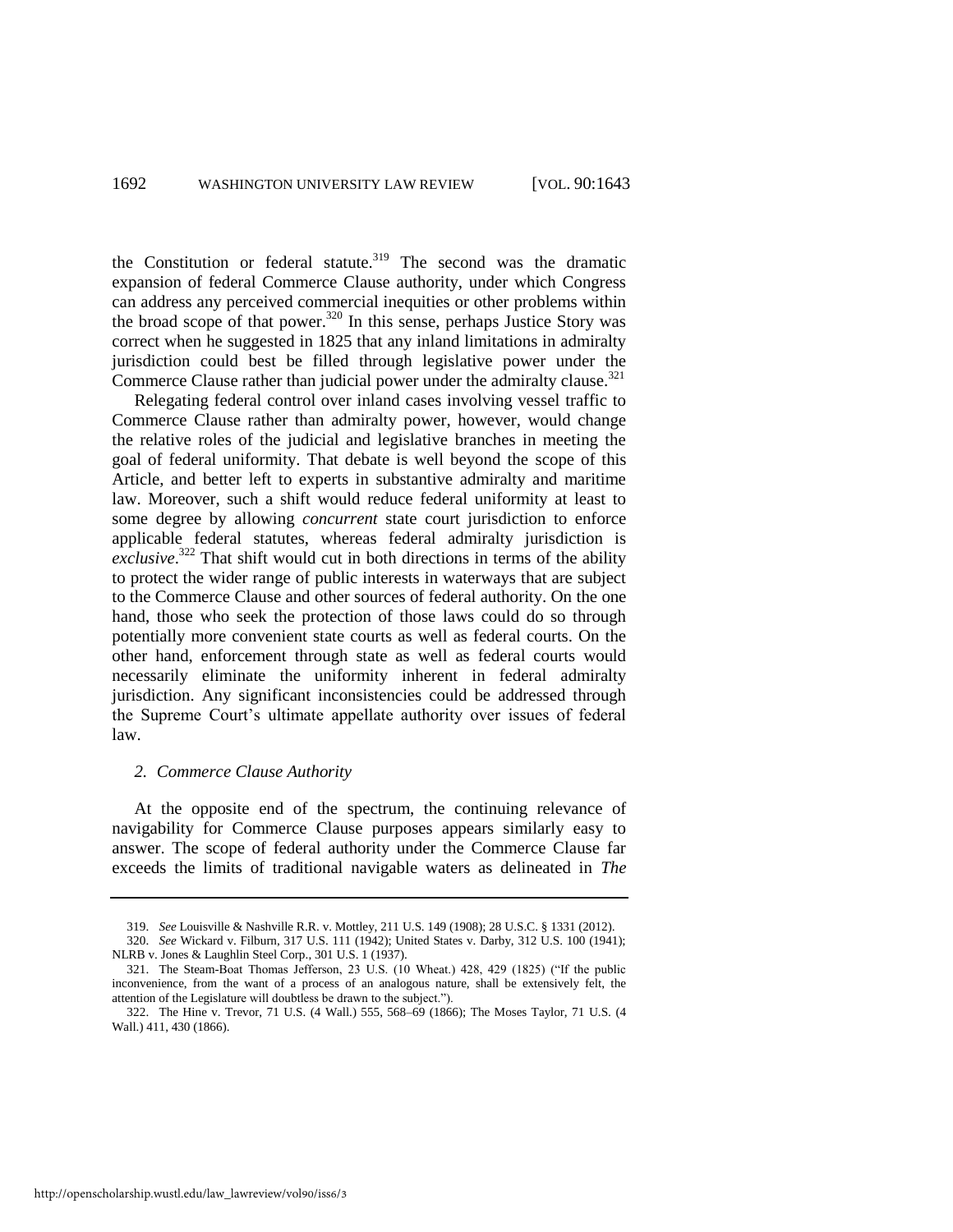Daniel Ball,<sup>323</sup> and even the broader test of navigability for Commerce Clause cases articulated in *United States v. Appalachian Electric Power Co*. <sup>324</sup> Navigability is simply one subset of interstate or international "commerce" within the scope of Commerce Clause authority, although among the earliest to be recognized by the Supreme Court.<sup>325</sup>

It is curious, then, that in a series of cases involving navigable waters, the Court has tied its decisions to navigability rather than the many other factors surrounding interstate or foreign commerce. For example, in deciding the constitutionality of a federal statute prohibiting thefts from shipwrecks, the Court declined to uphold admiralty jurisdiction over goods taken from above the mean high tide line because admiralty cases at the time extended only to waters influenced by the ebb and flow of the tide. $326$ It upheld the applicability and constitutionality of the statute on Commerce Clause grounds, however, citing *Gibbons* and relying in large part on the similar connection to commerce on a navigable waterway:

[Commerce Clause power] extends to such acts, done on land, which interfere with, obstruct, or prevent the due exercise of the power to regulate commerce and navigation with foreign nations, and among the states. Any offence which thus interferes with, obstructs, or prevents such commerce and navigation, though done on land, may be punished by [C]ongress, under its general authority to make all laws necessary and proper to execute their delegated constitutional powers.<sup>327</sup>

If Congress can penalize theft of goods traded in interstate or foreign commerce, the mode of transportation should be irrelevant, as should the navigability of the waterway.

Similarly, in *The Daniel Ball*, the Court upheld a federal statute regulating, for safety, an instrumentality of interstate commerce (a steamboat) that happened to be used on a navigable waterway. But the Court reserved for later cases a decision on whether the same authority would be justified with respect to similar instrumentalities of commerce on land, such as railroads.<sup>328</sup> As such, the focus on navigability in *The Daniel Ball*—perhaps the most famous "navigability" case in Supreme

<sup>323.</sup> The Daniel Ball, 77 U.S. (10 Wall.) 557 (1870).

<sup>324.</sup> United States v. Appalachian Elec. Power Co., 311 U.S. 377 (1940).

<sup>325.</sup> Gibbons v. Ogden, 22 U.S. (9 Wheat.) 1 (1824).

<sup>326.</sup> United States v. Coombs, 37 U.S. (12 Pet.) 72, 76–78 (1838).

<sup>327.</sup> *Id*. at 78.

<sup>328.</sup> *The Daniel Ball*, 77 U.S. (10 Wall.) at 566.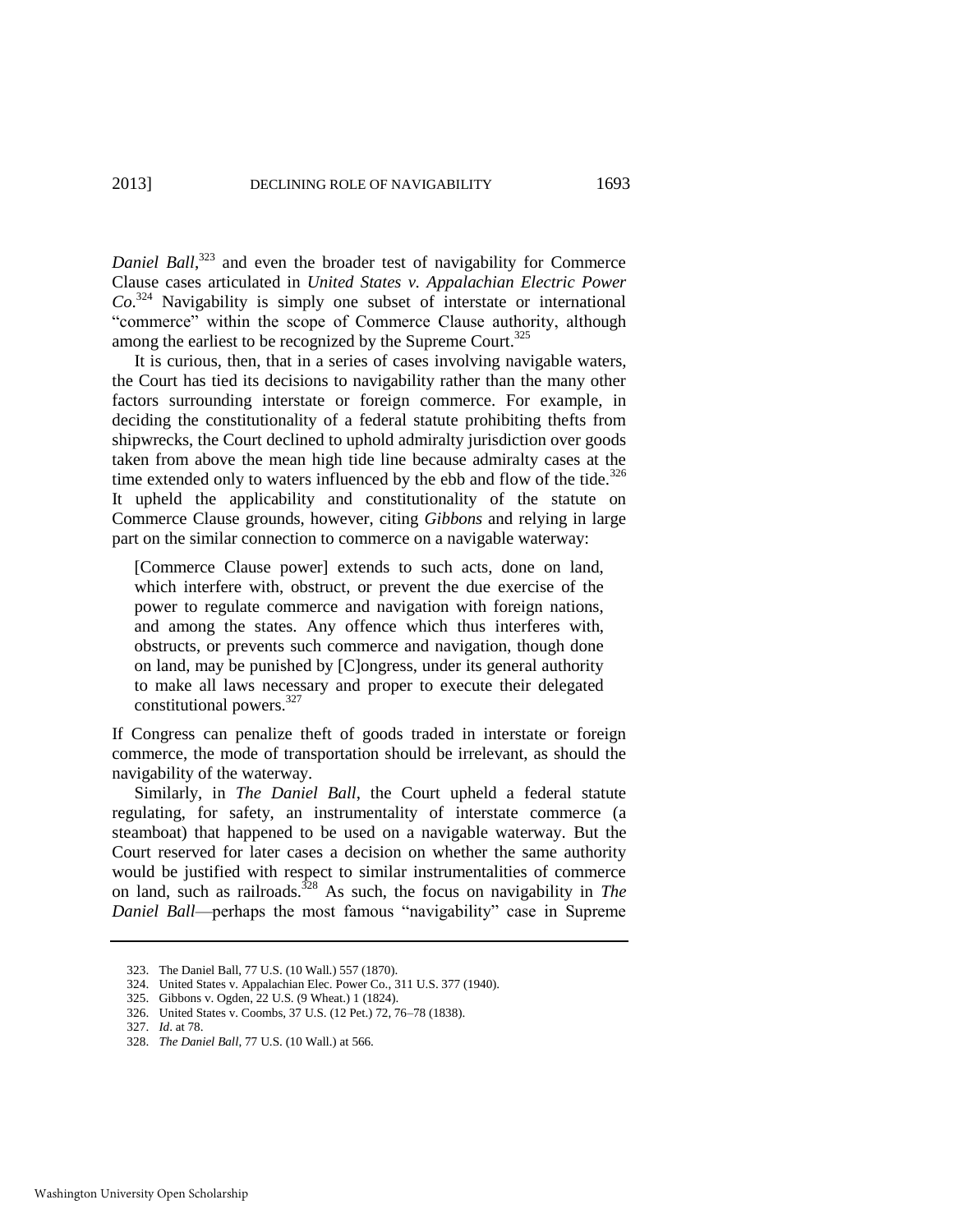Court history—seems almost trivial. That the Grand River itself was navigable for commerce was self-evident; the case involved seizure of a steamboat that was actually in commercial use on the river. The real issue was federal authority to regulate an instrumentality of commerce of any kind when transporting goods as part of a "continued highway for commerce, both with other States and with foreign countries.<sup>3329</sup>

Likewise, in cases upholding federal authority to build or regulate multi-purpose water projects, the Court relied heavily, but not exclusively, on the fact that those dams and related facilities were either located on navigable waters or would affect navigability downstream.<sup>330</sup> To that extent, continued reliance on navigability as a legal basis for Commerce Clause power remained appropriate. To the extent that a project generates electric power available for sale in interstate markets, $331$  for Commerce Clause purposes there should be no difference between hydroelectric power and power generated from other sources with no connection to waterways at all. Similarly, if a federal dam has flood control and watershed protection benefits that affect interstate commerce in ways unrelated to navigation, $332$  it should matter not whether the dam is built on a navigable or a non-navigable river.

The Court's fidelity to navigation to uphold Commerce Clause authority over matters related in any way to waterways could be explained in several related ways. First, due to fear of excess federal power, <sup>333</sup> the Court in its early cases may have wanted to ground its decisions on the clearest and most politically acceptable reason: because commerce on navigable waters was the predominant mode by which interstate foreign commerce then occurred, it was the most logical way to uphold federal power over commerce. Second, because *Gibbons* was one of the Court's seminal Commerce Clause decisions, it may simply have been the legal pedigree on which ensuing cases relied, regardless of whether its rationale was the only plausible reason for upholding federal authority in later cases. Until the Supreme Court in *Appalachian Electric Power* began to

<sup>329.</sup> *Id*. at 564.

<sup>330.</sup> *See supra* note[s 193](#page-31-0)[–200 a](#page-32-0)nd accompanying text.

<sup>331.</sup> *See* Ashwander v. Tenn. Valley Auth., 297 U.S. 288, 326 (1936).

<sup>332.</sup> *See* Okla. *ex rel*. Phillips v. Guy F. Atkinson Co., 313 U.S. 508, 520–22 (1941) (noting that floods cause significant financial losses and "respect no state lines," and "that single states are impotent to cope with them effectively").

<sup>333.</sup> *See* THE FEDERALIST NO. 45 (James Madison).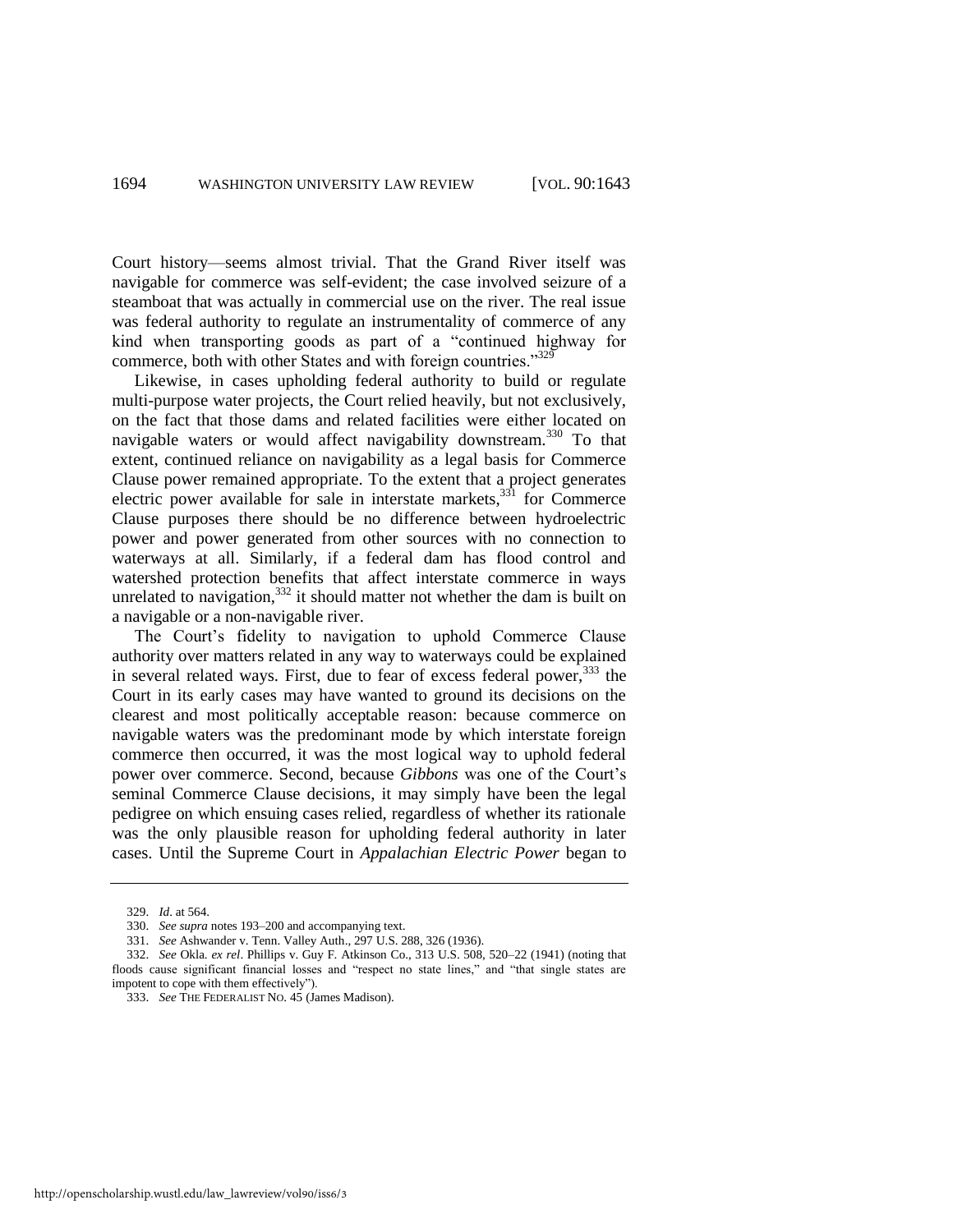cleanse its Commerce Clause jurisprudence of *unnecessary* reliance on the concept,<sup>334</sup> navigability may simply have taken on a legal life of its own.

An alternative and potentially simpler explanation for the Supreme Court's persistent reliance on navigability as a *sina qua non* of Commerce Clause power whenever a body of water was at issue is that Congress, perhaps in light of the Supreme Court's holdings in *Gibbons* and progeny, habitually invoked navigability as the surest hook on which to hang its Commerce Clause hat. When deciding Commerce Clause challenges based on statutes such as the Federal Power Act of 1920,<sup>335</sup> the Flood Control Act of 1936,<sup>336</sup> the Rivers and Harbors Act of 1899<sup>337</sup> (as in *Appalachian Electric Power*, *Oklahoma ex rel. Phillips*, and *Kaiser Aetna*, respectively), the Court begins its analysis with the statutory assertion of federal authority, and only if necessary decides whether implementation of the statute under those circumstances is constitutional.<sup>338</sup>

The line of federal statutes and cases governing water pollution control illustrates this tendency. In the Rivers and Harbors Act, Congress authorized the Secretary of the Army to permit or prohibit activities that would obstruct navigable waters for purposes of commerce and national defense. In this statute, Congress acted to safeguard the *navigability* of navigable rivers, and therefore the geographic target of federal regulation was plainly the "navigable capacity of any waters of the United States."<sup>339</sup> However, before Congress amended the Federal Water Pollution Control Act (FWPCA, later renamed the Clean Water Act (CWA))<sup>340</sup> to address water pollution for reasons that significantly transcend navigability,  $341$  the Supreme Court affirmed the applicability of the Rivers and Harbors Act to redress industrial water pollution independent of navigability.<sup>342</sup> Thus, Congress based the jurisdictional reach of the Rivers and Harbors Act on traditional notions of navigability, but the Army enforced the law for broader but still constitutionally valid purposes.

<sup>334.</sup> I emphasize "unnecessary" because navigability clearly remains relevant where Commerce Clause power is asserted to promote navigability for interstate or international commerce.

<sup>335. 16</sup> U.S.C. § 791 *et seq.* (2012).

<sup>336. 33</sup> U.S.C. §§ 701a–701f, 701h (2012).

<sup>337. 33</sup> U.S.C. §§ 403, 407, 411 (2012).

<sup>338.</sup> *See, e.g.*, Solid Waste Agency of N. Cook Cnty. v. U.S. Army Corps of Engrs., 531 U.S. 159 (2001) (unnecessary to reach Commerce Clause challenge where federal action rejected as beyond statutory jurisdiction).

<sup>339. 32</sup> U.S.C. § 403 (2012).

<sup>340. 33</sup> U.S.C. § 1251 *et seq.* (2012).

<sup>341.</sup> *See id*. § 1251 (articulating wide range of congressional water quality goals).

<sup>342.</sup> United States v. Pa. Indus. Chem. Corp., 411 U.S. 655 (1973); United States v. Standard Oil Co., 384 U.S. 224 (1966). *See generally* William H. Rodgers, *Industrial Water Pollution and the Refuse Act*, 119 U. PA. L. REV. 761 (1971).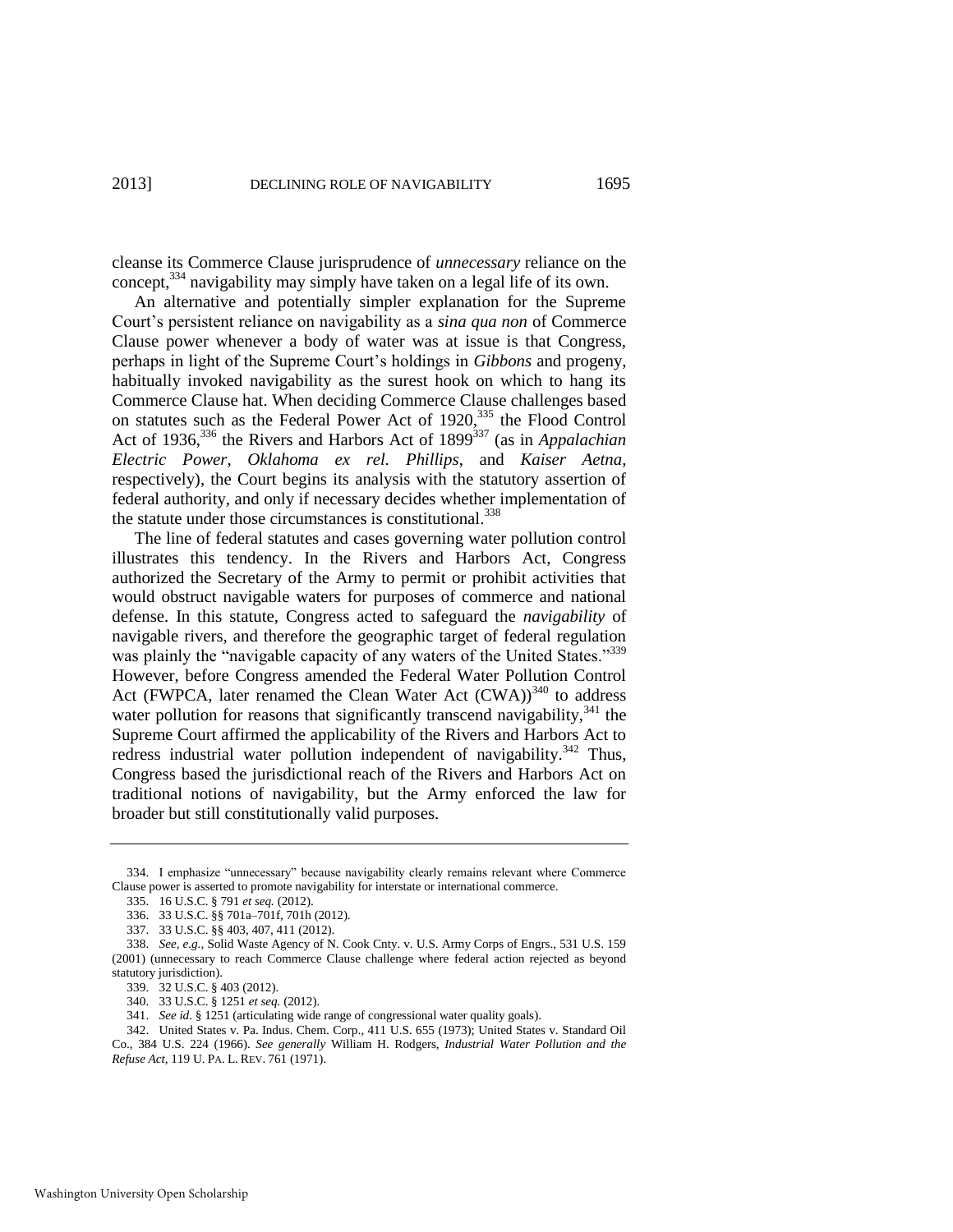<span id="page-54-0"></span>Congress amended the FWPCA in 1972 to adopt a comprehensive national scheme of water pollution control.<sup>343</sup> Rather than focusing on navigation, Congress sought to protect fish and wildlife, public recreation, human and environmental health, and more broadly "to restore and maintain the chemical, physical, and biological integrity of the Nation's waters."<sup>344</sup> Borrowing from the Rivers and Harbors Act, Congress first defined a "discharge of a pollutant" to mean "any addition of any pollutant to navigable waters"<sup>345</sup> and then redefined "navigable waters" to mean "the waters of the United States, including the territorial seas."<sup>346</sup>

What explains these definitional gymnastics? In *The Daniel Ball*, the Supreme Court distinguished between waters deemed "navigable in fact" because they are used or are useful as a highway for commerce, and navigable waters of the United States, which require that they form or be part of "a continued highway over which commerce is or may be carried on with other States or foreign countries.<sup>347</sup> The former test governs title cases, in which no interstate commerce is necessary, while the latter supports Commerce Clause authority. Although Congress used the same "waters of the United States" language as *The Daniel Ball*, it did not likely intend to distinguish between these two categories of waters in the same sense. If Congress based CWA jurisdiction on navigability rather than other effects on interstate commerce, the distinction would be superfluous because waters used exclusively for intrastate commerce would not pass Commerce Clause scrutiny. If Congress asserted Commerce Clause authority based on the broader effects authorized in *Appalachian Electric Power Co.*, such as the economic effects of water pollution,  $348$  navigability would not be relevant at all.

The legislative history of the 1972 amendments indicates that Congress intended the "waters of the United States" to cover water bodies to the maximum extent permissible under the Constitution, and to "regulate at least some waters that would not be deemed 'navigable' under the classical understanding of that term."<sup>349</sup> Thus, in *U.S. v. Riverside Bayview* Homes, Justice White explained, "[a]lthough the [Clean Water] Act

<sup>343.</sup> *See generally* ROBERT W. ADLER, JESSICA C. LANDMAN & DIANE M. CAMERON, THE CLEAN WATER ACT, 20 YEARS LATER 6–9 (1993).

<sup>344. 33</sup> U.S.C. §§ 1251(a), (a)(2)–(3).

<sup>345.</sup> *Id*. § 1362(12).

<sup>346.</sup> *Id*. § 1362(7).

<sup>347.</sup> The Daniel Ball, 77 U.S. (10 Wall.) 557, 563 (1870) (emphasis added).

<sup>348.</sup> *See* ADLER ET AL., *supra* not[e 343,](#page-54-0) at 1–2.

<sup>349.</sup> United States v. Riverside Bayview Homes, 474 U.S. 121, 133 (1985) (citing S. Conf. Rep. No. 92-1236, p. 144 (1972); 118 CONG. REC. 33756–33757 (1972) (statement of Rep. Dingell)).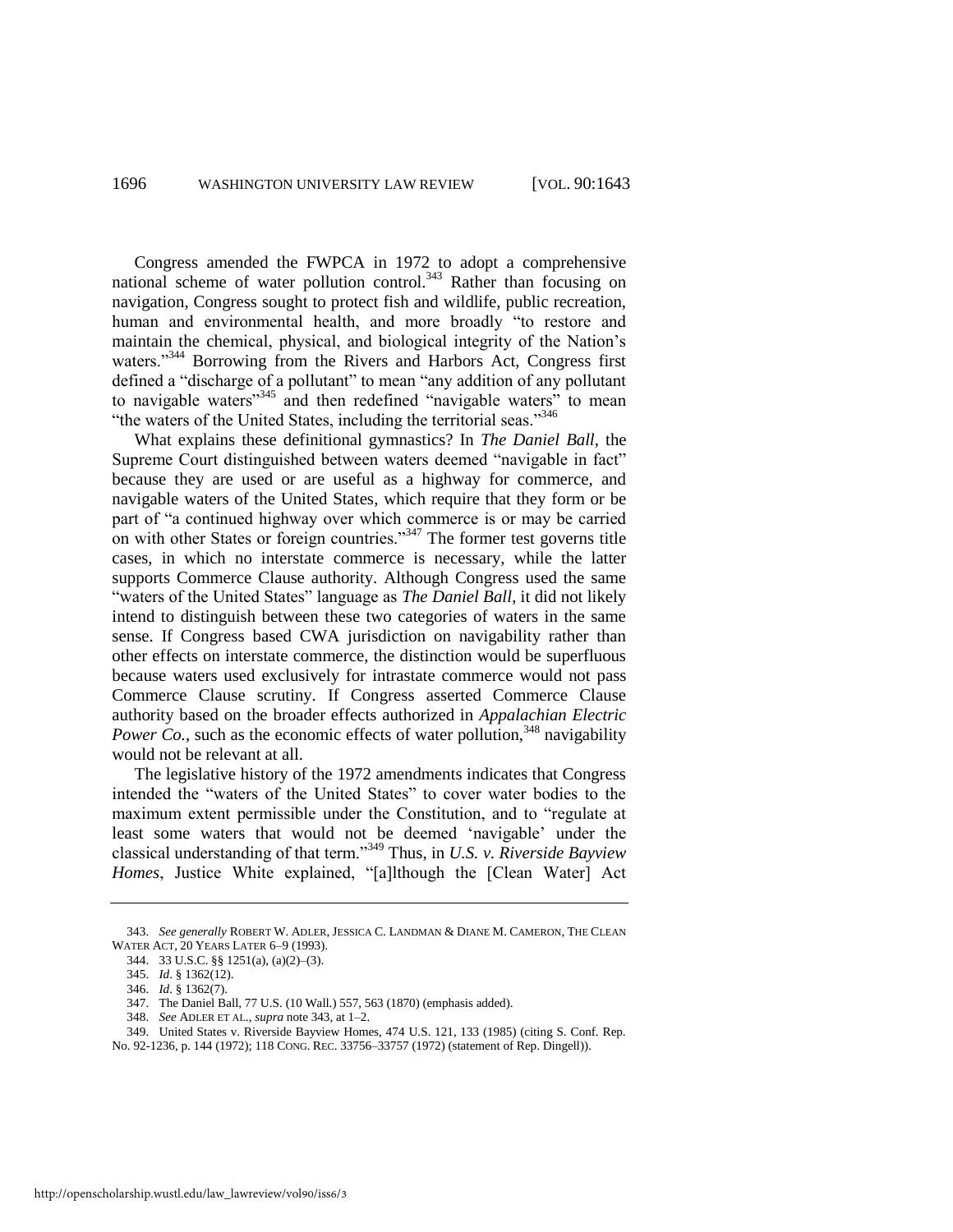prohibits discharges into 'navigable waters,' the Act's definition of 'navigable waters' as 'the waters of the United States' makes it clear that the term 'navigable' as used in the Act is of limited import."<sup>350</sup>

If Congress intended to assert Commerce Clause jurisdiction unlimited by the concept of navigability, why did it use the term "navigable" at all, rather than simply using the phrase "waters of the United States?" This paradox has plagued the Supreme Court<sup>351</sup> and lower courts,  $352$  and has been the subject of conflicting commentary<sup>353</sup> and proposals in Congress to amend the CWA to broaden the grounds on which Congress asserts constitutional power.<sup>354</sup> One plausible explanation is that navigability again had taken on a legal life of its own, or that Congress was simply drawn in by the history of past federal legislation. Another is that in the pivotal permitting requirement of the CWA,<sup>355</sup> Congress intended to assert jurisdiction over discharges to navigable waters to the fullest extent constitutionally permissible. Under *Appalachian Electric Power Co.*, that would include non-navigable tributaries of navigable waters<sup>356</sup> or hydrologically connected wetlands, the use or degradation of which would adversely affect traditional navigable waters.<sup>357</sup> On the other hand, it would exclude from the CWA permit requirements regarding discharges to other "waters" that have insufficient connection to waters deemed "navigable waters of the United States." That was precisely the explanation provided by Chief Justice Rehnquist in *Solid Waste Agency of Northern Cook County v. United States*:

We cannot agree that Congress' separate definitional use of the phrase "waters of the United States" constitutes a basis for reading the term "navigable waters" out of the statute. We said in *Riverside* 

<sup>350.</sup> *Riverside Bayview Homes*, 474 U.S. at 133.

<sup>351.</sup> *See, e.g.*, Rapanos v. United States, 547 U.S. 715 (2006); Solid Waste Agency of N. Cook Cnty. v. U.S. Army Corps of Eng'rs, 531 U.S. 159 (2001); *Riverside Bayview Homes*, 474 U.S. 121.

<sup>352.</sup> *Compare* United States v. Deaton, 332 F.3d 698 (4th Cir. 2003), *with In re* Needham, 354 F.3d 340 (5th Cir. 2003) (presenting competing interpretations of *Solid Waste Agency of N. Cook Cnty*.); *compare also* N. Cal. River Watch v. City of Healdsburg, 457 F.3d 1023, 1025 (9th Cir. 2006), *with* United States v. Chevron Pipe Line Co., 437 F. Supp. 2d 605, 615 (N.D. Tex. 2006) (presenting competing interpretations of *Rapanos*).

<sup>353.</sup> *See, e.g.*, THE SUPREME COURT AND THE CLEAN WATER ACT: FIVE ESSAYS (L. Kinvin Wroth ed., 2007) (presenting five highly different approaches to interpreting *Rapanos v. United States*).

<sup>354.</sup> *See* Clean Water Restoration Act of 2007, H.R. 2421, 110th Cong. (2007).

<sup>355. 33</sup> U.S.C. § 1311(a) (2012).

<sup>356.</sup> *See* 33 C.F.R. § 328.3.

<sup>357.</sup> United States v. Riverside Bayview Homes, 474 U.S. 121, 133 (1985); *see also* Rapanos v. United States, 547 U.S. 715, 759 (2006) (Kennedy, J., concurring) (authorizing CWA jurisdiction over discharges to waters with a "significant nexus" to navigable waters).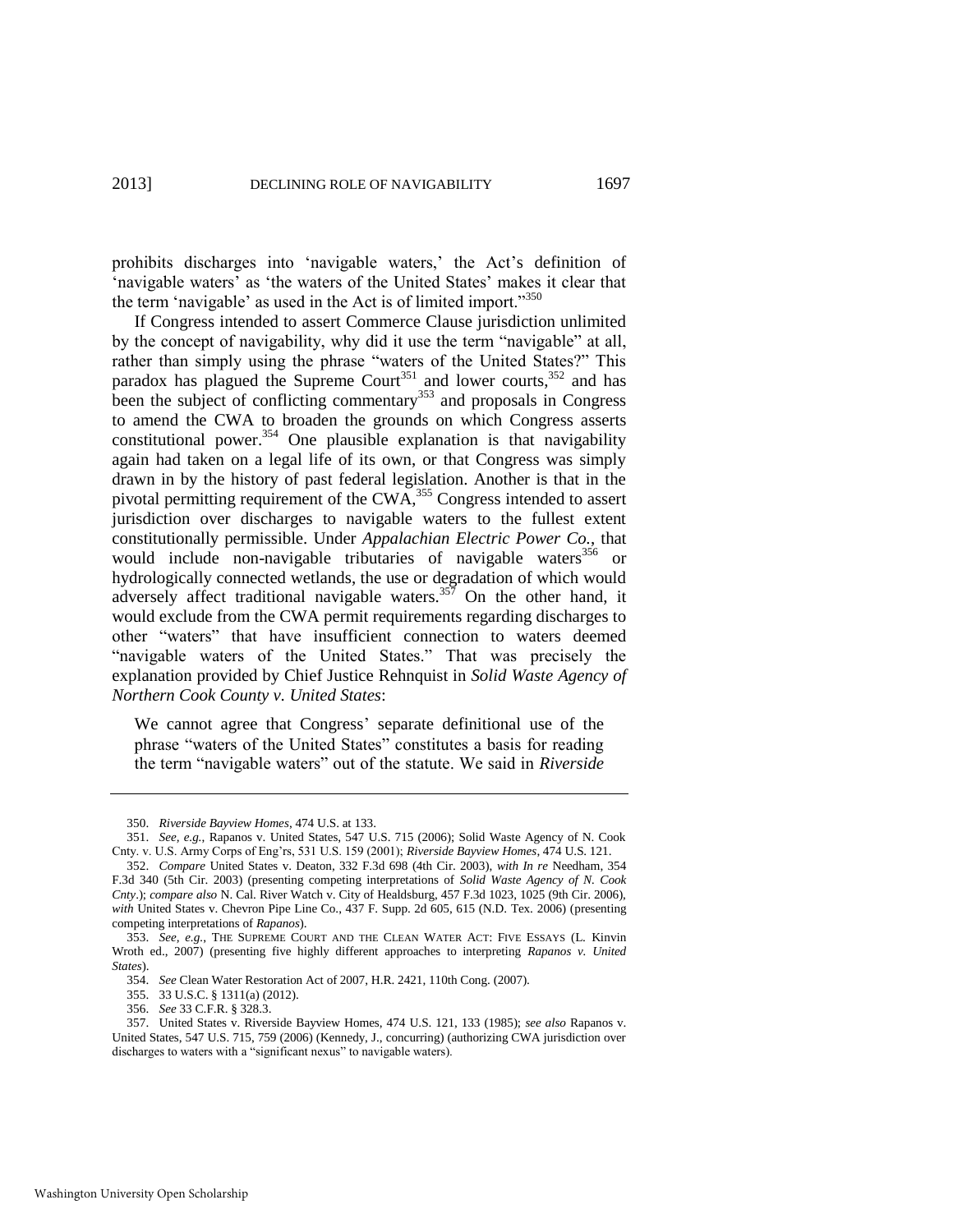*Bayview Homes* that the word "navigable" in the statute was of "limited import".... But it is one thing to give a word limited effect and quite another to give it no effect whatever. The term "navigable" has at least the import of showing us what Congress had in mind as its authority for enacting the CWA: its traditional jurisdiction over waters that were or had been navigable in fact or which could reasonably be so made. $358$ 

That perspective is notable given Justice Rehnquist's statement in *Kaiser Aetna* that "navigability of a waterway adds little if anything to the breadth of Congress' regulatory power over interstate commerce."<sup>359</sup> Most recently, in the context of a related issue of administrative law,  $360$  the Supreme Court lamented the fact that Congress has confused the jurisdictional grounds for its exercise of Commerce Clause authority in the  $CWA$ <sup>361</sup>

The key point here is not to resolve the longstanding dispute over what Congress intended in its curious definitions in the CWA. It is that the water pollution statutes provide a good example of how the use of navigability to support Commerce Clause authority is rooted in history, but is not bound by it, and based on a correct reading of *Gibbons v. Ogden*, never was. Navigability is but one of many sources of Commerce Clause power. From a constitutional perspective, the concept of navigability for Commerce Clause purposes is of "limited import," and is useful only to define that subset of power invoked to protect commerce through waterborne navigation. In drafting statutes such as the Clean Water Act, the lesson here may be for Congress. If its intent is to exercise Commerce Clause legislative power solely to protect the navigability of navigable waters, as was arguably true in the Rivers and Harbors Act, continued reliance on the term "navigable waters" remains appropriate. If it intends to assert Commerce Clause authority on broader grounds, however, continued reliance on navigability only sows seeds of confusion.

<sup>358.</sup> Solid Waste Agency of N. Cook Cnty. v. U.S. Army Corps of Eng'rs, 531 U.S. 159, 172 (2001).

<sup>359.</sup> Kaiser Aetna v. United States, 444 U.S. 164, 173 (1979).

<sup>360.</sup> Sackett v. EPA, 132 S. Ct. 136 (2012) (holding EPA compliance order final for purposes of review).

<sup>361.</sup> *Id.* at 1375 (Alito, J., concurring) ("Real relief requires Congress to do what it should have done in the first place: provide a reasonably clear rule regarding the reach of the Clean Water Act.").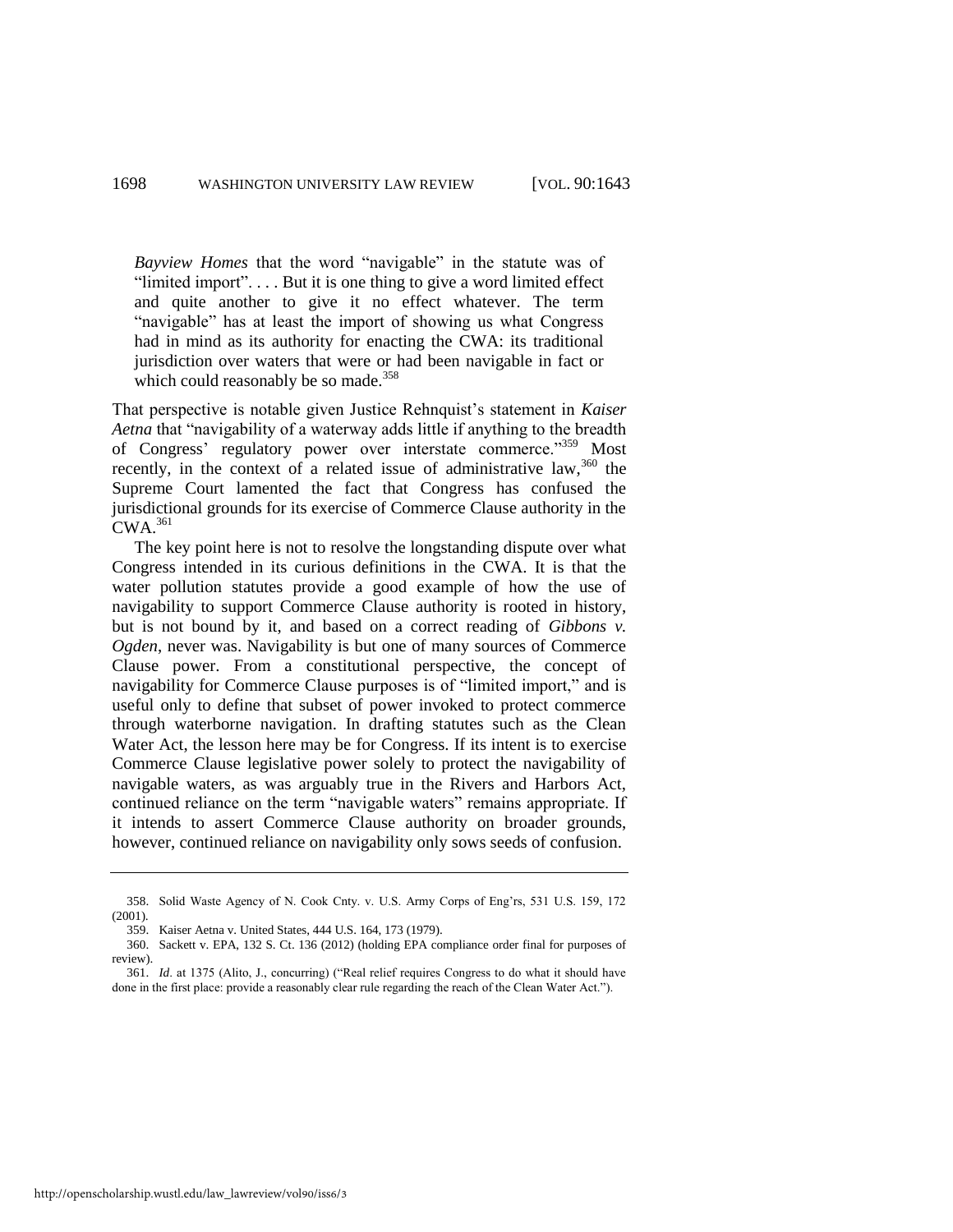#### *3. Public and Private Property in Waterways*

This brings us back to the opening question suggested by the *PPL Montana* evidentiary dilemma. As shown above, the relevance of inland navigability to admiralty jurisdiction is trivial at best and perhaps has outlived its utility in the wake of subsequent constitutional developments. The relevance of navigability has faded into the background of Commerce Clause jurisprudence. What, then, is the continuing relevance of navigability to the related issue of public versus private proprietary rights in inland bodies of water, particularly when the evidentiary viability of "navigability at statehood" as a measure of those rights becomes increasingly difficult as time passes?

Although logical and consistent in some ways, navigability as the solitary test to allocate trust ownership between the federal government and the states remains perplexing. On adoption of the Constitution, the states ceded to the federal government plenary authority over interstate and foreign commerce,<sup>362</sup> which the Supreme Court decided early in U.S. history includes navigation.<sup>363</sup> Therefore, in many respects it is counterintuitive that states hold title to lands submerged beneath navigable waterways, while the federal government can only hold title to nonnavigable waters, and then only by virtue of riparian proprietorship. Chief Justice Roberts noted this irony during oral arguments in *PPL Montana*. 364

One possible explanation for this anomaly is that the federal government asserts independent authority over navigable waters under the Commerce Clause and the corollary doctrine of the federal navigational servitude. But why then should state law control the disposition of trust lands and associated waters supposedly held for purposes over which the federal government retains plenary control?<sup>365</sup> In some cases the Supreme Court held that public trust title enhances state regulatory authority to preserve and protect waterways for the originally stated purposes of navigation, commerce and fisheries, or for expanded trust purposes later adopted pursuant to state law.<sup>366</sup> But it is not entirely clear why states

<sup>362.</sup> U.S. CONST. art. I, § 8, cl. 3.

<sup>363.</sup> *See* Gibbons v. Ogden, 22 U.S. (9 Wheat.) 1 (1824).

<sup>364.</sup> *See* Transcript of Oral Argument at 28, PPL Montana v. State, 132 S. Ct. 1215 (2012) (No. 10-218). Nothing in the *PPL Montana* decision, however, changes this principle.

<sup>365.</sup> Earlier authors have made similar comments. *See* Leighty, *supra* note [3,](#page-1-0) at 436 (suggesting that the courts have placed too much focus on title); MacGrady, *supra* not[e 3,](#page-1-0) at 604–05 (arguing that bed title is irrelevant to control of navigable waters).

<sup>366.</sup> *See, e.g.*, McCready v. Virginia, 94 U.S. 391 (1876) (upholding state law prohibiting noncitizens from planting or harvesting oysters on state-owned tidal lands); Smith v. Maryland, 59 U.S. (18 How.) 71, 74–75 (1855) (holding that state authority to protect shellfish beds derived in part from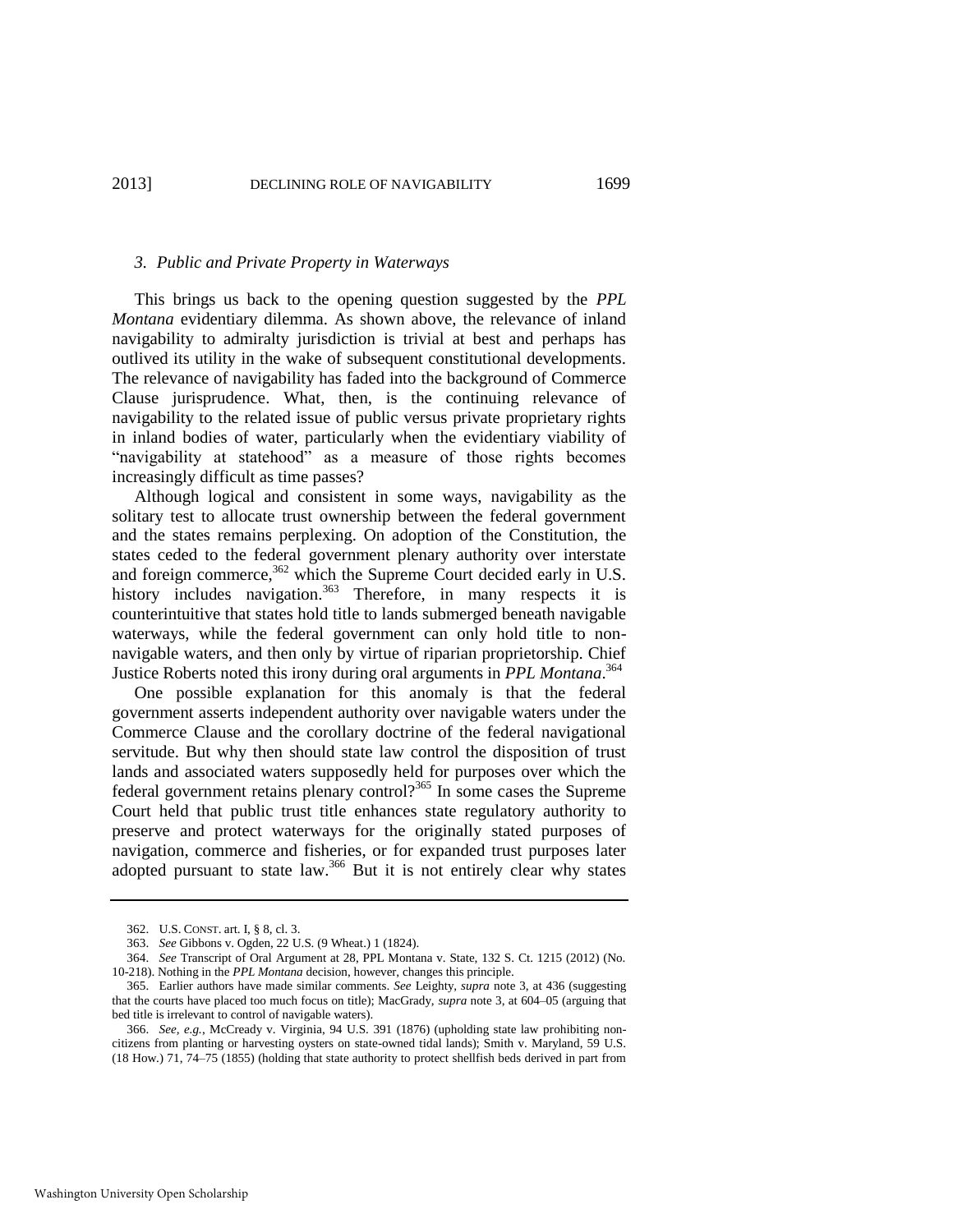could not accomplish similar functions without holding complete title to the beds underlying navigable waters, either under police power authority<sup>367</sup> or under a split title concept in which private owners hold title to the *jus privitum* and the state retains the *jus publicum* as recognized in English law.<sup>368</sup> Moreover, the states may dispose of title underlying navigable waters so long as they do not substantially impair trust purposes. This increased the degree to which the federal government relied on the federal navigational servitude to protect the very same purposes, free from the takings clause of the Fifth Amendment.

The important point here is not to revisit the debate over whether American courts correctly interpreted the English distinction between tidal waters and inland waters as the basis of navigability as opposed to other factors when allocating public or private proprietary rights or federal versus state ownership and control. Rather, two key points are important with respect to the continuing relevance of navigability in U.S. constitutional law. First, whether correct as a matter of legal inheritance, U.S. courts at both the state and federal levels did view navigability as a key factor in allocating property rights among private landowners and the government, in trust for the public to secure an important form of common liberty. That made perfect sense when navigability was a defining characteristic of American rivers and other waters. On the other hand, given the triad of purposes for which such waters were protected navigation, commerce, and fisheries—it is not entirely clear why navigability (as opposed to "fishability" or commercial potential more broadly) was the sole factor in allocating public and private rights, or federal versus state power. Second, both state and federal courts felt it appropriate to modify English legal concepts to suit the different and changing conditions of a new country and continent, despite significant resulting changes in the allocation of property rights and interests between both the government and individuals and between the federal and state governments.

Justice Rehnquist's distinction in *Kaiser Aetna* raises anew the question of why one subset of Commerce Clause power is partially insulated from takings analysis (absent physical invasion or other

ownership of beds of tidal waters, but also from "legislative power"). In *McCready*, it seems more likely that ownership would confer greater authority because, absent the state ownership rationale, exclusion of out-of-state citizens might have violated the Commerce Clause, whereas the regulation in *Smith* would seem squarely within state police power authority even absent ownership.

<sup>367.</sup> *See* Frazier, *supra* not[e 68,](#page-11-1) at 91; MacGrady, *supra* not[e 3,](#page-1-0) at 604–05.

<sup>368.</sup> *See* Lazarus, *supra* not[e 72,](#page-12-0) at 636; Leighty, *supra* not[e 3,](#page-1-0) at 396.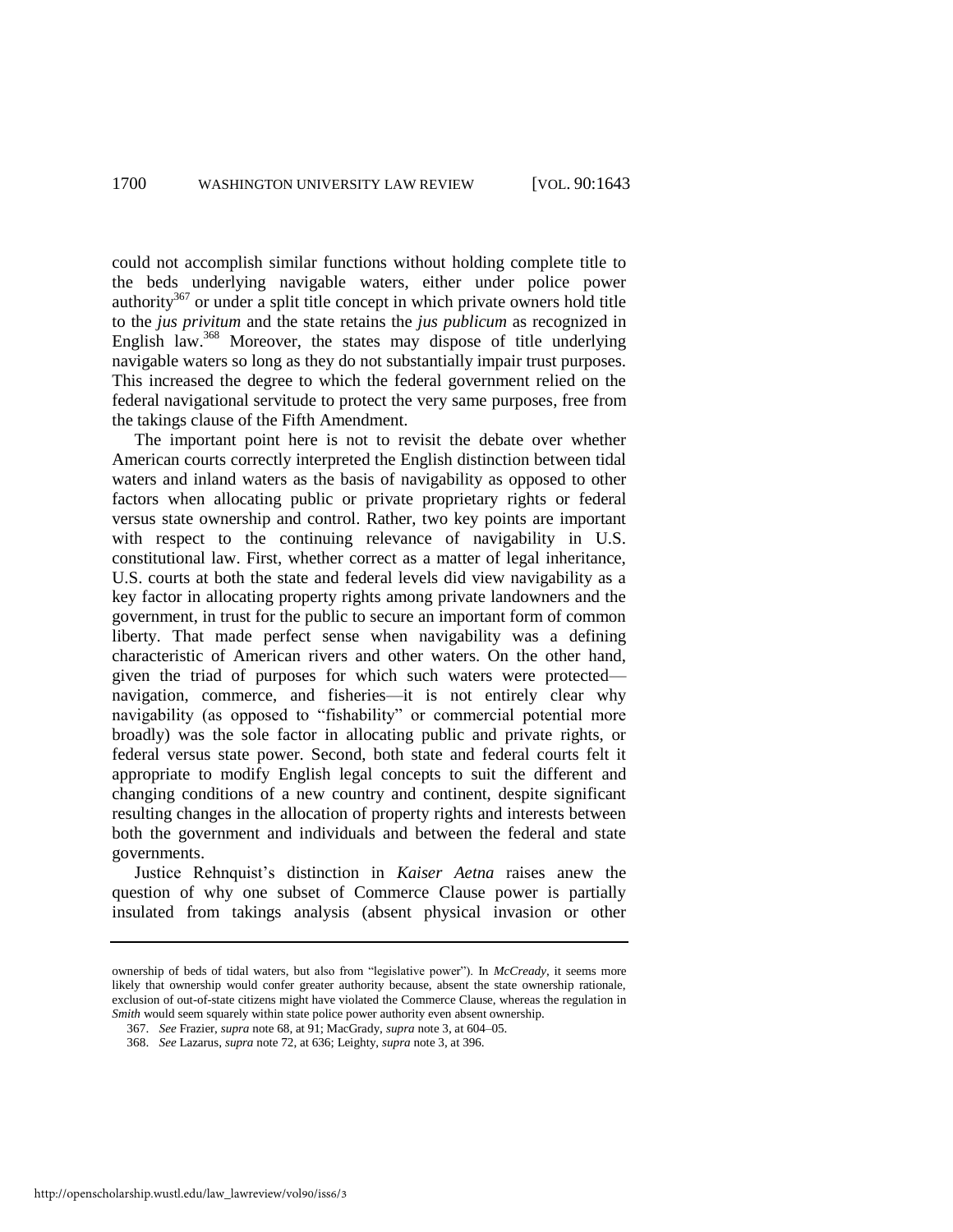significant impairment of property rights associated with fast land), while other exercises of Commerce Clause authority are not. One possible answer is the extent to which the Court emphasized the sheer importance of control over navigation as a central goal of the Commerce Clause.<sup>369</sup> That distinction hardly seems persuasive, however, absent any textual distinction between protection of navigable waters and other valid Commerce Clause goals in the few bare words of the Commerce Clause.<sup>370</sup> It is somewhat akin to arguing that the Framers authorized regulation of commerce generally, but really intended regulation of navigable waters even to the extent that Fifth Amendment protections should not apply.

A far more logical explanation for the privileged position of the federal government is that it does have a proprietary interest in rivers and other waters that puts it in a superior position relative to takings claims than for other exercises of Commerce Clause authority. That proprietary interest, in turn, logically derives from the full range of public versus private rights in bodies of water as the Supreme Court and many state courts have now recognized via both the Commerce Clause and state public trust doctrines.

Recall that, in early English and American decisions, ownership rights in "public waters" were divided between a *jus privatum*, which defined the riparian rights of landowners relative to other private individuals, and a *jus publicum*, in which the sovereign retains in trust for the public at large those rights in rivers and other water bodies necessary to protect shared common resources.<sup>371</sup> The Supreme Court affirmed this public ownership concept to allow states to retain various rights on behalf of the public. $372$ Through the Commerce Clause, the states surrendered to the federal government a portion of the power to control those waters for the broad purposes of promoting and regulating interstate and foreign commerce.

<sup>369.</sup> *See, e.g.*, United States v. Chandler-Dunbar Water Power Co., 229 U.S. 53, 62 (1913) (describing "the great and absolute power of Congress over the improvement of navigable rivers"); Leovy v. United States, 177 U.S. 621, 625 (1900) (describing "the paramount jurisdiction of Congress over the navigable waters of the United States"); United States v. Rio Grande Dam & Irrigation Co., 174 U.S. 690, 703 (1899) (alluding to "the superior power of the General Government to secure the uninterrupted navigability of all navigable streams within the limits of the United States"); Monongahela Navigation Co. v. United States, 148 U.S. 312, 335 (1893) ("The power of Congress over such natural highways as navigable streams is confessedly supreme.").

<sup>370. &</sup>quot;The Congress shall have Power . . . to regulate Commerce with foreign Nations, and among the several States, and with the Indian Tribes." U.S. CONST. art. I, § 8, cl. 3.

<sup>371.</sup> *See* Lazarus, *supra* not[e 72,](#page-12-0) at 636; Leighty, *supra* not[e 3,](#page-1-0) at 396; Tillinghast, *supra* not[e 70,](#page-11-2)  at 344. Lazarus further identified the *jus regium*, the royal right to manage resources for public safety and welfare, *i.e.*, what became known in the United States as the "police power."

<sup>372.</sup> *See, e.g.*, Idaho v. Coeur d'Alene Tribe of Idaho, 521 U.S. 261, 286 (1997); Shively v. Bowlby, 152 U.S. 1, 12–13 (1894); Ill. Cent. R.R. v. Illinois, 146 U.S. 387, 435–37, 452–53 (1892); R.R. v. Schurmeir, 74 U.S. (7 Wall.) 272, 287 (1868).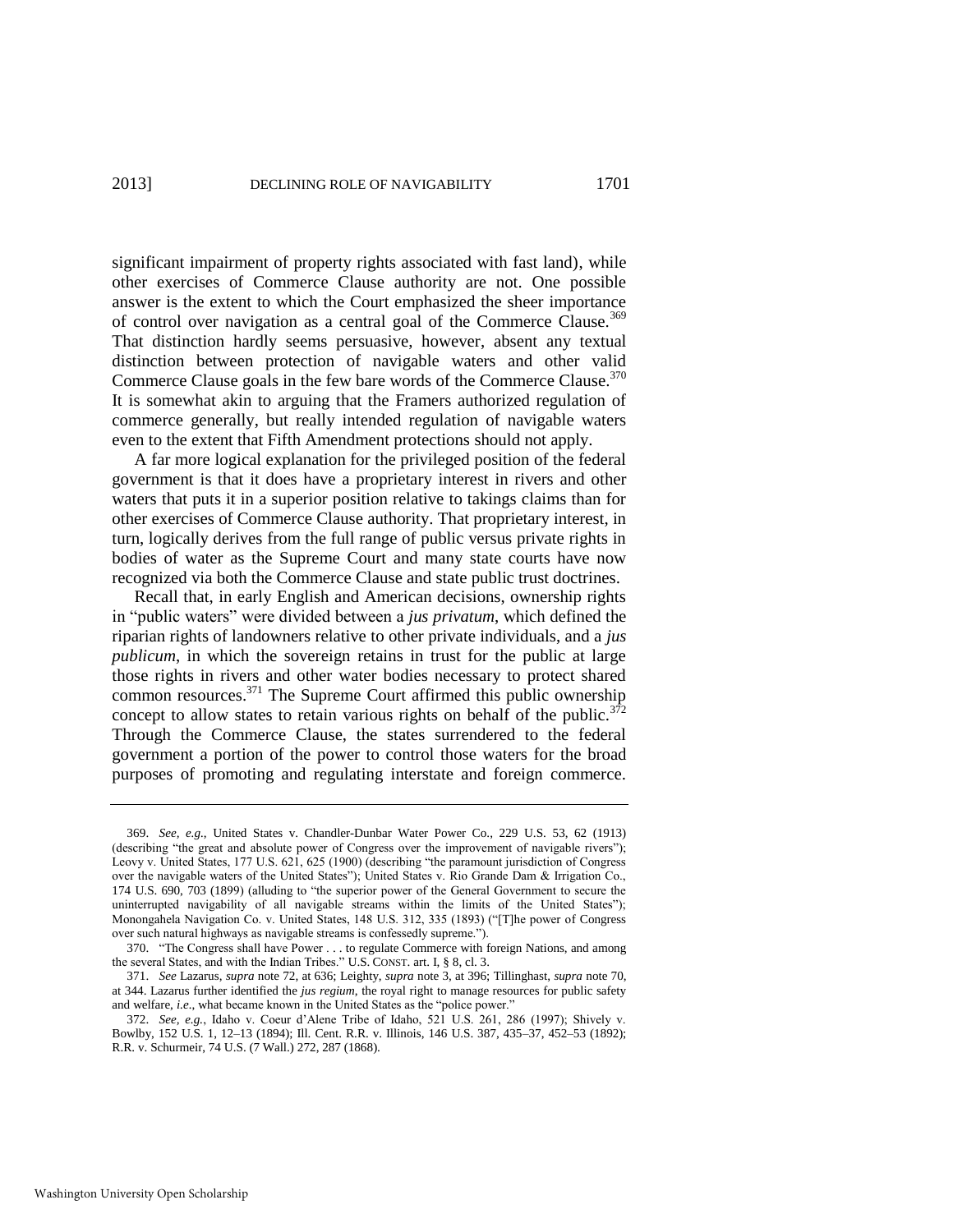Thus, in *Martin v. Waddell's Lessee*, Chief Justice Taney explained that the people of the states "hold the absolute right to all their navigable waters, and the soils under them for their own common use, *subject only to the rights since surrendered by the Constitution to the general government*.‖<sup>373</sup> The Court emphasized the same reservation when it held that newly admitted states have the same ownership and control of navigable waters as the original states,  $374$  and when it first articulated the federal navigational servitude:

All navigable waters are under the control of the United States for the purpose of regulating and improving navigation, and although the title to the shore and submerged soil is in the various States, and individual owners under them, it is always subject to the servitude in respect of navigation created in favor of the Federal government by the Constitution.<sup>375</sup>

By all appearances, in defining the scope of this servitude, navigability took on a rhetorical life of its own, much as it did for Commerce Clause purposes. The servitude arose mainly in the context of conflicts between federal projects to control and improve navigation, when waterborne transportation remained a driving force in the U.S. economy, and when Commerce Clause authority was governed by the definition of navigability in *The Daniel Ball*. Because of those roots, it became known as the "navigational" servitude. If the servitude is grounded in the Commerce Clause, however, it should no more be bound to the navigational subset of Commerce Clause authority than is true for other exercises of that power.<sup>376</sup> Bodies of water logically should be covered by the servitude to the full extent that public uses and values in water bodies are properly within the reach of the Commerce Clause, as suggested in *Twin City Power* and *Grand River Dam*. 377

Likewise, navigability appears to have taken on a legal life of its own in defining state proprietary rights in waterways. At least as American courts interpreted English common law at the time of U.S. independence,

<sup>373.</sup> Martin v. Waddell's Lessee, 41 U.S. (16 Pet.) 367, 410 (1842) (emphasis added).

<sup>374.</sup> Pollard v. Hagan, 44 U.S.  $(3 \text{ How.})$  212, 229  $(1845)$  ("Then to Alabama belong the navigable waters, and soils under them . . . *subject to the rights surrendered by the Constitution to the United States . . .* .") (emphasis added)).

<sup>375.</sup> Gibson v. United States, 166 U.S. 269, 271–72 (1897); *see also* United States v. Rio Grande Irrigation Co., 174 U.S. 690, 703 (1889) (state water rights remain "limited by the superior power of the General Government to secure the uninterrupted navigability of all navigable streams").

<sup>376.</sup> *See supra* Part II.C.

<sup>377.</sup> *See supra* Part II.D.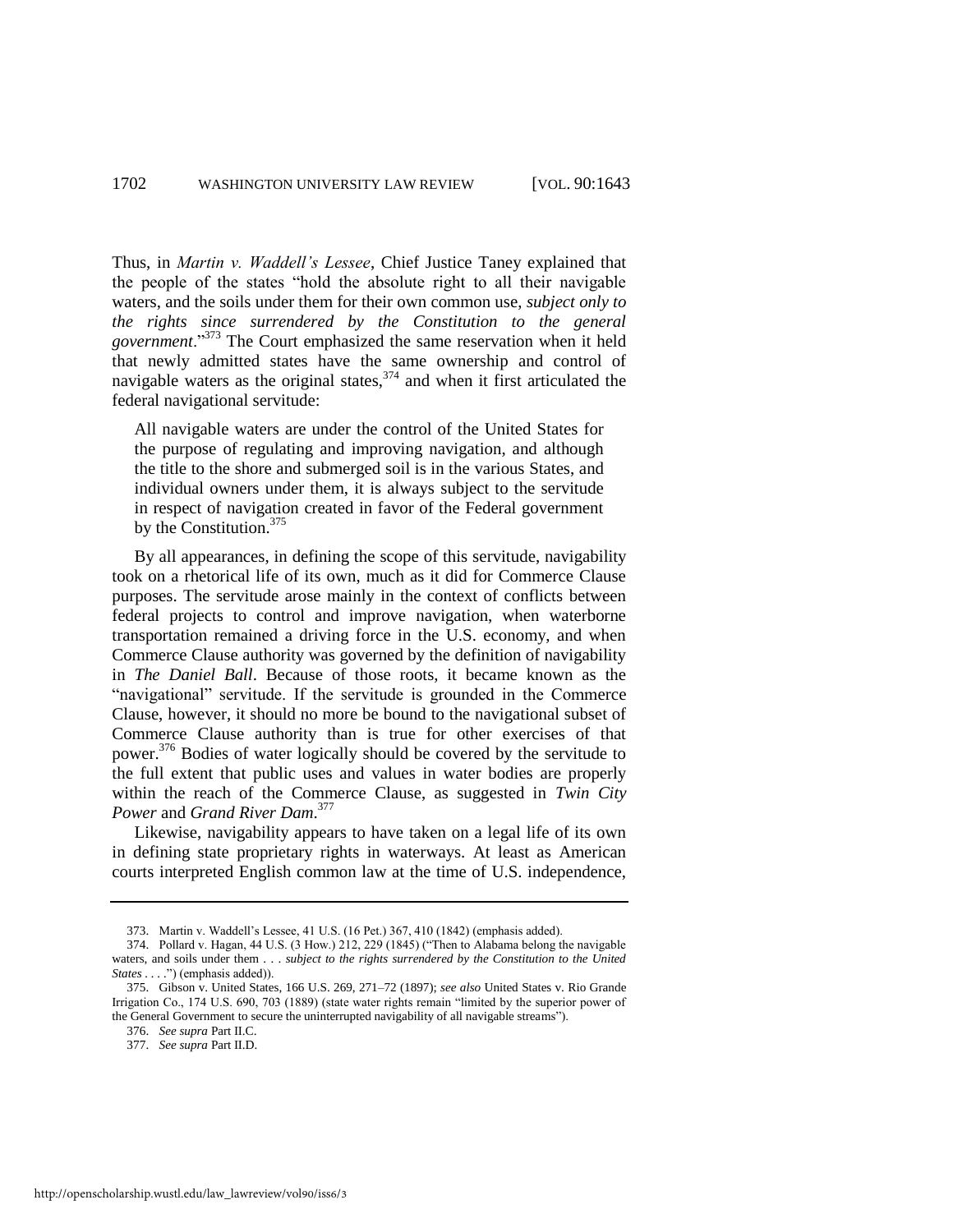the public retained, in its governmental capacity, a proprietary interest in coastal waters and tidal waters $378$  because they were deemed to be so inherently public that full private domination would be inconsistent with the idea of common liberty in shared public resources. Although some of those tidal waters were also navigable, not all were, as the Supreme Court confirmed in *Phillips Petroleum*. <sup>379</sup> Moreover, the purposes to which that public ownership attached were not limited to navigation. They initially included fisheries and other forms of commerce, and later embraced other public uses and values as well.<sup>380</sup> Thus, when the Supreme Court expanded the scope of state proprietary control of waters to include inland in additional to tidal waters that were navigable in fact, $381$  it was influenced by the dominant public utility of waterways at the time, which was navigation. As discussed above, navigation has now receded as the most important public use of waters, and has been replaced by equally important values such as aquatic ecosystem services (including fisheries and wildlife habitat and biodiversity protection) and public recreational uses. There is no reason that state proprietary control should not match the legitimate scope of those other valid public interests in their waterways. Indeed, private technical title to the beds and banks of waterways has never implied private ownership either of the water itself<sup>382</sup> or of fish and wildlife resources supported by the aquatic ecosystem.<sup>383</sup>

This recognition of a broader range of public proprietary interests in bodies of water, and a concomitantly broader geographic scope of those rights as applied either to the federal servitude in public waters or to the state public trust doctrine, suggest potential conflicts with the takings clauses of the Fifth and Fourteenth Amendments, respectively.<sup>384</sup> The fact that the Supreme Court and state courts recognized broader public proprietary rights in water bodies in the past, however, did not reflect an expansion of public relative to private rights. Rather, it reflected a judicial recognition of public rights inherent to those public resources to begin with. Given that the sovereign, whether the federal government or the state, holds those resources in trust for the public at large, they can never

<sup>378.</sup> Arnold v. Mundy, 6 N.J.L. 1 (N.J. 1821); Martin v. Waddell's Lessee, 41 U.S. (16 Pet.) 367 (1842).

<sup>379.</sup> Phillips Petroleum Co. v. Mississippi, 484 U.S. 469 (1988).

<sup>380.</sup> *See supra* note[s 71](#page-12-2)[–72 a](#page-12-0)nd accompanying text.

<sup>381.</sup> Packer v. Bird, 137 U.S. 661 (1891); Barney v. Keokuk, 94 U.S. (4 Otto) 324 (1876).

<sup>382.</sup> *See* Nat'l. Audubon Soc'y v. Super. Ct., 658 P.2d 709 (Colo. 1983) (applying public trust principles to upstream water diversions).

<sup>383.</sup> Hughes v. Oklahoma, 441 U.S. 322 (1979).

<sup>384.</sup> U.S. CONST., amends. V, XIV.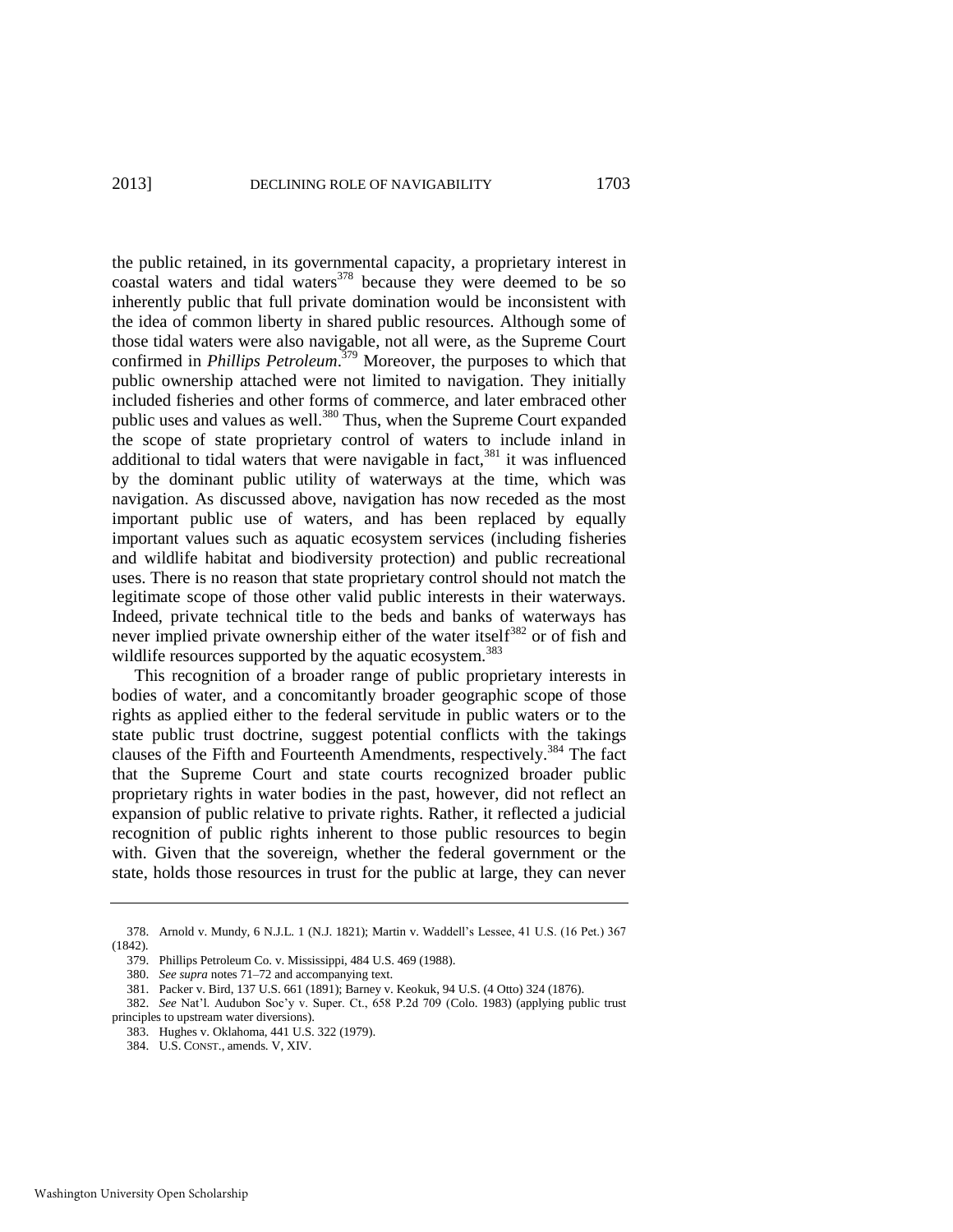simply be surrendered in ways that interfere substantially with the purposes for which they are held. $385$  A contrary result would constitute a private taking of public property rather than vice versa.

Moreover, the concept of public "ownership" in the sense of proprietary interests in public aquatic resources does not necessarily infringe existing title to the beds of water bodies, to the extent that such title has been recognized under state law. The entire history of water body ownership, however, supports the expectation that such title is held subject to dominant public interests in public resources, such as the flow of the stream and the wildlife therein. Proper judicial recognition of those public interests no more constitutes a taking of private property than did the U.S. Supreme Court's recognition in *Packer v. Bird*<sup>386</sup> that state ownership included inland navigable waters or the California Supreme Court's recognition in *National Audubon Society* that state public trust interests extended to withdrawal rights from upstream tributaries.<sup>387</sup> On the other hand, respect for existing recognized private property rights suggests that public proprietary interests should be asserted and accepted judicially only to the extent necessary to protect those legitimate public uses and values in waterways, whether grounded in public navigation or in other public uses and values.

Perhaps the problem with the litigation in *PPL Montana* was that it focused so narrowly on ownership of technical title to the beds and the banks of waterways under a doctrine that focused for so long on *navigability* for title. Under an alternative view, Montana might have asserted proprietary rights associated with the public power production potential of publicly owned waters. Whether those rights came in the form of title to the beds of the rivers in question or royalties charged for use of the state-owned water may have been irrelevant to the result. Similarly, if private hydropower production impairs public rights in fisheries or other public uses and values, perhaps the state could assert proprietary interests based on its trust ownership of those resources.

<sup>385.</sup> Ill. Cent. R.R. v. Illinois, 146 U.S. 387 (1892).

<sup>386.</sup> *Packer*, 137 U.S. 661.

<sup>387.</sup> *Nat'l Audubon Soc'y*, 658 P.2d 709.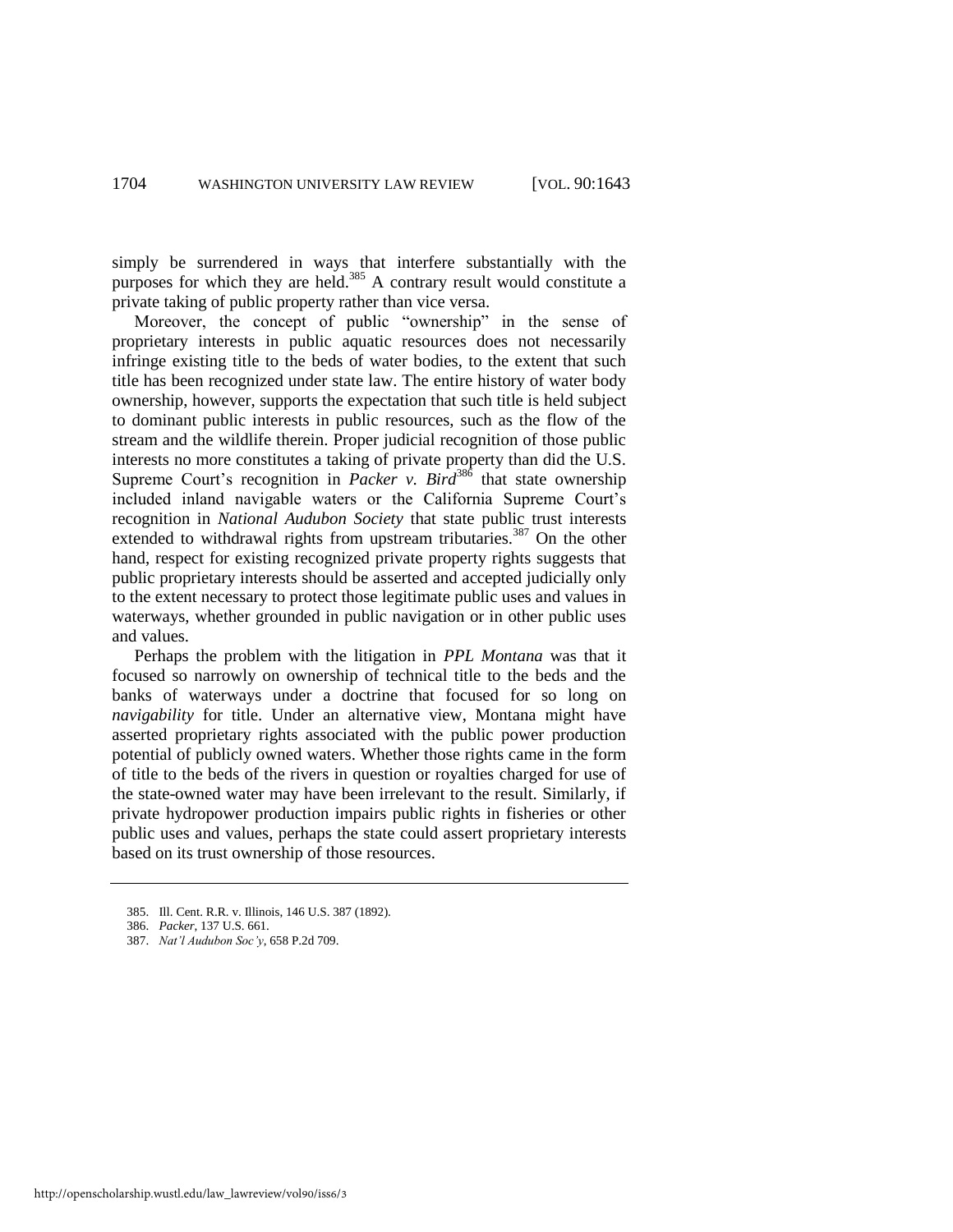#### IV. CONCLUSION

Water, water, every where And all the boards did shrink; Water, water, every where, Ne any drop to drink.<sup>388</sup>

As suggested by the *Rime of the Ancyent Marinere*, water is fundamental to the health and welfare of all communities, especially when scarce. As such, it is traditionally considered to be a public resource that cannot be "owned" in the same sense as other resources. But so are *waters*, meaning the rivers, lakes, and other surface waters that not only supply water but also confer a wide range of other significant public benefits.

For nearly the entire history of the United States, the Supreme Court and to a large degree Congress—has seized on navigability as the use and value that defines water bodies as "public" for purposes of several distinct constitutional doctrines, including admiralty jurisdiction, Commerce Clause authority and the federal navigational servitude, and ownership of the beds of water bodies. That focus of constitutional doctrine, however, arose and evolved when the nation's coastal waters and rivers were its most important highways for commerce, and a driving force in national settlement and economic development. Although maritime and inland waters continue to serve significant transportation functions, they are not nearly as significant as they once were, and indeed have not been since the middle of the nineteenth century. At the same time, the uses of water bodies for a much wider range of public economic values have grown significantly, and the public ecological benefits provided by those waters are much more clearly understood.

U.S. constitutional law has kept pace with these evolving uses and values of waterways only to some degree, and in ways that logically varied according to the purpose of each navigability test. Navigability necessarily will remain a useful doctrine in constitutional law for some purposes, such as defining the limits of admiralty jurisdiction, even while Commerce Clause authority and other sources of federal court jurisdiction have expanded and the need for such jurisdiction has become less acute. The relevance of navigability to Commerce Clause jurisprudence has declined as courts have acknowledged the many other ways in which the use and degradation of water and waterways can affect interstate and international commerce. The two constitutional doctrines that delineate public and

<sup>388.</sup> Coleridge, *supra* note [1,](#page-1-1) at 773.